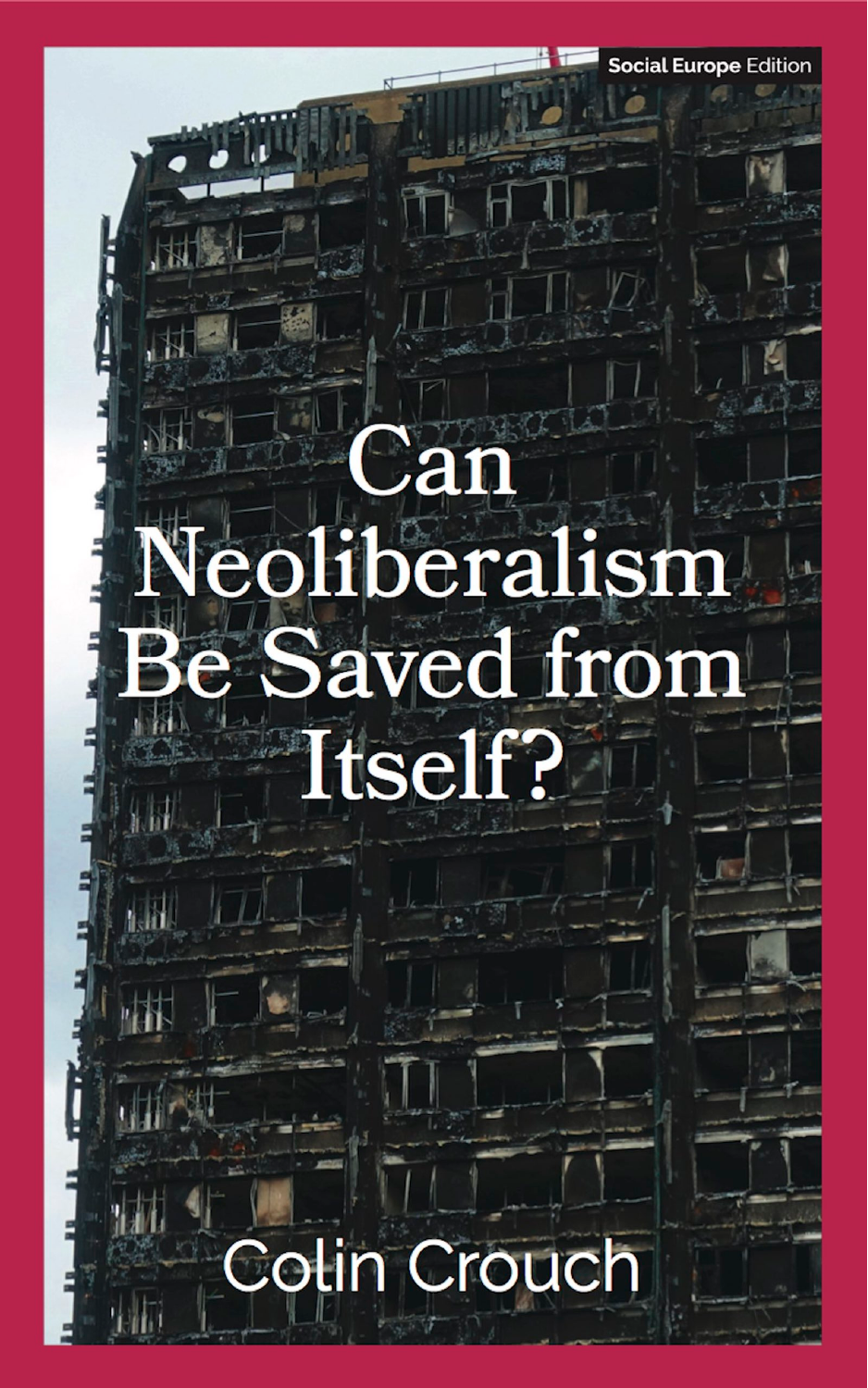### **CAN NEOLIBERALISM BE SAVED FROM ITSELF?**

COLIN CROUCH

SOCIAL EUROPE EDITION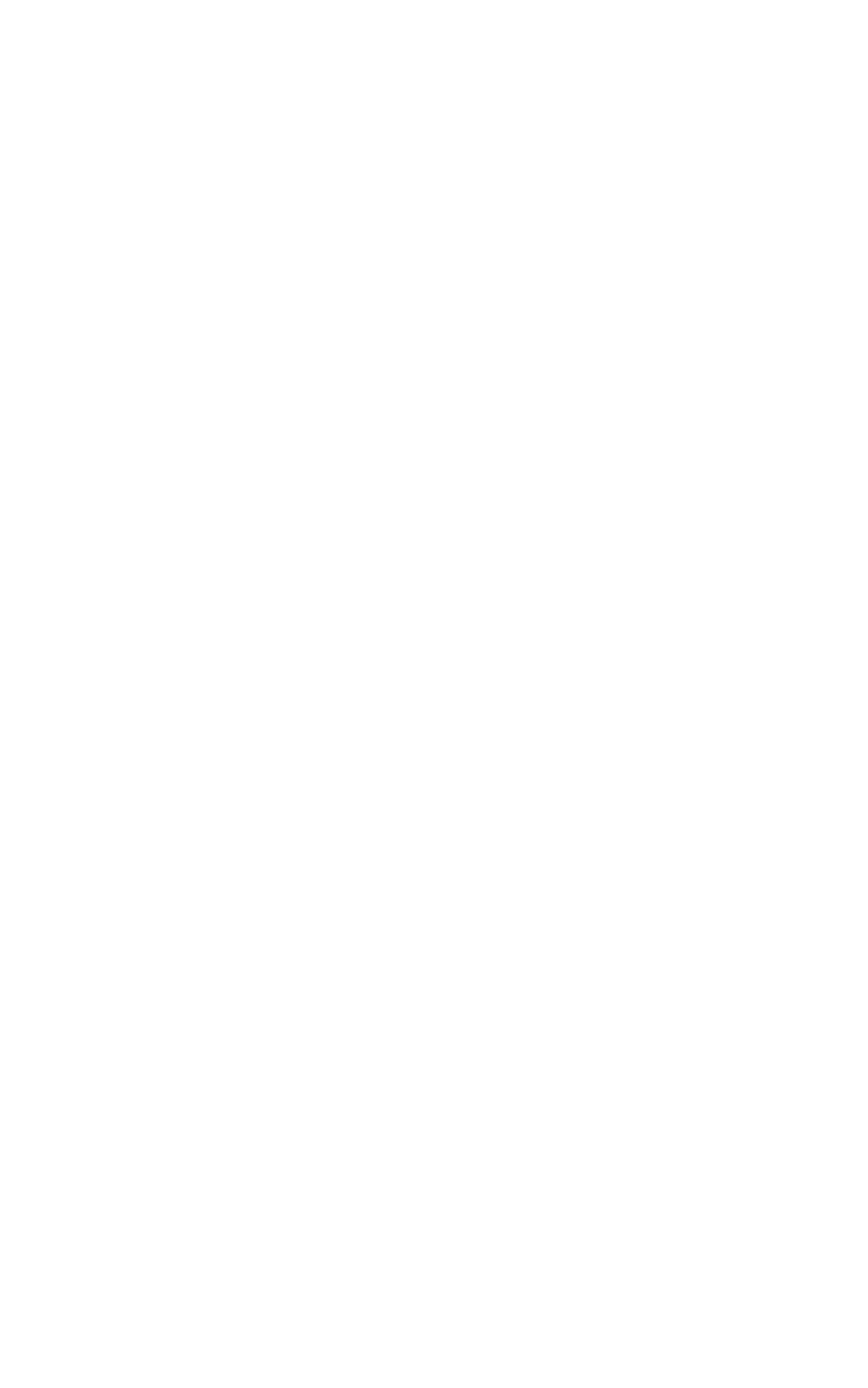#### **Chapter 1 WHAT'S WRONG WITH NEOLIBERALISM?**

F or many people in or around Britain the sight of the burning hulk of the Grenfell Tower block of flats in Kensington, London during the night of 14 June or many people in or around Britain the sight of the burning hulk of the Grenfell Tower block of 2017 was the final horrific comment on the ideology that had guided so much public policy for the previous four decades. A small fire in one apartment spread rapidly throughout the block, probably killing around 100 people; the true figure will probably never be known. Whatever the role of the recently installed cladding on the block played in spreading the fire, and why a form of cladding had been used that is banned in Germany, the USA and some other countries, we have also yet to learn. But there was a strong suspicion that the decision to use it was motivated by public spending cost considerations. Residents in the block had indicated their concerns about the cladding 19 times to their local authority, the Royal Borough of Kensington and Chelsea, but had received no response. Like most local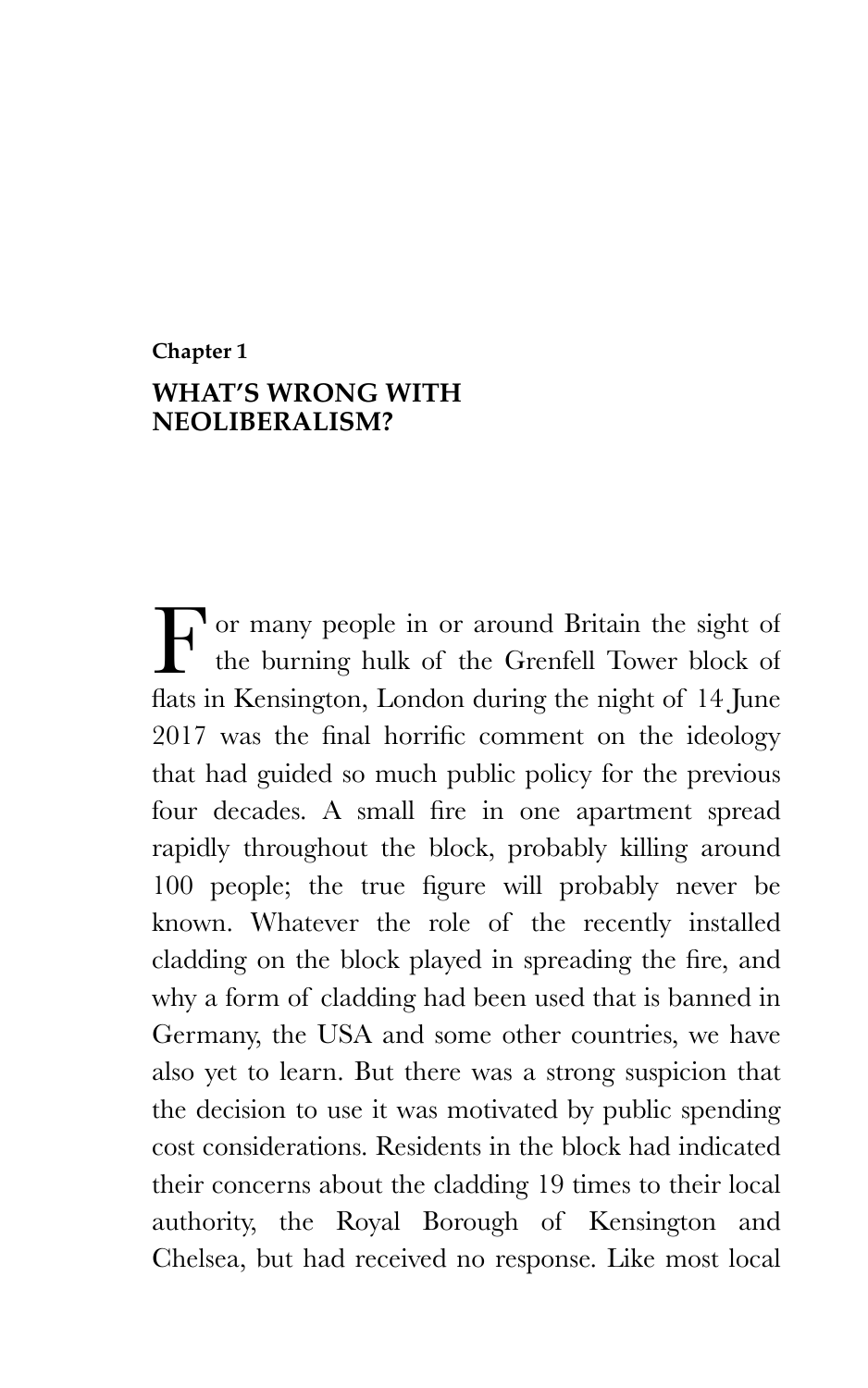authorities in the United Kingdom, the borough had handed over management of its properties and many of its other services to private companies with a mandate to maximise their shareholders' profits rather than provide services of a specific quality. In the hours and days after the fire, masses of volunteers came to the aid of the distraught and now homeless residents, as did the public fire, police and medical services. But there was virtually no sign of care workers from the local authority. By early August only ten families of the hundreds who had been living in the block had been rehoused. Kensington and Chelsea is the richest borough in London, and one of the richest residential areas in the world; large numbers of apartments and houses within it are left empty, owned by very wealthy people from around the world, who either use them very occasionally or keep them merely for their investment value.

Kensington and Chelsea council is dominated by the Conservative Party, the main political exponent of neoliberal ideas in the UK. Many of its wealthy resi‐ dents draw their incomes from the financial sector that dominates the British economy and whose success is an example of neoliberalism at work. It is central to neoliberal ideas that public spending must be kept to a mini‐ mum, including spending on social care services; that health and safety regulation should be the butt of sceptical jokes; and that residual public services should be provided by profit-maximising firms, as these will be more efficient than a local authority's own employees. The residents of Grenfell Tower were tenants of social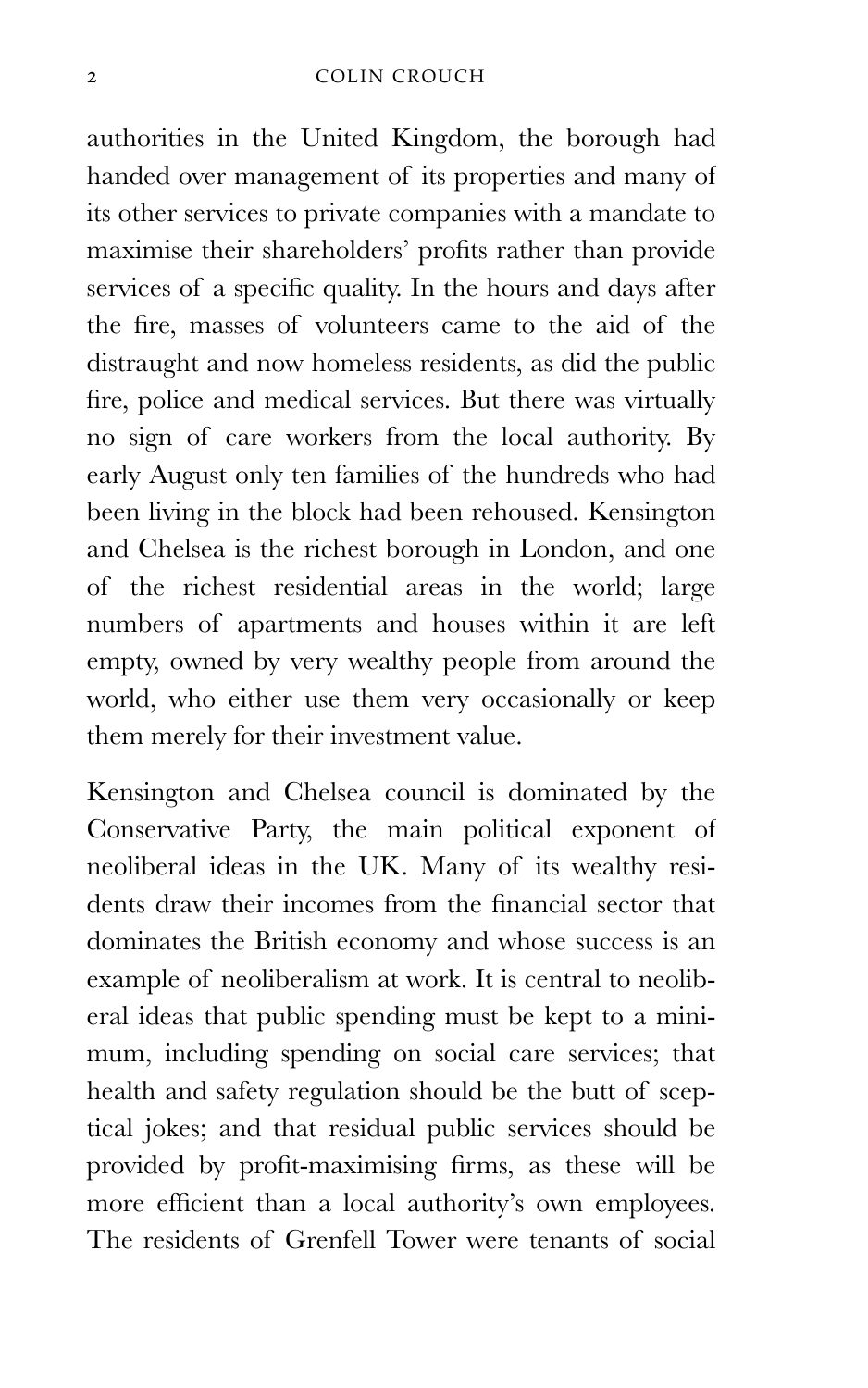housing. In an ideal neoliberal world there would be no social housing; people would live in whatever they could afford within the private market, irrespective of the quality. Under the influence of these ideas, successive UK governments and councils of all parties have gradu‐ ally run down the stock of social housing. (In 1981 32% of English homes were in such accommodation and  $11\%$  in privately rented homes – the remainder were owner-occupied. By 2016 the social housing figure had dropped to 7%, private renting had risen to 31%.) Social housing tenants are the unwanted residue of a preneoliberal past.

Neoliberalism also celebrates inequality, which is inter‐ preted as reflecting the appropriate rewards of marketrelated economic activity. If people consider themselves to be too poor, then they should see that as an incentive to work harder. One's level of income and wealth is therefore an indicator of one's social worth. A council like that of Kensington and Chelsea would not have a great deal of respect for residents of a place like Grenfell Tower.

These and many other instances of the negative consequences of a low tax, low regulation regime, with high inequality and lack of concern for collective needs have led many people to reject the whole neoliberal adven‐ ture; certainly to see the political and business leaders who have embraced it so whole-heartedly over the decades as incapable of saving it from its self-made disasters. For others, however, there is much that has been attractive about its vision of a world where people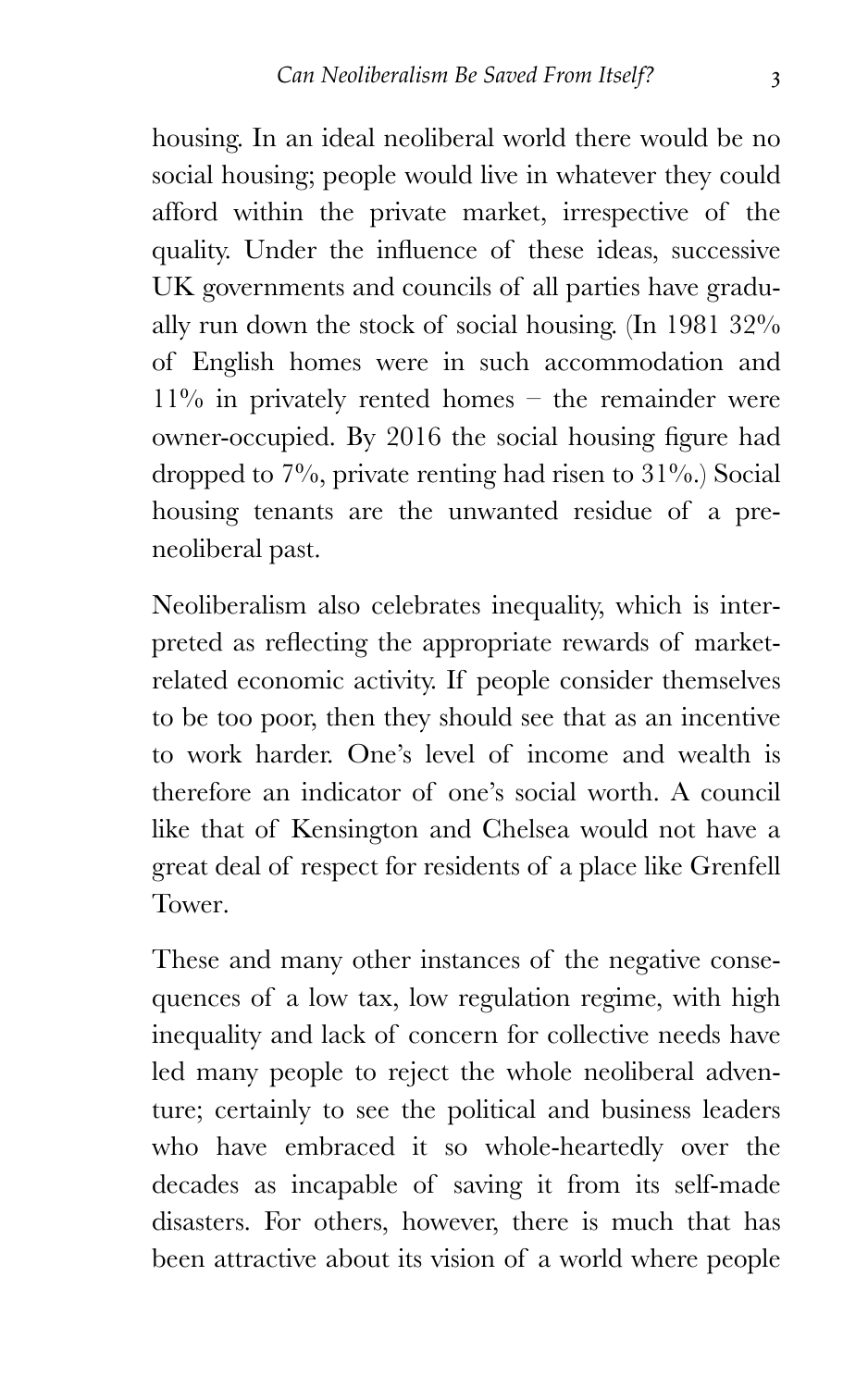can keep almost everything that they earn without a proportion being taken in taxes; where one can therefore spend one's money as one chooses, rather than have governments spend it on things in which one might have no interest; where official rules and regulations interfere with life as little as possible; where businesses are left free to plan how they can best make a profit, generating wealth that gradually spreads to everyone. At the heart of the vision is the pure market, a place where everyone expresses their preferences, those goods and services are produced for which there is popular demand, and no one dominates. The values of all the goods and services one might want to acquire can be compared through the market's prices. Every individual, firm and national economy freely and amicably trades and competes with each other, all doing what they do best and benefiting from each other's contributions.

Is it impossible to keep many of the advantages that a free market economy can deliver, while also maintaining a welfare state, redistributive taxation and a degree of regulation to rein in the excesses of a system aimed solely at the maximisation of profit and individual mate‐ rial gain, generating extreme inequalities on the way? In practice, the answer has to be 'yes', because in no advanced economy, even that of the US, where neolib‐ eral ideas are especially dominant, has the neoliberal vision been realised in its entirety. Social spending, progressive taxation and regulation survive and keep returning after attempts to hack them back. In real poli‐ tics rather than in the battle of ideas, the debate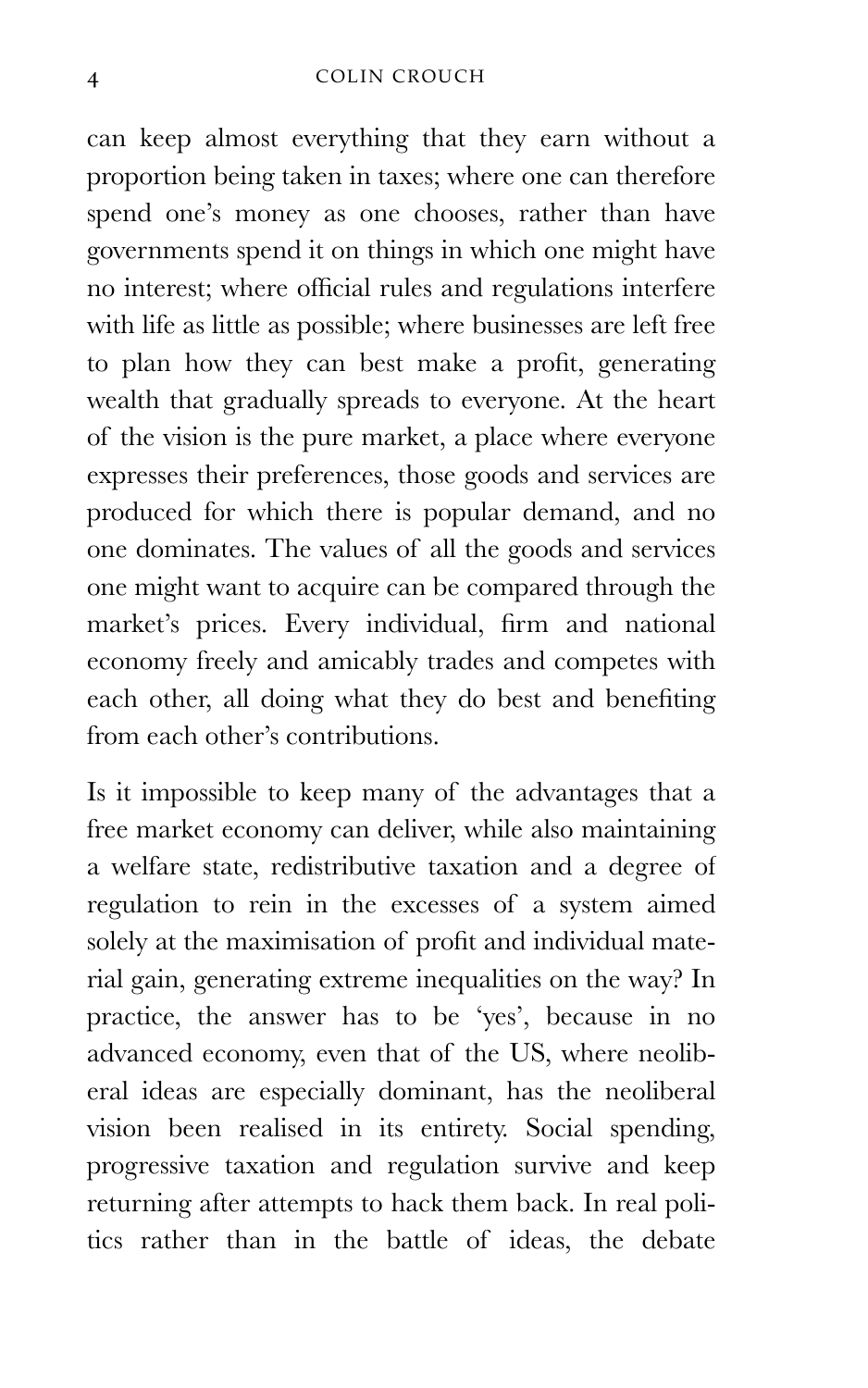between neoliberals and their critics is a matter of degree: not whether to retain or destroy the rival institutions at stake, but what balance to achieve among them.

I am writing for those who feel that, even if there is some element of compromise in place, neoliberalism has gone too far in making society unequal and in allowing those values that can be pursued through the market to dominate over others. How might the balance be redressed? That it *could* be redressed is clear: there is no shortage of ideas, practical policies and national exam‐ ples for more equitable ways of having a competitive market economy that also achieves a high level of social justice. The problem is one of power and will. The world's great corporations and super-rich individuals have major leverage over governments of all kinds, and they have a strong interest in low taxes (at least on the wealthy), poor public services (because they never use them) and low regulation of business activities. We need the jobs that the corporations create and the goods and services they produce. But the more wealth that they and rich individuals accumulate, the more resources they can deploy to influence governments; the more that they can influence governments, the more they can secure policies that suit their interests; the more they do that, the more wealth they accumulate; and thus the selfreinforcing spiral moves on. It seems that one can expect only an intensification of neoliberalism rather than its moderation. It is a bitter irony that this political process that entrenches neoliberalism is itself completely contrary to neoliberalism's own principles, according to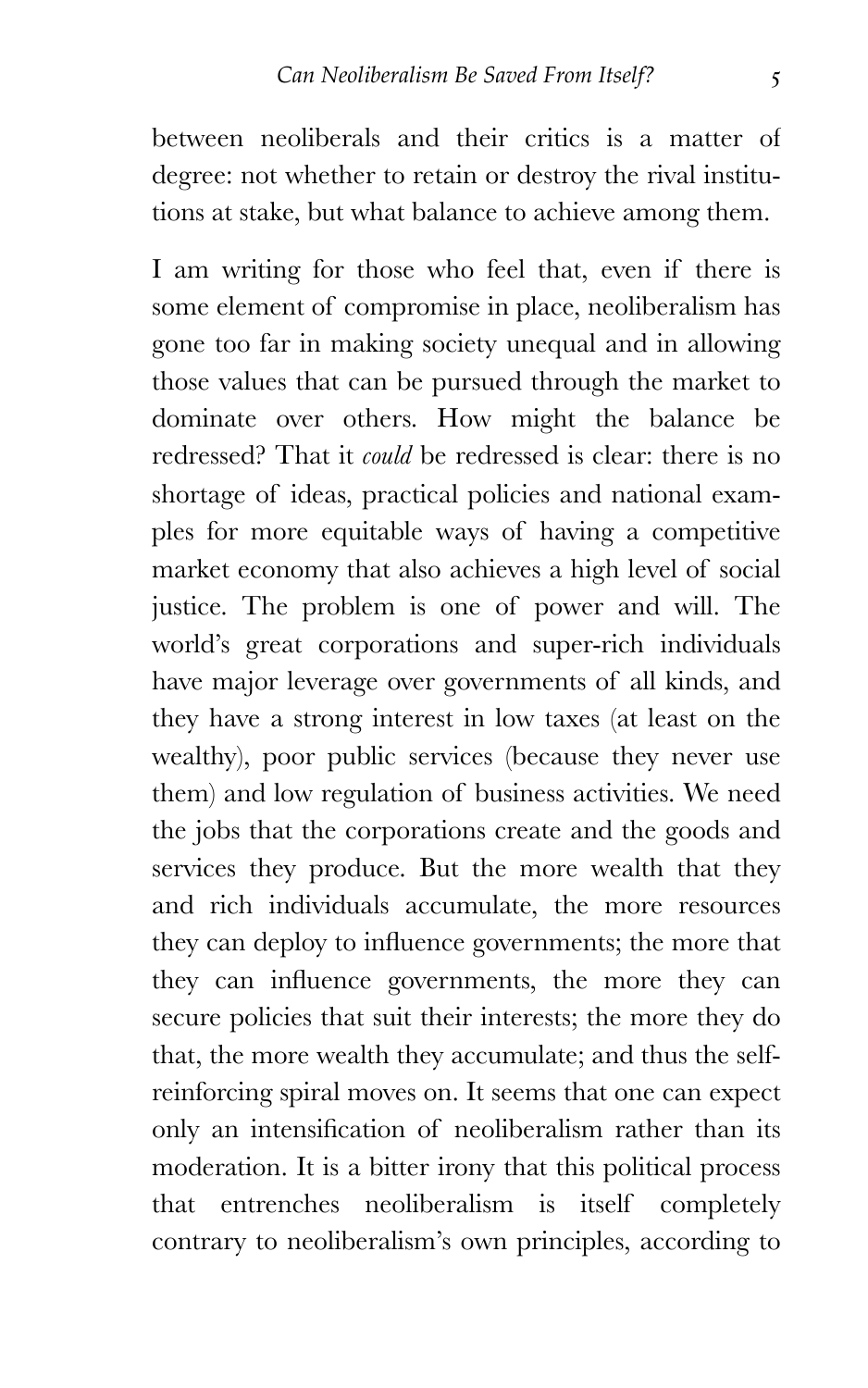which there should be no political lobbying for economic ends.

But cracks have been appearing in neoliberalism's glossy surface. The financial crash of 2007-8 was its very own crisis, and in recent years there have been growing signs of popular anger at neoliberalism's consequences in many countries. As Wolfgang Streeck has shown in *Buying Time*, the global economic system is becoming increasingly dependent on debt, public and private, which is reaching limits of sustainability. Some observers see here an imminent collapse of the entire neoliberal capitalist edifice. Some dream that this as an opportu‐ nity to create socialism, however that is defined in this post-Soviet age; others, including Streeck, warn that economic collapse could well lead to a far worse world than we experience now. It is therefore urgent to explore neoliberalism's capacity to accept reform. Are there points at which global corporations, the super-rich and governments under their influence would be likely to accept that they must change direction, or face recurrent crisis?

Various political forces have had to acknowledge this in the past. After the Second World War, European conservatives had to learn that their willingness to make alliances with Nazism and fascism in order to ward off mass democracy had been disastrous. They then became highly adept practitioners of the compromise strategy of conservative or Christian democracy. At various points starting in the 1950s the social democratic movements of Europe contemplated the ugly edifice that was being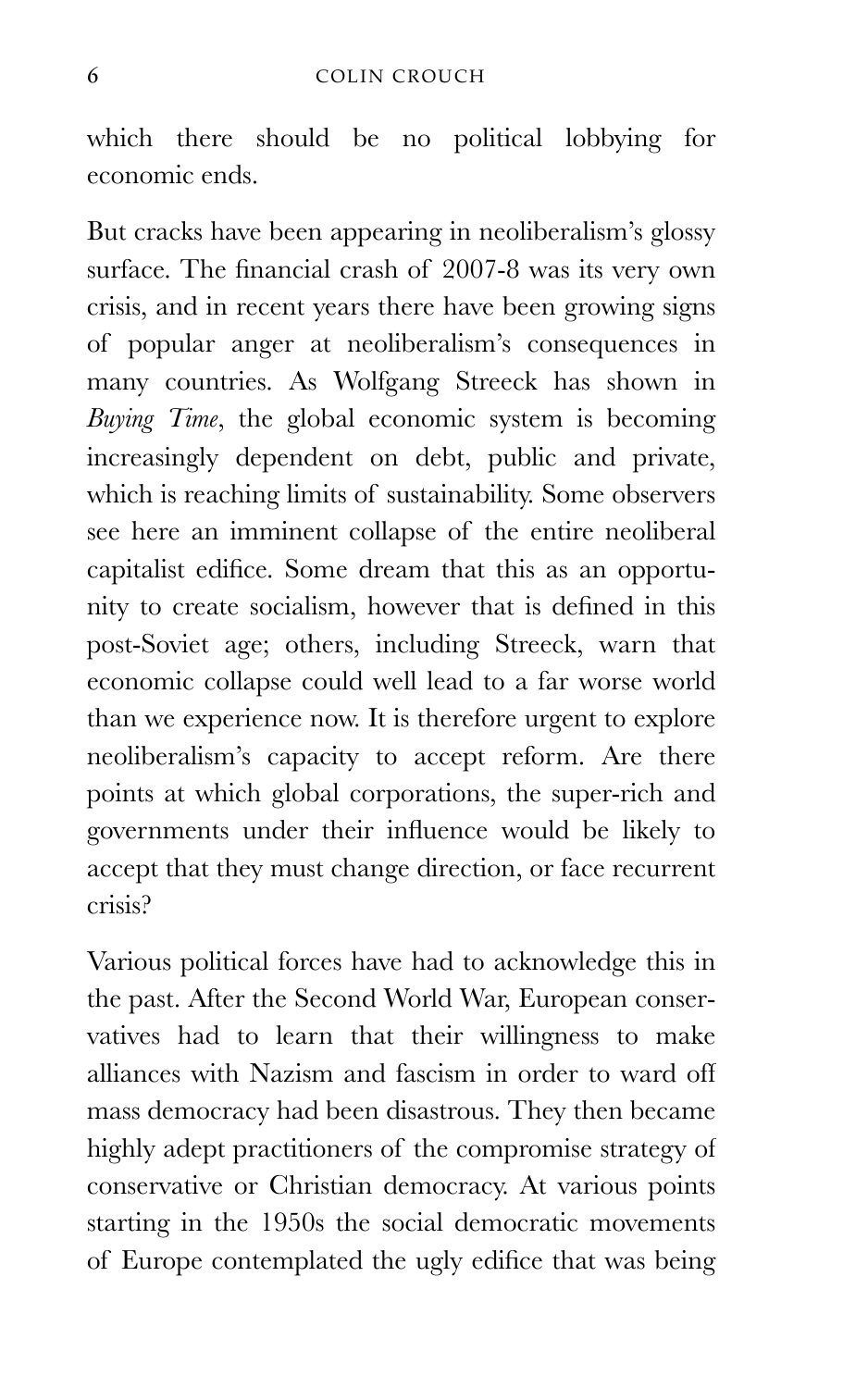constructed in the name of socialist planning in the Soviet bloc. At different speeds and with different degrees of enthusiasm they came to realise that the market economy should be accepted, not just as a temporary compromise with political realities, but because, when combined with social democrats' own policies of strong social policy and government economic management, it produced a better world than state socialism was achieving in the east. A similar conversion is now required of neoliberals. If their ideology is to depart from the destructive path on which it is currently set, they must appreciate that such things as progressive taxes, a strong welfare state aimed at enhancing economic capacity, and business regulation that enables us to pursue goals other than narrow profit maximisation are positive in themselves and not just occasional temporary political necessities. There would still be many opportunities for conflict between neolib‐ erals and their various (social democratic, green, social liberal and conservative) opponents. Agreement that, say, income inequalities need to be reduced still leaves considerable room for debate over how much, through what means and with what urgency.

For the past quarter century to call for the 'reform' of some institution or other has meant to make it more subject to the discipline of the market, to remove regulation, cut taxes and reduce the role of government in general. 'Reform' has come to be a euphemism for neoliberalism. Can the boot now be put on to the other foot, with neoliberal edifices being themselves subject to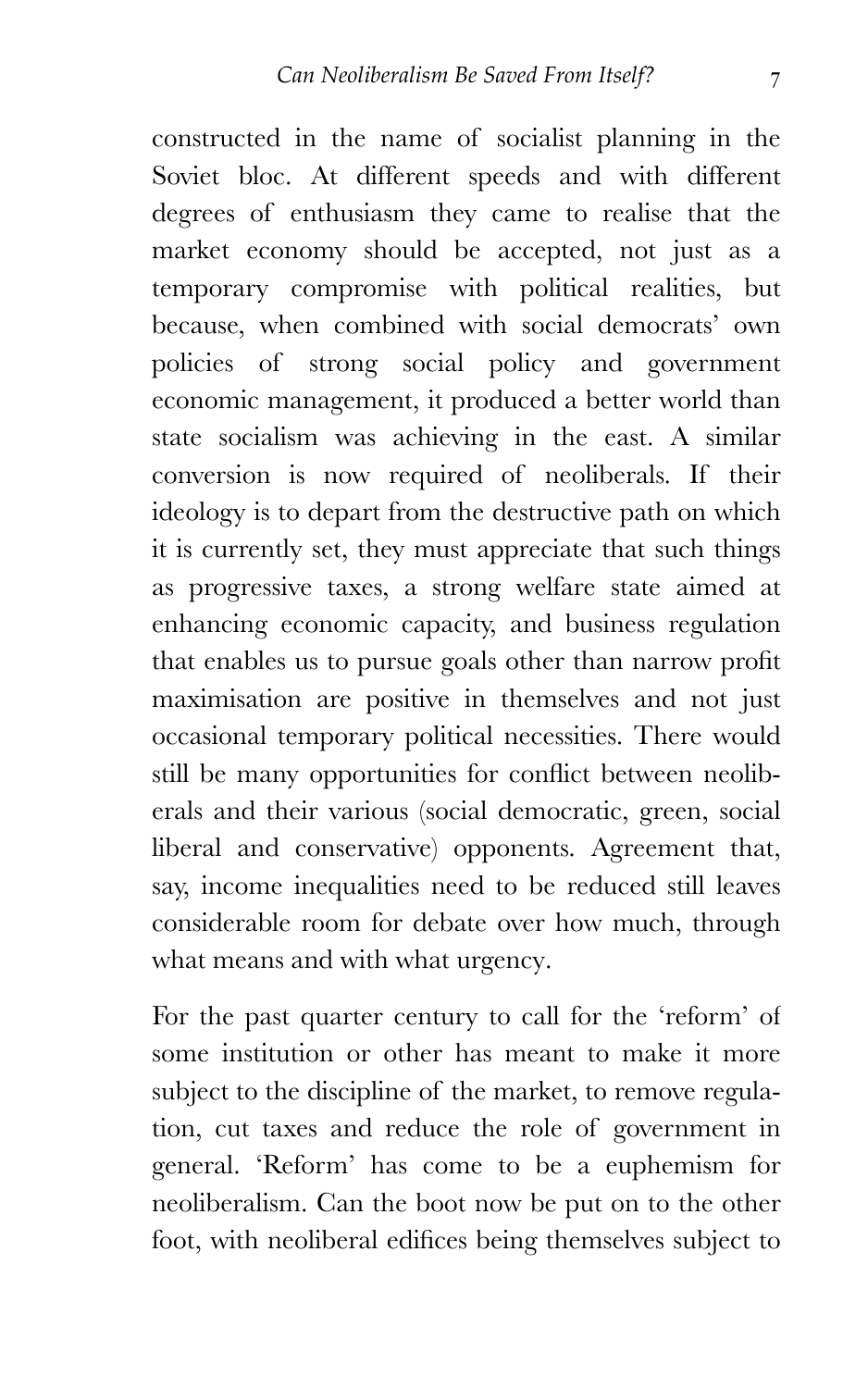a tough reform process? To be able to contemplate these possibilities, neoliberalism's critics need to stop seeing it as an undivided, rock-like and evil edifice. There are major divisions among neoliberals, most importantly a rarely noticed one between advocates of the pure market and those who incongruously equate the market with dominant corporations. There are also vulnerabilities, in particular those that stem from neoliberalism's role in the 2007-8 financial crisis, and those concerned with its relationship to the nationalistic and xenophobic forces that have today become important across much of the world. On the other hand, some of neoliberalism's achievements have been useful and should be retained. These are the issues that I shall address in this book. It is not a contribution to the demonology of neoliberalism, but an attempt at a nuanced account. Only in that way can we assess its capacity for reform. We must first clarify the main characteristics of neoliberalism, and what is wrong with it; then consider why it should not be viewed solely negatively; and finally assess the capacity of its protagonists to rescue it from what are emerging as its self-destructive tendencies.

#### **What is neoliberalism?**

Neoliberalism is a political strategy that seeks to make as much of our lives as possible conform to the economist's ideal of a free market. That simple idea is all one really needs to understand what it is about, and it has been the ruling idea of most governments in the western world and beyond for almost 40 years. There are several good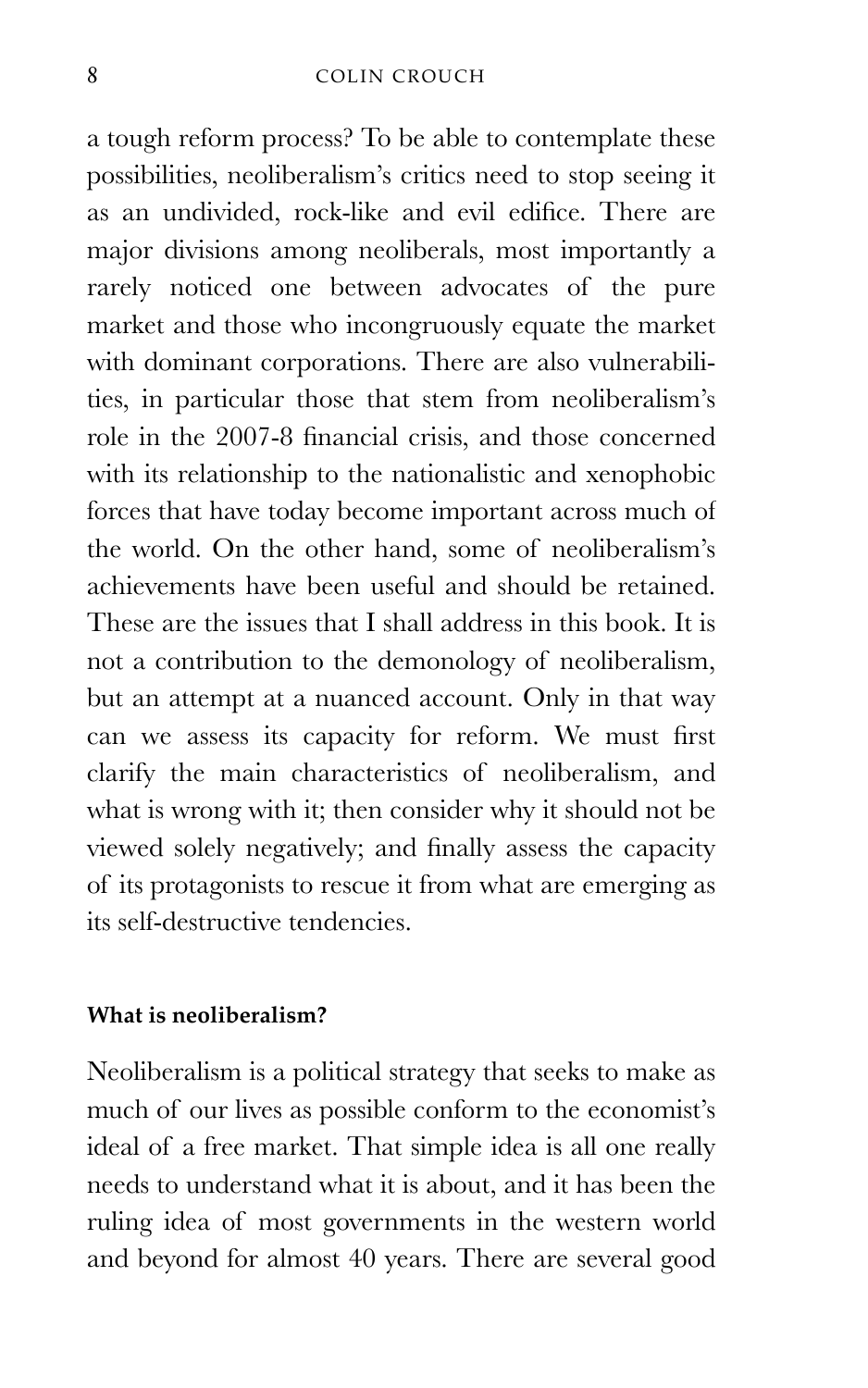books for readers wanting a richer understanding. David Harvey's *A Brief History of Neoliberalism* offers a highly critical perspective. More balanced is *Neoliberalism* by Damien Cahill and Martijn Konings. Philip Mirowski goes deeper into the highly organised way in which leading neoliberal thinkers set about influencing govern‐ ment policy across the world in *Never Let a Serious Crisis Go to Waste*. Werner Bonefeld provides a similar analysis of the specifically German form of neoliberalism known as *Ordoliberalismus* in *The Strong State and the Free Economy*. In *The Limits of Neoliberalism* William Davies demonstrates how deeply neoliberal ideas have penetrated into the obsession with calculation and measurement in contemporary government.

Neoliberals believe strongly in a capitalist economy, one in which most wealth is in private hands and where market transactions dominate. But neoliberalism is not coterminous with capitalism; not all forms of the latter feature the total faith in markets and rejection of an economic role for government that we find in neoliberal‐ ism. We might define neoliberals as capitalist extremists. While it is common in contemporary political thought, especially in the US, to see capitalism and democracy as inseparably linked, many neoliberal and ordoliberal thinkers have in fact been highly suspicious of democ‐ racy, and have wanted to ensure that its ability to interfere with markets is highly restricted. This is well discussed by Bonefeld, Mirowski, and by Streeck in *Buying Time.*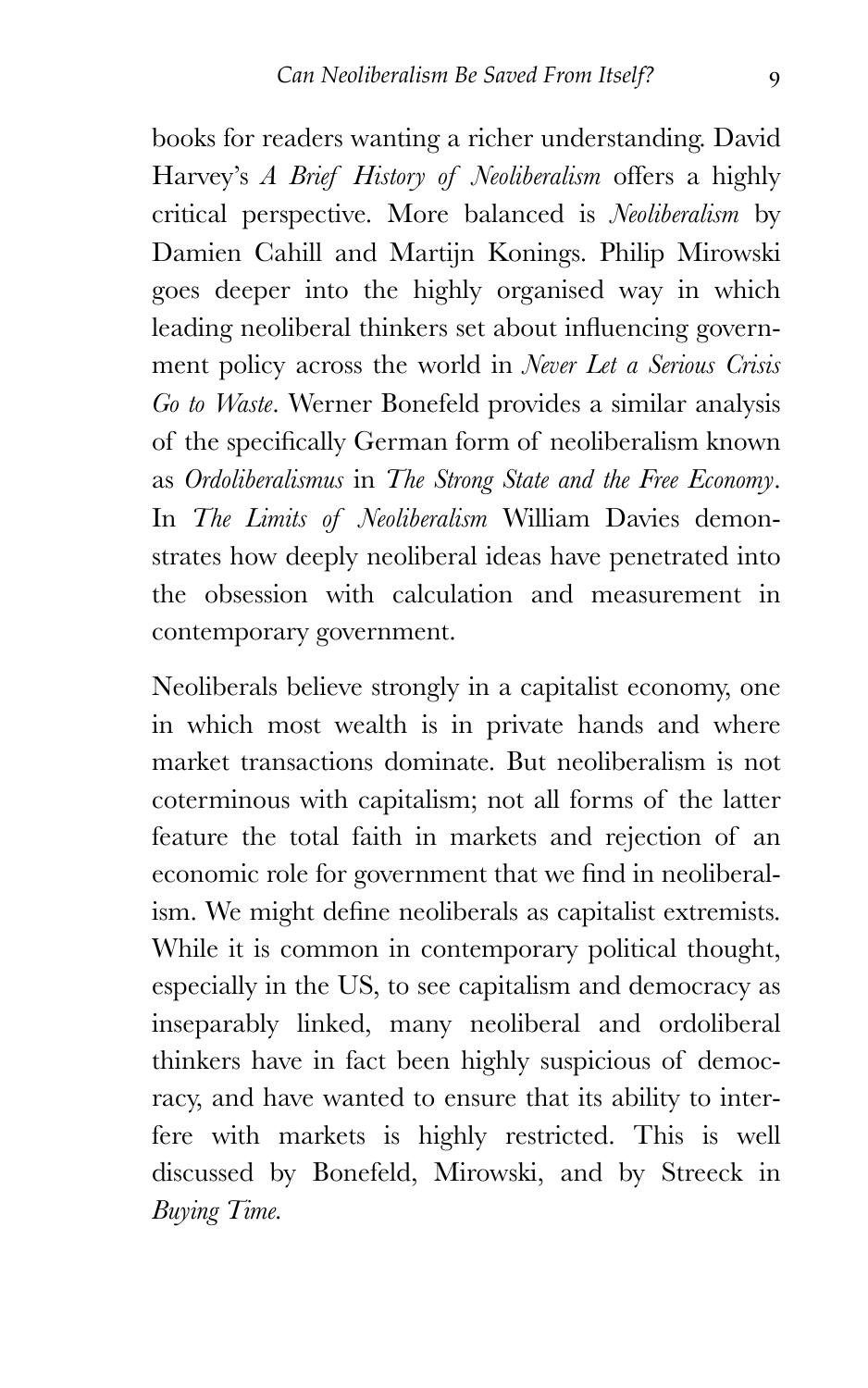The term was first coined by a group of mainly German and American economists and philosophers who wanted to avert what they thought would be the disasters of a socialist planned economy, or indeed of any role for government in the economy other than that of protecting capitalist competition itself. Based initially on an organisation called the Mont Pèlerin Society (named after a mountain in Switzerland), they grew in numbers and political importance and began to operate through a wide range of think tanks, such as, among many others (in the USA) the American Enterprise Institute, the Heritage Foundation and the Cato Institute; in the UK the Adam Smith Institute and the Institute for Economic Affairs. The World Economic Forum that meets every year at Davos in Switzerland was estab‐ lished to promulgate neoliberal ideas at a global level, though it allows expression of a wider range of views at its meetings than do most other neoliberal institutes. Neoliberals' opposition to government restraint on capi‐ talist activity has attracted the heavy financial support of many wealthy interests opposed to government regula‐ tion of their activities. This is especially the case with the US oil industry, billionaires like the Koch brothers being active in funding neoliberal organisations and various neoliberal lobbying activities, including those related to climate change denial.

As their influence has come to dominate the world, and as their policies have attracted criticism, neoliberals have become coy about using the word. The key neoliberal texts appeared before the 1980s, the decade when,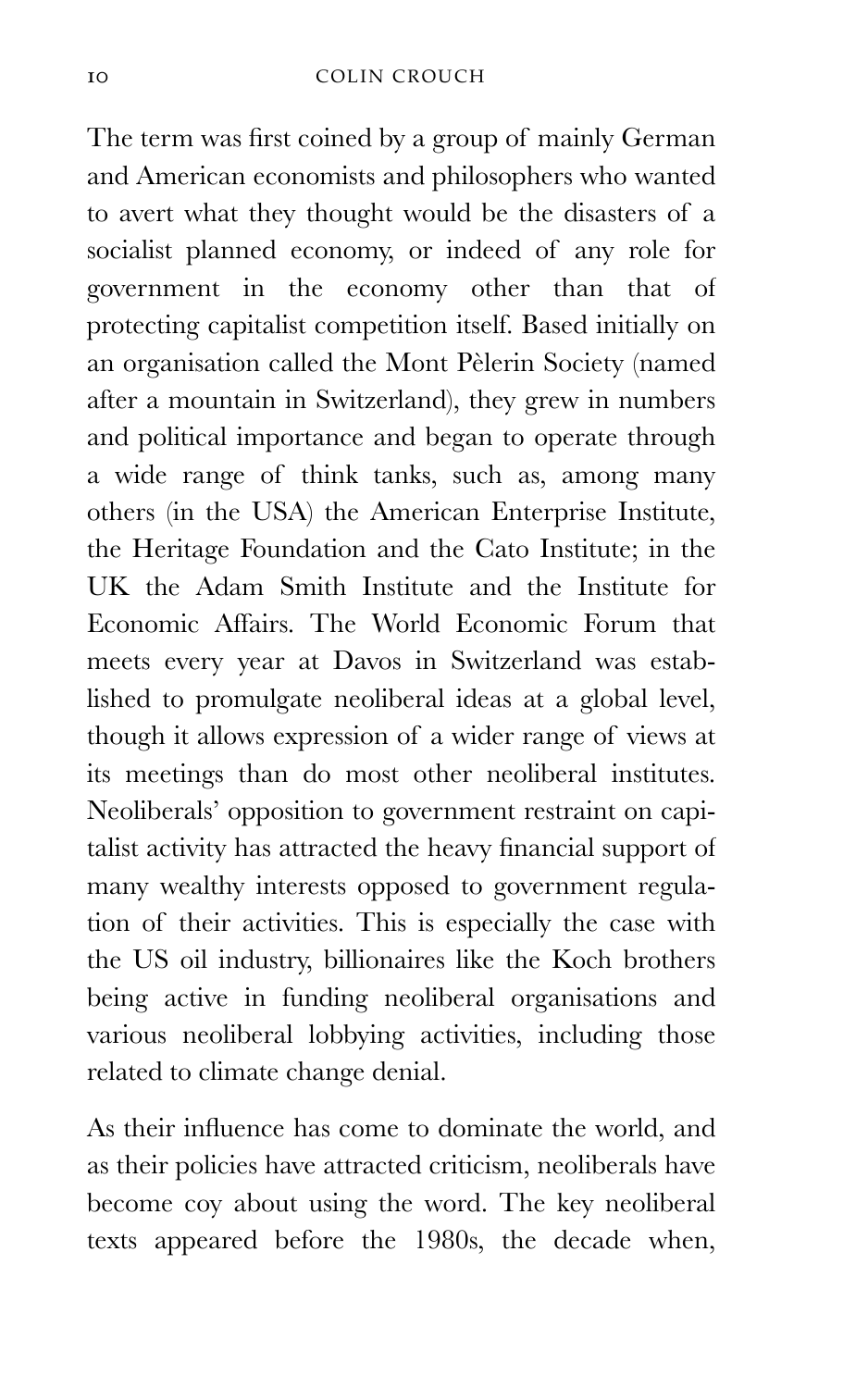starting with Ronald Reagan in the USA and Margaret Thatcher in the UK, the ideology began to gain the active support of powerful political leaders. Friedrich von Hayek's *The Road to Serfdom* dates back to 1944, though Hayek himself lived on to become a close associate of Thatcher. Ayn Rand's *The Virtue of Selfishness* first appeared in 1964, though the Ayn Rand Institute formed in her memory remains active. Milton Fried‐ man's two key ideological (as opposed to technical economic) works were published in 1962 (*Capitalism and Freedom)* and 1980 (with Rose Friedman, *Free to Choose*). Today neoliberalism is more likely to be named by its critics than by its apostles.

At the core of neoliberalism is a vision of the market as a mechanism that enables large numbers of individuals to express their free preferences. It gives incentives to producers of goods and services to meet those prefer‐ ences, without the need for state regulation or commands; individuals need little from a wider society beyond a guaranteed capacity to express their wants through market choices. Neoliberals regard government as a particularly incompetent institution, the less of which we have, the better. The market is seen as selfcorrecting in a way that is more flexible and responsive than anything that can be achieved by government regulation. If consumers' tastes change, producers quickly notice this, stop producing goods and services that have become unpopular, and start producing what customers want. For example, if private home owners place a priority on fire protection and use their resources to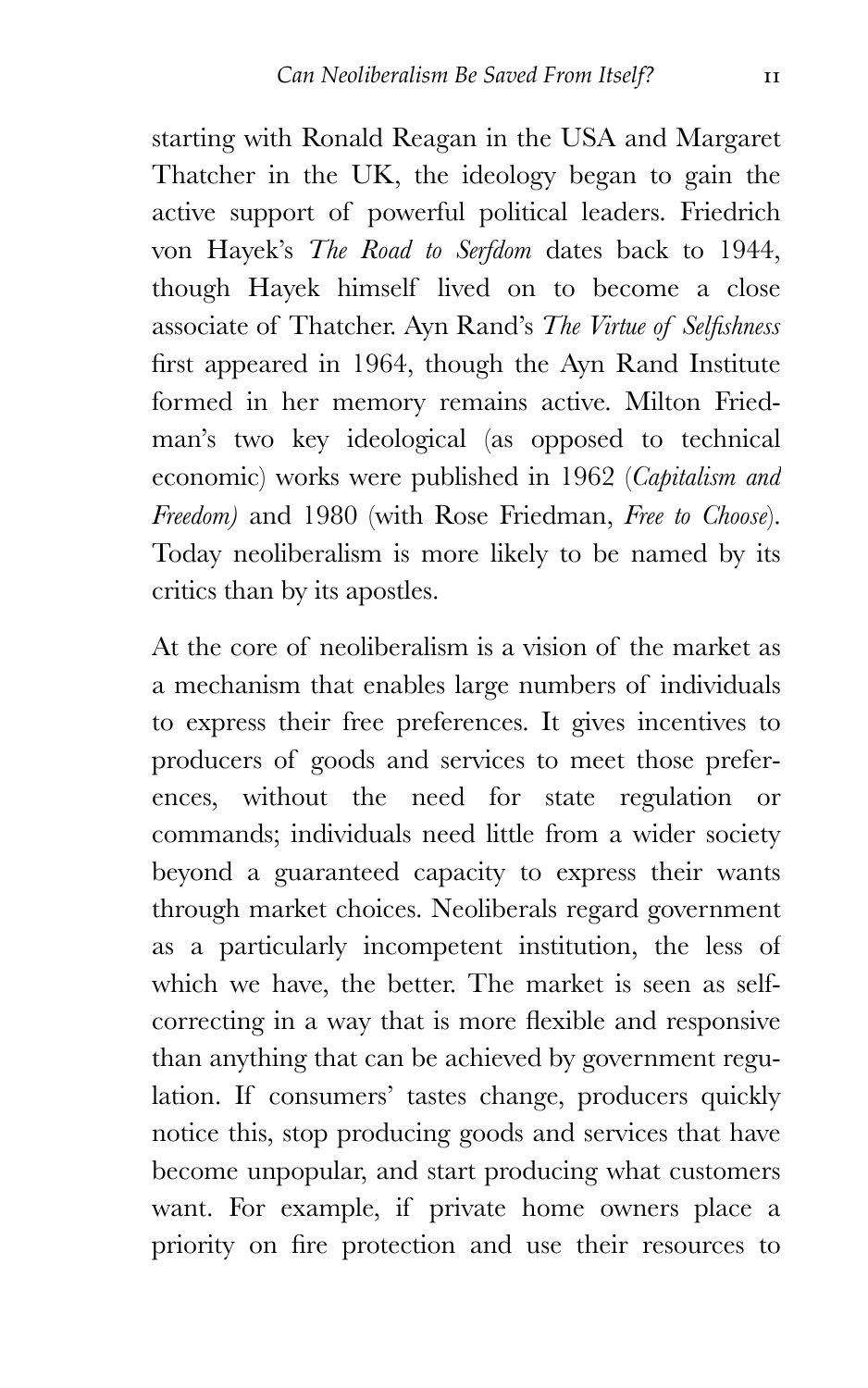acquire expensive cladding, then well and good; if they prefer to take the risk that a fire will occur and prefer to spend their money on other things, then that is their free choice too. No public issue arises; in the view of the most extreme neoliberals, there *are* no public issues. Similarly, if a firm starts to make defective or dangerous products, customers will notice this, and the firm will lose trade to honest practitioners. This can happen rapidly and without the need for elaborate rules and inspection services that a system of public regulation requires. All that is necessary is that the firm's sole role is made to be the realisation of maximum profit for its shareholders. Since, in a pure market, profits can be maximised only by satisfying customers, there is no need for customers' interests to be considered as any different from those of shareholders; there is therefore no need for consumer protection legislation. A major success of neoliberal reforms has been to have the maximisation of shareholder value made the sole legal object for firms in most advanced economies.

The weaknesses of the neoliberal approach can be analysed under five broad headings, at least four of which are fully recognised in the neoclassical economic theory on which neoliberalism draws. Economists, but not ideological neoliberals, are usually prepared to accept various forms of government intervention to remedy these market failures. The four are: the presence of negative externalities; the existence of public goods; the absence of means to counter systematic inadequacies in the information available to market participants;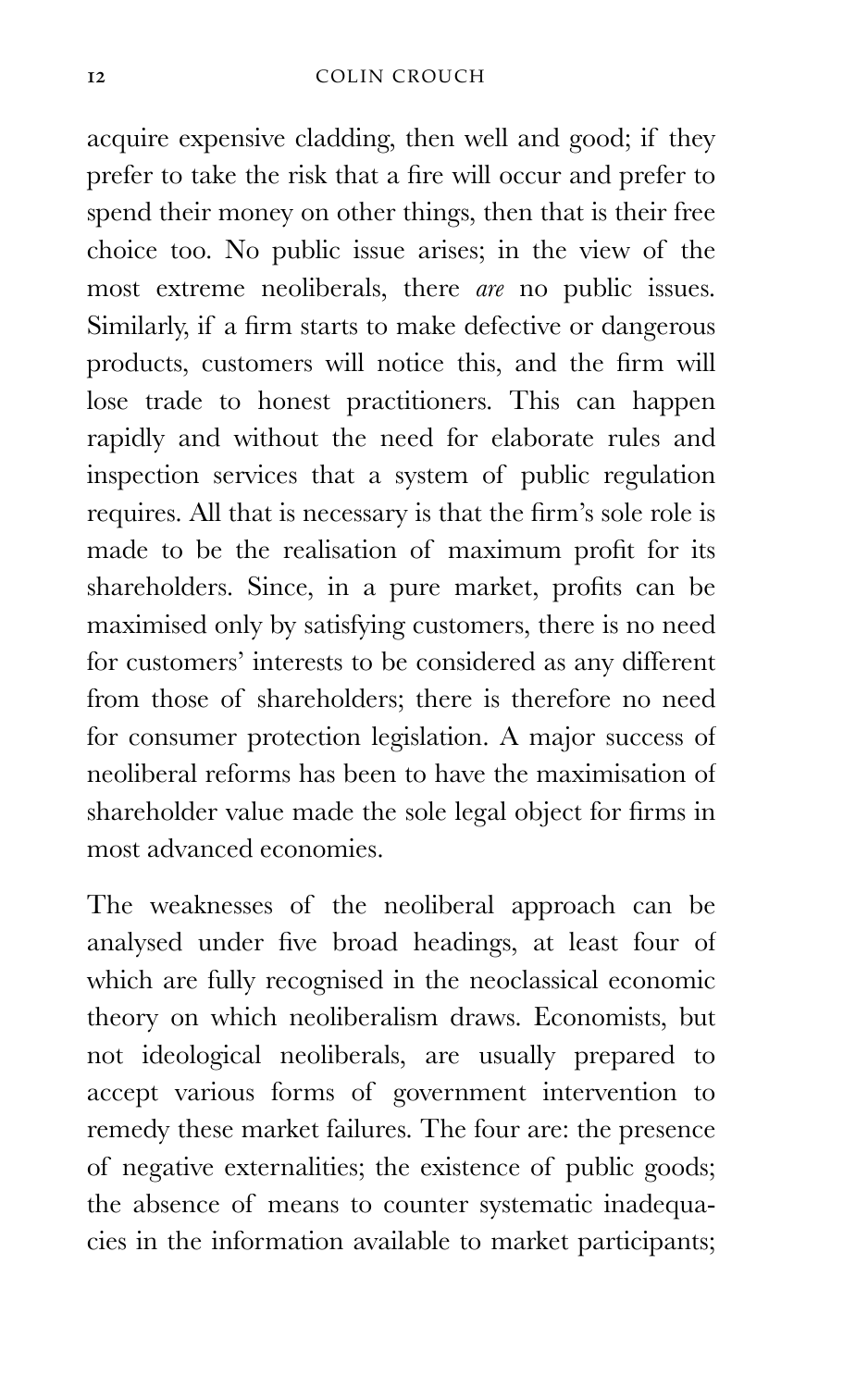and difficulties in achieving adequate competition in many sectors. Finally, where there is possibly less agreement with standard economics comes the fifth: inequalities in the ability of different people to participate fully in the market.

*Negative externalities* are harmful by-products of market activity, which do not form part of the costs of that activity. The most obvious examples concern pollution. In a free market, a firm suffers no financial cost if chem‐ icals released from its factory chimneys damage the health of large numbers of persons in the vicinity. Their health is outside the market exchanges in which the firm is engaged. This is a problem for neoliberals, who recognise only those interests that are within the market, arguing that considerations outside it cannot be calculated and therefore cannot be compared with those within the market. They point out that even a polluting economic activity adds to economic value, and that simply suppressing the firm's activities or imposing taxation or expensive regulations on it might do more overall harm than damaging the health of a few people. How can we tell, if the latter is not part of the market? The only solution they can see is for that health to be made marketable, i.e. are the sick people willing to compensate the firm's costs in abating the pollution? If not, then they are deemed not to place a market value on their own health adequate to pay for the constraints that protecting it imposes on economic activity. Even if one accepts that logic, it cannot cope with externalities where the source cannot be linked to an identifiable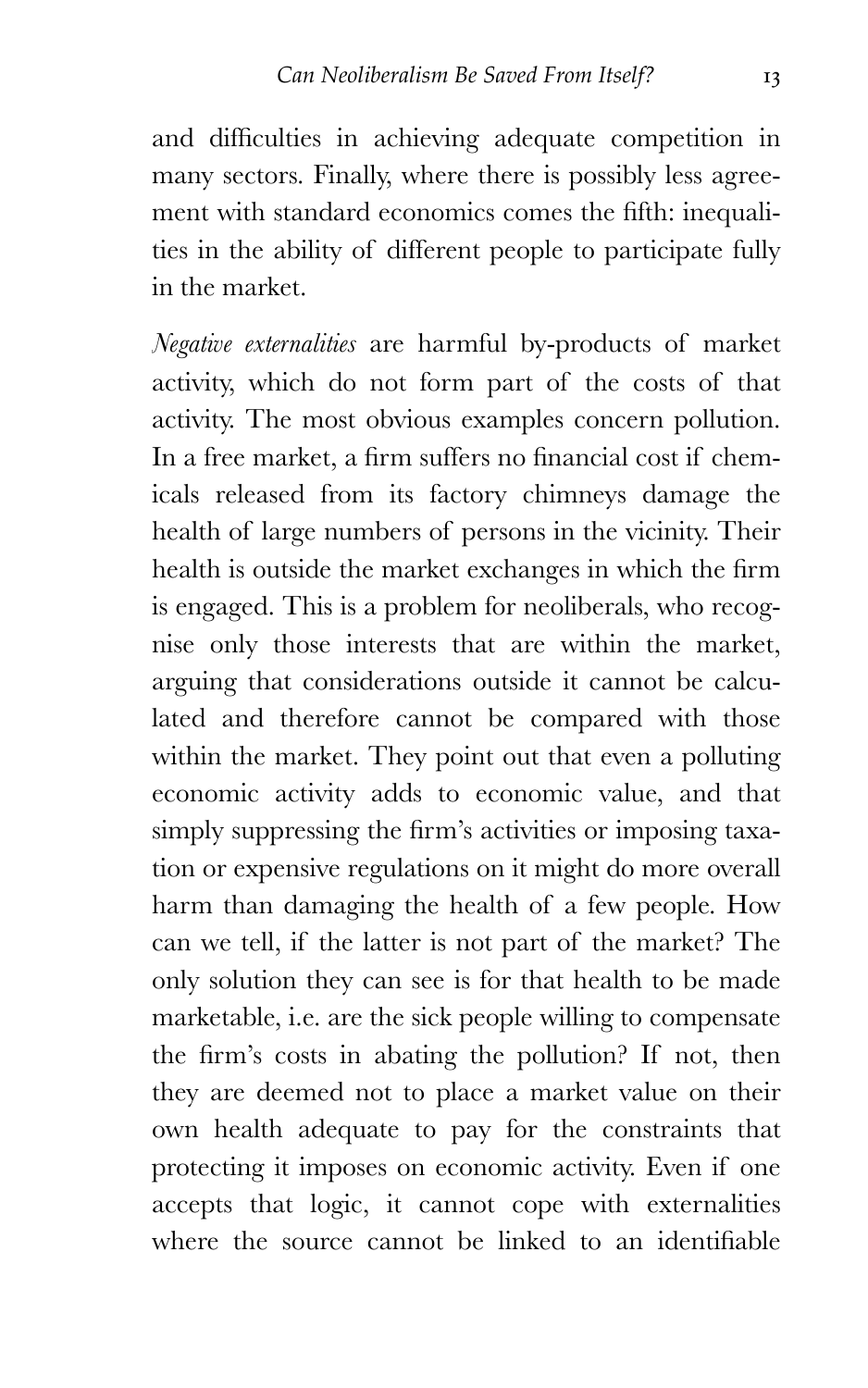group of sufferers from it. This applies particularly strongly to the main environmental challenges resulting from economic activity facing us today, which affect billions of people and where there are no means for relating individual sources of pollution to individual damage. Such phenomena cannot be brought within the market. It is not surprising that many neoliberal think tanks are heavily engaged in climate change denial with devastatingly successful consequences for US rejection of international agreements on the issue.

*Public goods* are defined by economists to refer to goods (in the widest definition of that term as things that are desired) that are 'non-rival and non-excludable'. The first term means that the consumption by one person of a good does not prevent another person consuming it too; the second means that it is not possible to prevent people from having access to it. Non-rival goods lack a quality necessary if price to be set for them: scarcity, while if it is impossible to exclude people from the enjoyment of a good, it cannot be provided in the market. Therefore, in a pure market economy, public goods will not exist. If they are there already, as for example natural beauty spots, they are likely to be damaged or neglected, as no one has a market incentive to care for them. The only neoliberal solution is to impose an artificial scarcity and excludability by enforcing private ownership and enabling private owners to charge for access. This is often not practical (for example, fresh air or the ocean bed). Where it is possible, neoliberalism becomes a restrictive and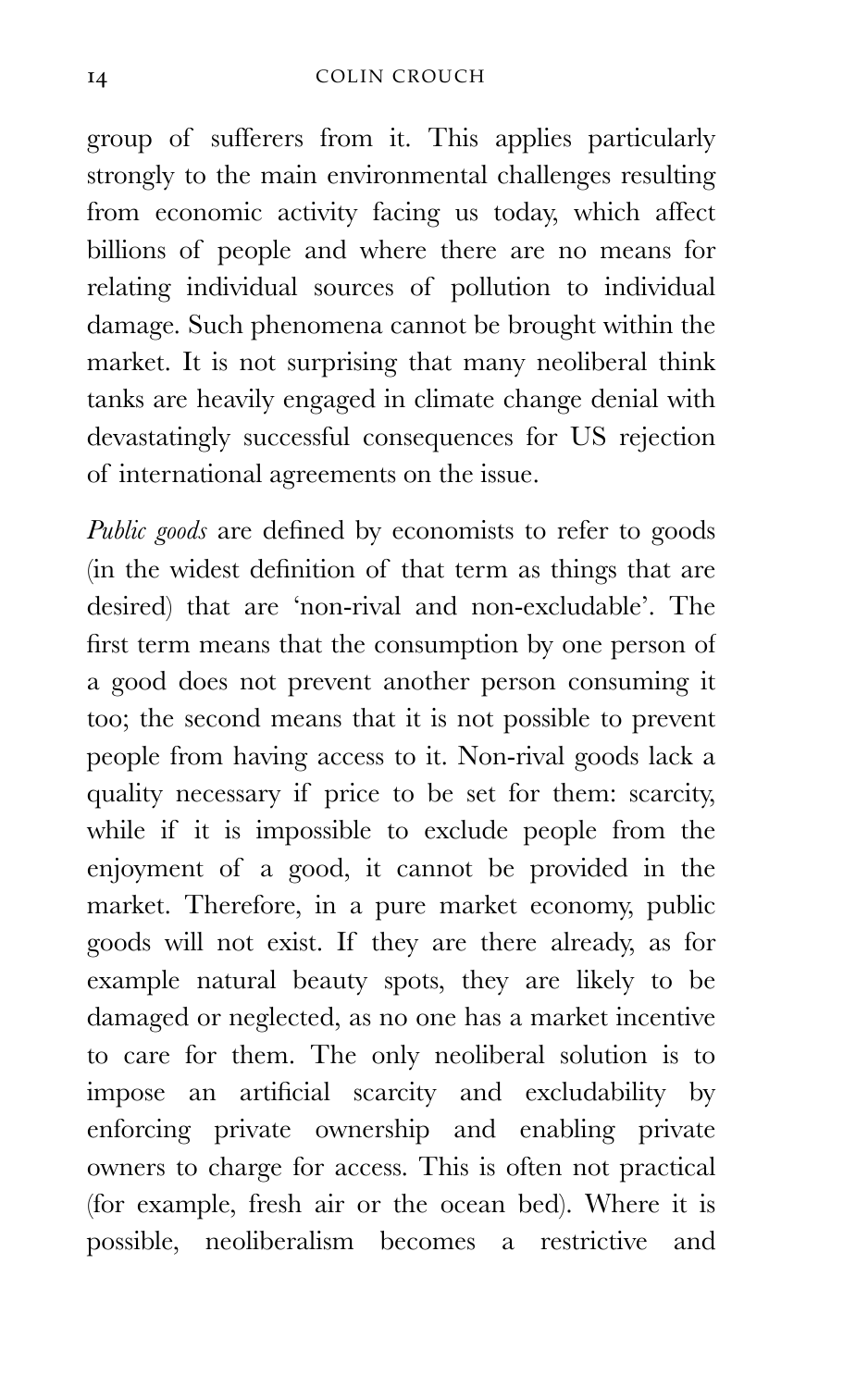controlling force rather than the liberating one that it is presented as being.

*Problems of information:* Economic theory assumes that market participants have perfect information – or at least as much information as they need – in order to make optimal decisions about the price, quality and other attributes of goods and services that they are buying and selling. It further assumes that rational actors will ensure that they have this, and therefore that, if we seem sometimes not to take much care in acquiring information before making a choice, then we can be assumed to have rationally concluded that we did not need to do so. But we often have very little chance of acquiring the knowledge we would need to make complex decisions. For example, can children or their parents be expected to know the value of education to them in twenty or thirty years' time? Similar arguments apply to decisions whether we ought to insure ourselves against illness, disability, unemployment, prolonged old age and other risks that might prevent us from earning a living. There are also many products that we buy in everyday markets, particularly technically complex ones, where it is extremely difficult for ordinary consumers to access adequate information to judge quality. Publicly funded provision of education and health care, and consumer protection legislation, are ways that we have found of tackling these problems. But public spending, public provision and regulation are anathema to neoliberals.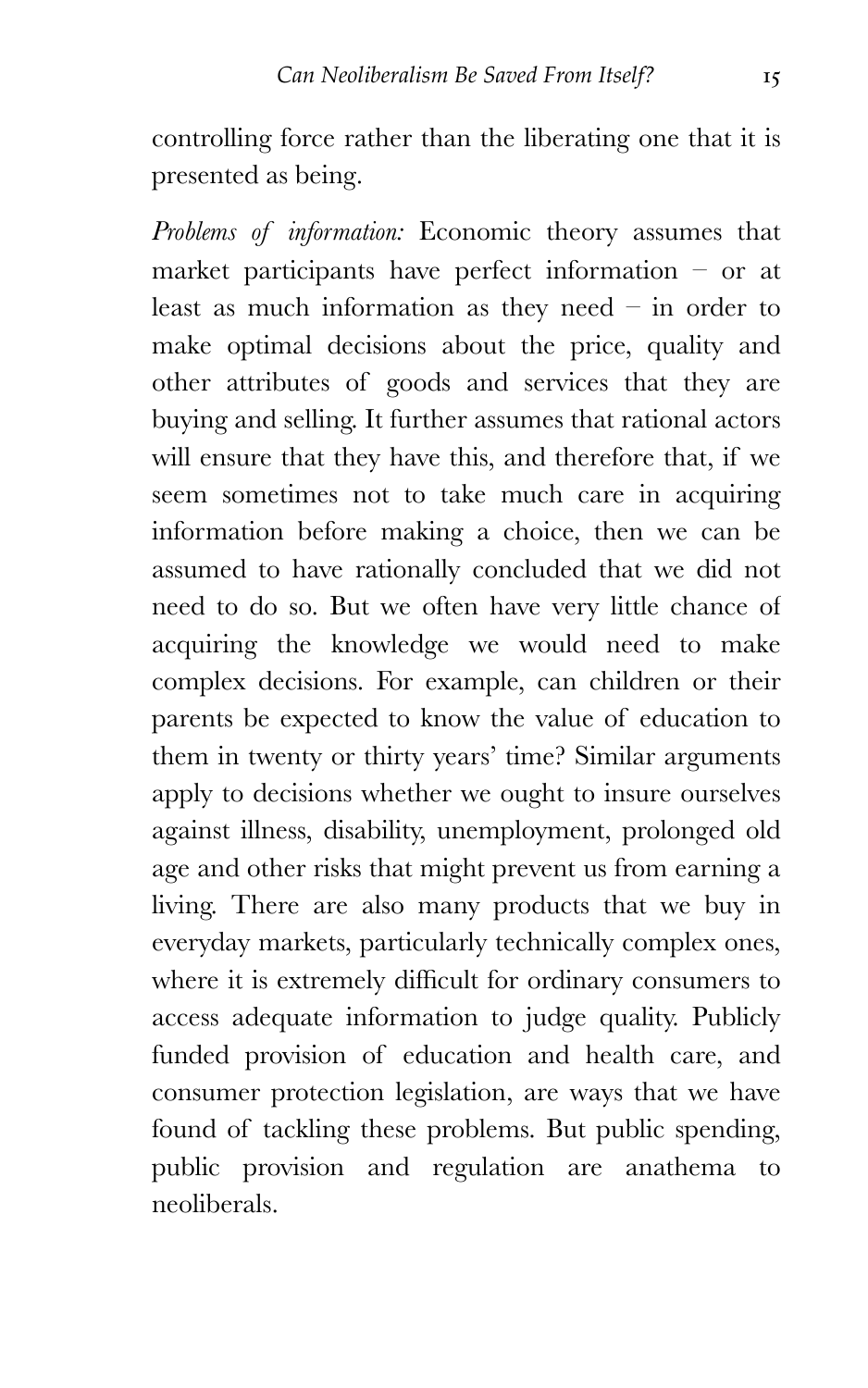*Inadequate competition:* For markets to work the way that neoliberals need, there must be many producers and many consumers; no one producer or consumer should be in a position to influence the market price by its actions alone, and they must not conspire together to do so; it must also be easy for producers and consumers both to leave and enter the market. Absent these conditions, markets do not do their work of bringing producers and consumers together in ways that enable both to exercise choice while achieving overall efficiency. Real markets frequently lack one or more of these conditions. It might be practically impossible to have more than a small number of producers serving particular consumers, as with many public utilities. It might be difficult for new firms to enter, because of high start-up costs, or to leave (banks were defined in 2008 as being 'too big to fail', i.e. to leave the market). Some firms may be sufficiently large within a market to be able to manipulate prices. Further, if the condition of near-perfect competition is not fulfilled, then the neoliberal equivalence between shareholders' and customers' interests falls, as it becomes possible for firms to exploit market dominance. The shareholder maximisation model is then thrown into doubt.

Neoliberals here face a fundamental dilemma. Should they prioritise the maintenance of competition, and accept state intervention through competition law to ensure it, or prioritise keeping government out and therefore accepting restricted competition? As I have discussed in *The Strange Non-Death of Neoliberalism*, they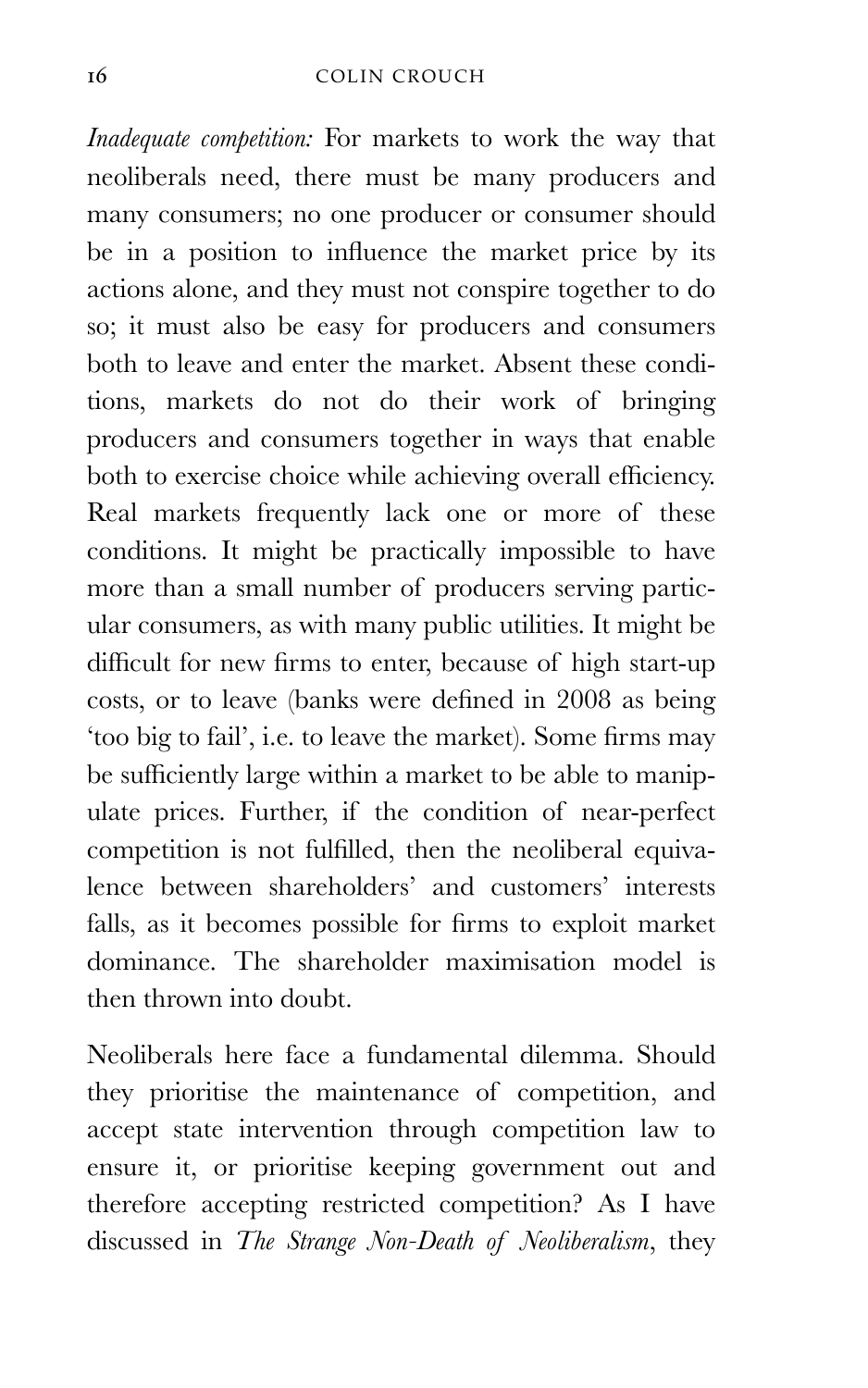divide over this in a highly important way. Advocates of the latter position claim that a competitive economy is one in which competition *has taken place*, producing winners, rather than one in which it is a *continuing* condition. This approach has gained dominance as neoliberals have come to depend on wealthy, often monopolistic corporations to fund their think tanks and lobbies. In the US in particular (less so in European Union (EU) competition law) neoliberal judges have watered down the previous emphasis of anti-trust law on maintaining competition. This change has required a redefinition of customers' interests from freedom to choose to the maximisation of their 'welfare'. This is in turn defined as indistinguishable from the overall wealth of a society, which is identified with the maximisation of profits. The theoretical equivalence between sharehold‐ ers' and customers' interests has been restored in the absence of full competition, but by the sleight of hand of redefinition.

There is a further problem. Economic theory shows us that where competition is intense, profit rates are low. Firms must therefore be expected constantly to escape its constraints, boosting profits by exploiting monopoly positions – what economists call extracting 'rents'. This can be benign and describes how the market favours innovation: by doing something different from its rivals, a firm can escape their competition. After a while they imitate its success, the first mover's advantage is eroded, competition is restored, and firms in the sector look around for something new to try. But firms will be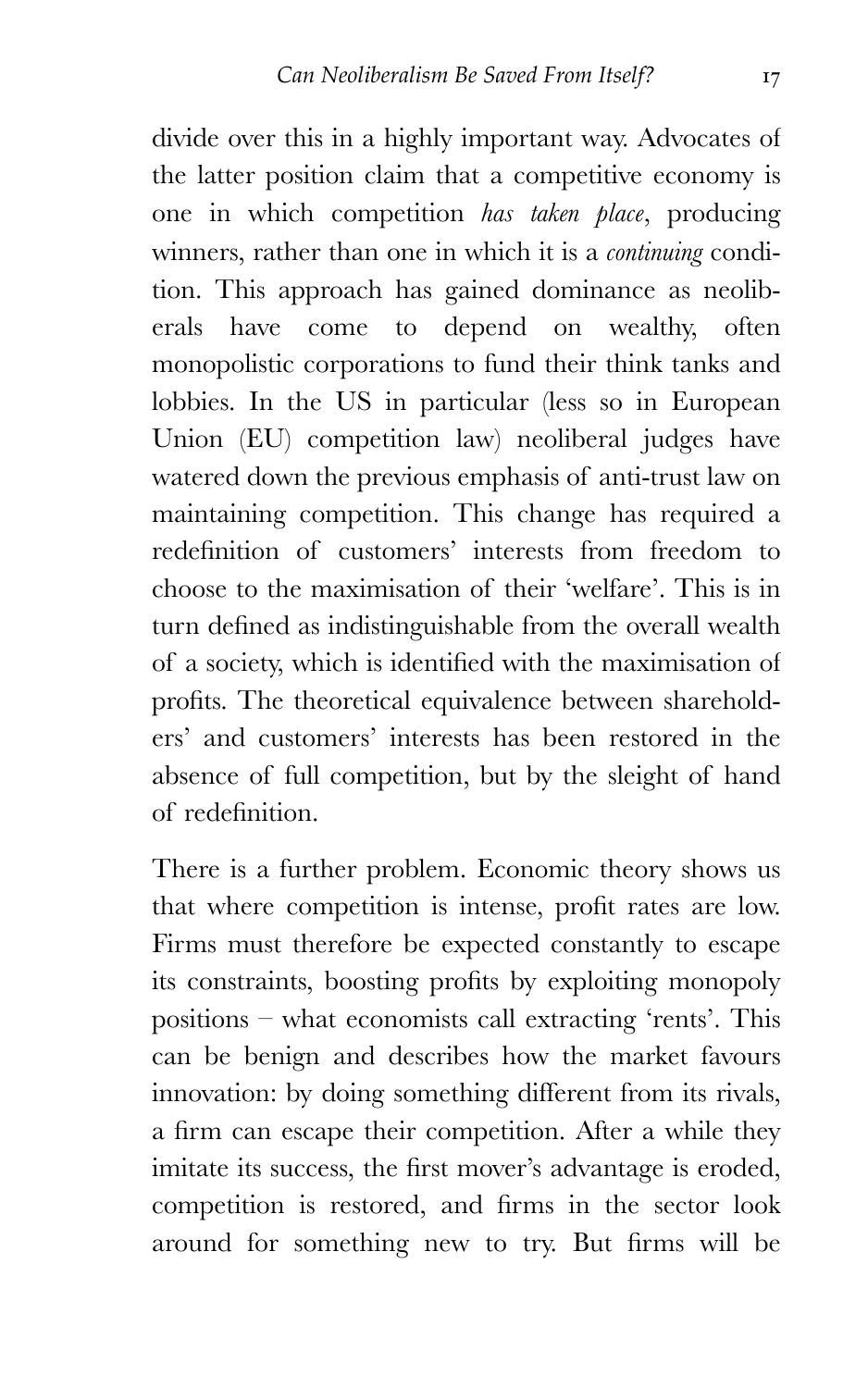seeking means to make first-mover advantages more permanent. Generous patent and intellectual copyright laws can help them do this, and so corporations frequently lobby governments to intensify the protection afforded by these laws. They can also benefit from what are known as 'network externalities'. If a first mover can develop a large network of contacts around its products, competitor firms will have great difficulty rivalling it, even if their products are superior. This is a long-term problem, with important examples of large manufacturing companies that set up their own retail distribution networks, making it difficult for rivals with better prod‐ ucts but unable to set up chains of shops. But the Inter‐ net, which is after all an epitome of networks, is creating many more instances. Once a firm has reached a certain size, it will always appear as the 'go to' site on the web. Serious monopolies are being created in this way, and some individuals are being made extremely rich. Amazon, Google and Facebook are the most prominent names among them, but there are many others. The European Court of Justice, which has a strong neoliberal mandate in this field, works at trying to find solutions to the problem, but that takes time and is far from easy to achieve. Some very important sectors of the modern economy fall far short of the pure competition model required by pure neoliberalism.

Similar problems have been created by a further ironical twist. A major success of neoliberal reforms has been the privatisation of many previously public services (such as railways, postal services, gas, electricity and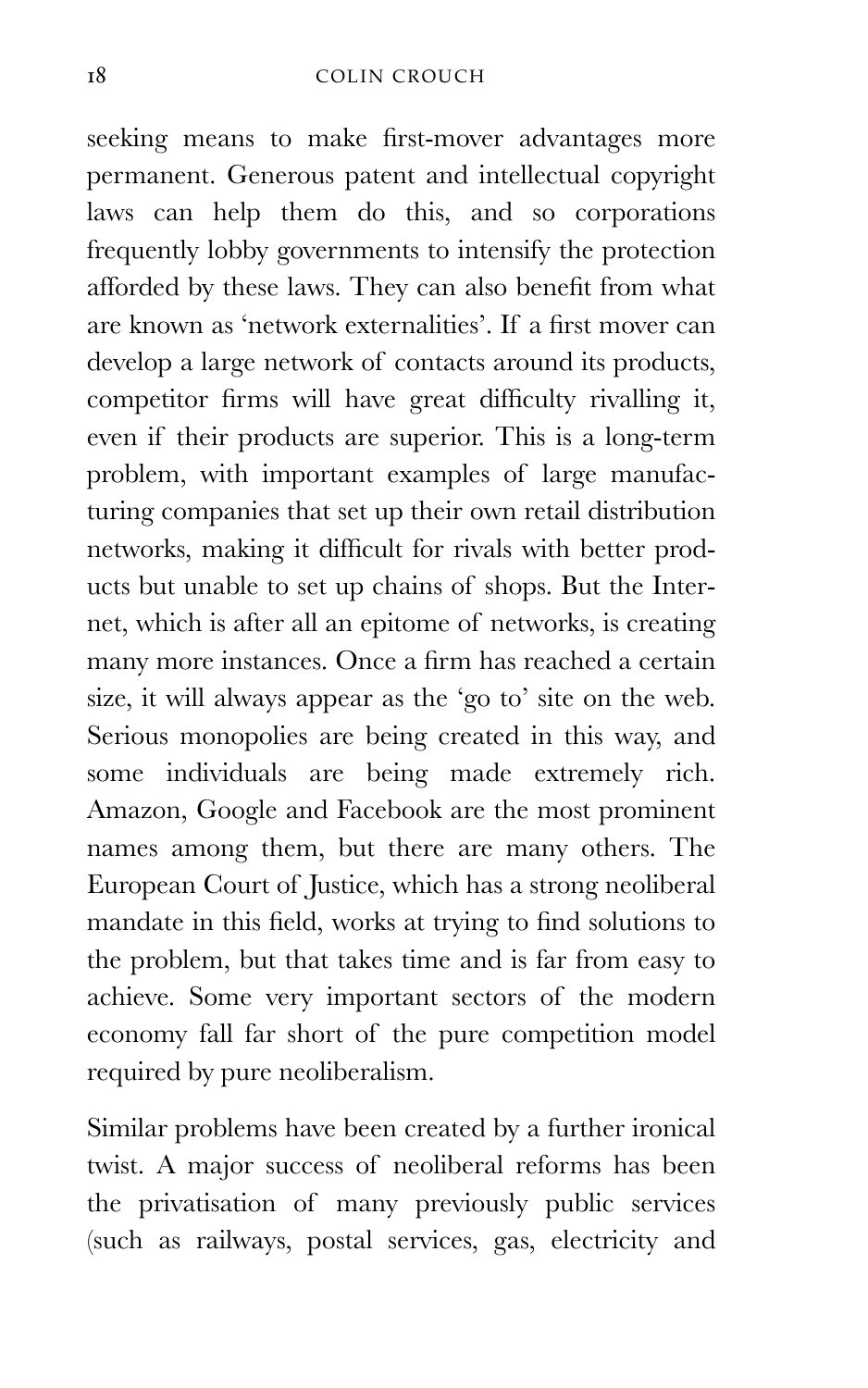water distribution) and the sub-contracting to private firms of others that continue to be publicly financed (such as health, education and elderly care). In most cases these services remain monopolies or with extremely restricted competition, and/or of deep public interest. Government therefore remains closely inter‐ ested in them. The net result is nothing like a system of perfect markets; rather, a small circle of politically privi‐ leged 'crony' firms grows up, which specialise in getting government contracts and developing close political links. In the UK a small group of firms has become so central to public service delivery that, even though several of them have been fined for various offences against the terms of the contracts, they keep on winning new ones, because parts of the country's public services would collapse if they were no longer there. Like the banks during the financial crisis, they have become 'too big to fail' – a concept that is itself alien to the idea of a free market economy.

For these reasons I insist it is necessary to distinguish between 'market' and 'corporate' neoliberals. The former insist on trying to achieve perfect markets; the latter defend the role of oligopolistic corporations and therefore dilute the importance of the market. This makes them rather more realistic than market neoliberals, and pleases neoliberals' wealthy backers, but it fatally undermines the pure market condition and the entire rhetoric about customers' freedom to choose that remains a fundamental part of the case for neoliberalism and the sole justification for its central claim that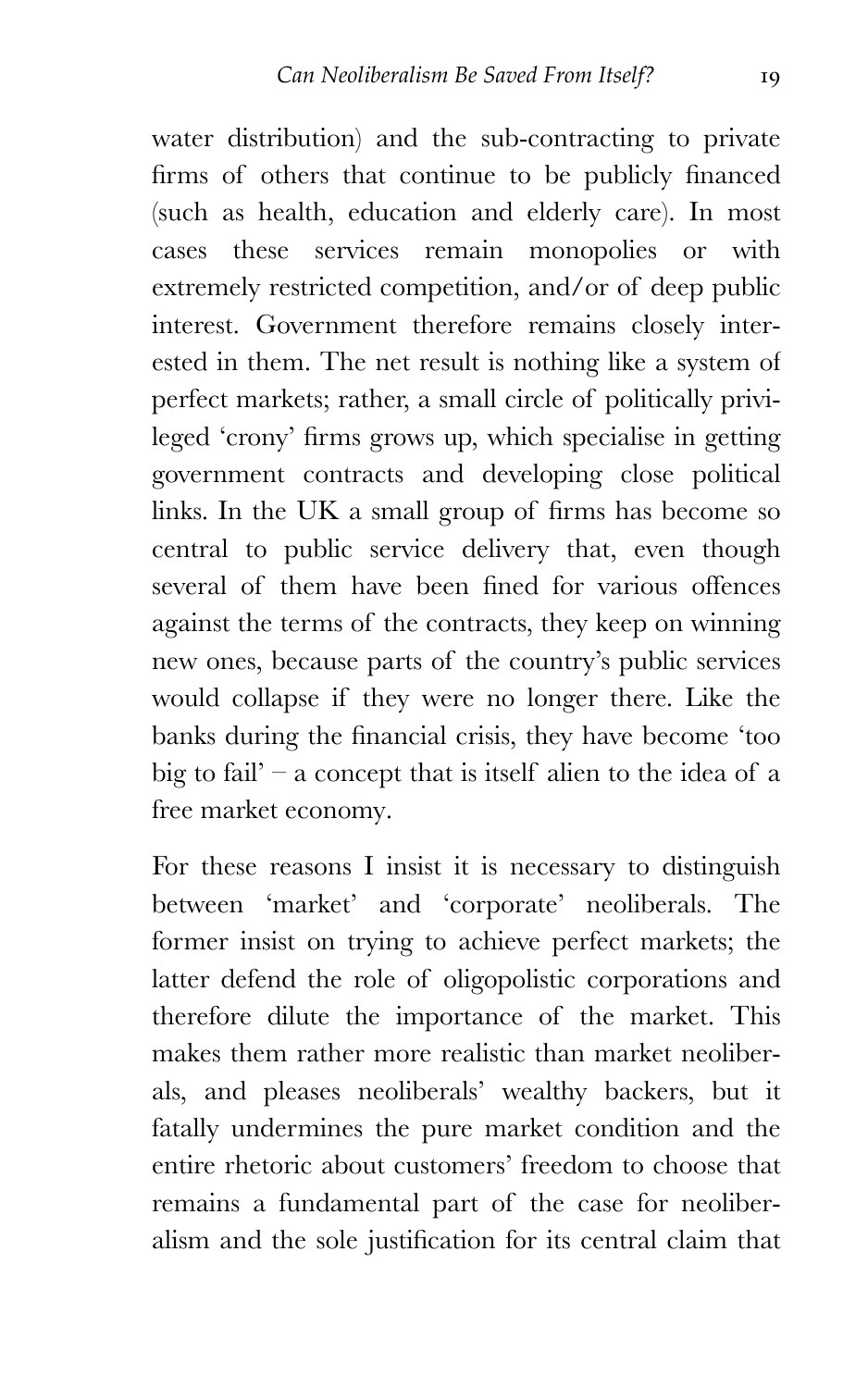maximising shareholders' profits also serves customers' interests better than any alternative.

*Inequality:* Neoclassical economics is ambiguous on the issue of inequality. It sees the pursuit of wealth as a fundamental motivation for economic behaviour, and therefore has to favour the inequalities of income and wealth that result from it. On the other hand, in a state of perfect competition, growing inequalities of income signal inadequate supply of the factor of production being rewarded. This should lead to an increase in supply of that factor until the inequality is reduced. For example, growing incomes among invest‐ ment bankers should lead to more people becoming investment bankers, which should then reduce their incomes. A perfect market economy is therefore one in which inequalities keep rising *and falling*. Further, if inequalities are to act as incentives to effort, there should not be inheritance of wealth, as the second generation has not had to expend effort to secure its reward. We should expect a difference in approach to inequality among the different types of neoliberal. Market neoliberals should be dissatisfied with the incessantly growing inequalities that characterise the present period; corporate neoliberals, who have relin‐ quished insistence on constant competition, will be very relaxed about it. The fact that neoliberals very rarely express concern at rising inequality suggests that the corporate form of the ideology has become dominant.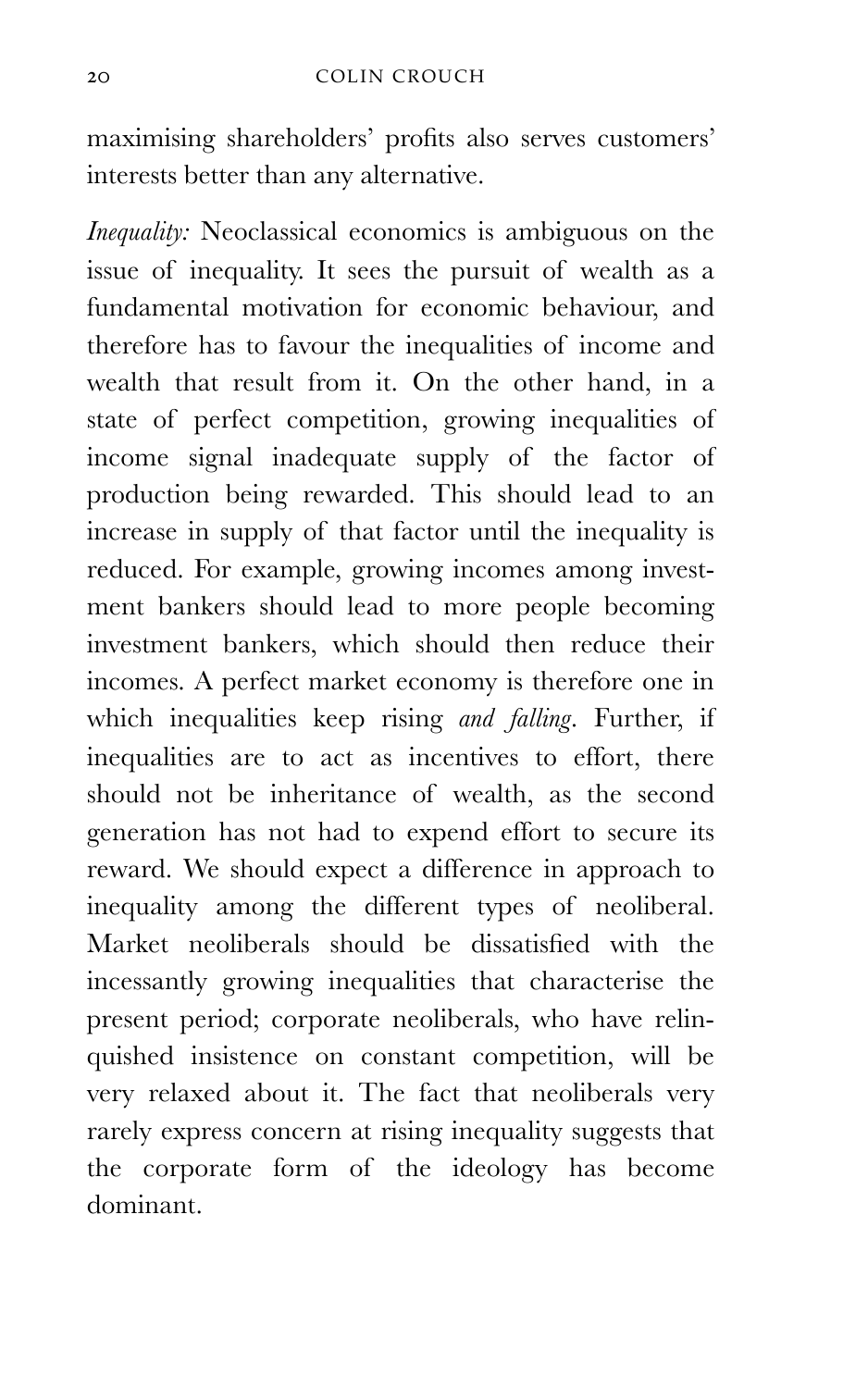Inequality is highly relevant to the role of markets, as ability to use them depends on wealth. One can only accept that individuals' access to goods, services, infor‐ mation, and protection from limited externalities should be entirely constrained by their income and wealth if one is content that existing inequalities in their distribu‐ tion can be justified. The more arbitrary that distribu‐ tion, the less acceptable becomes reliance on the market. Further, although neoliberals will insist that the market is not concerned with moral worth, only efficiency, in reality high income is often taken as a sign of social and even moral superiority. The rich receive deference and respect in daily life in a manner never accorded to people on modest incomes. In a society where neoliberal values dominate, a hedge fund director will always receive far more real respect in everyday life than a hospital nurse, whatever ritual gestures are made to the latter.

#### **Conclusion: What's wrong with neoliberalism**

Neoliberalism is unable to cope with the externalities that, especially in the form of climate change, have become one of the gravest dangers confronting human life. It produces a society impoverished of public goods. It fails to equip citizens with the information they need to participate in the markets that it insists are the only fully acceptable form of allocation and decision-making. It has itself been corrupted by the rise of giant corpora‐ tions, whose cause many neoliberals support even though this undermines the efficiency of the market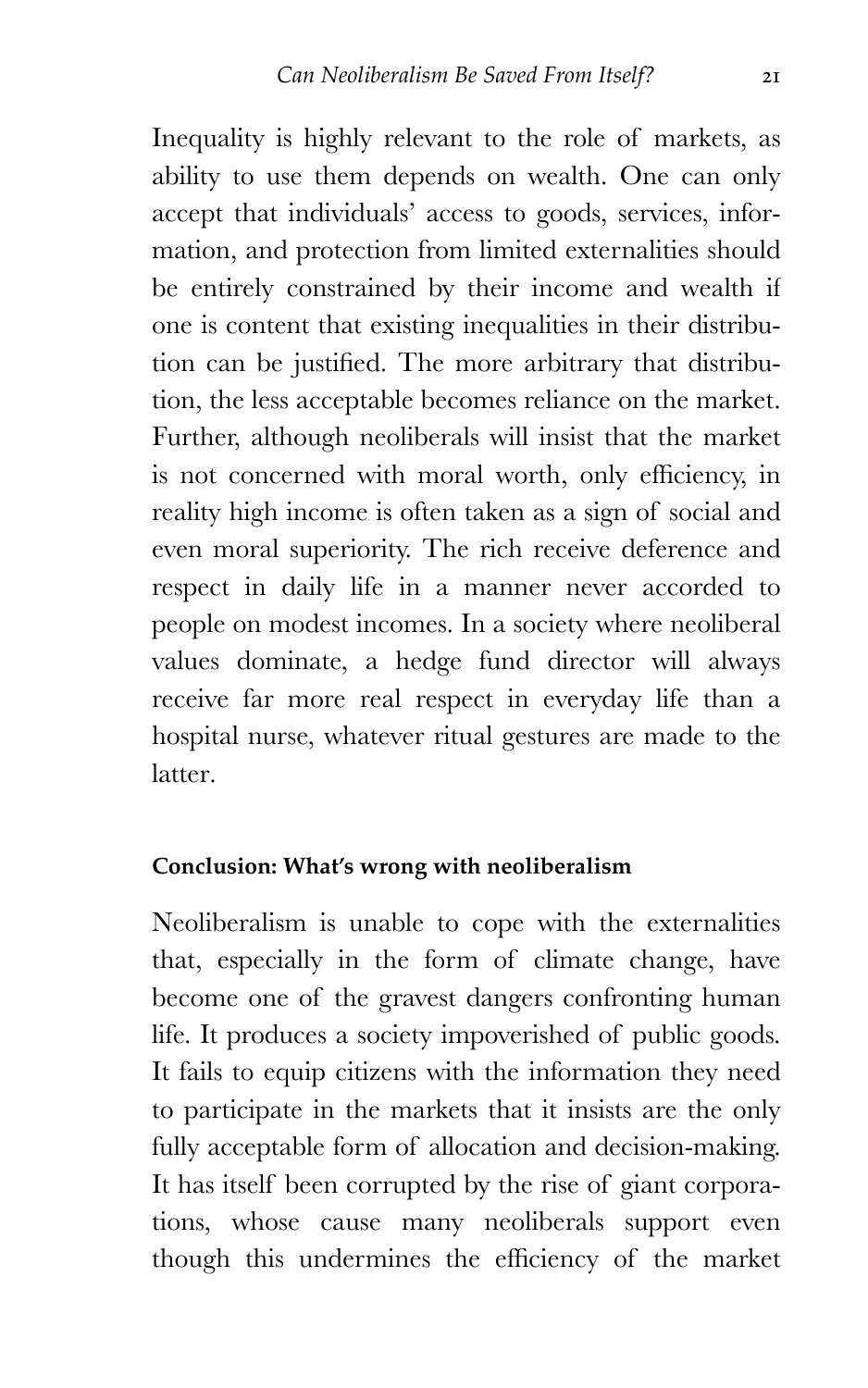itself. Finally, it offers no remedies for the inequalities produced by this distortion of its own pure form. It is not surprising that neoliberalism has many critics; and that, despite its dominance, almost nowhere has it been totally triumphant.

This is the pass to which the neoliberal revolution has brought us. Deregulation has enabled intensive indus‐ trial activity to damage the planet, perhaps to a point of no return. The growth of inequality has made many medium- and lower-income citizens dependent on high levels of debt if they are to maintain the level of consumption needed to keep the capitalist economy going. A vicious spiral is in progress: increased inequality increases the power of capitalist interests to affect public policy; these public policy changes in turn further increase inequality; and so on. The political power of neoliberalism is advanced by this spiral, though at the same time the integrity of neoliberalism itself is damaged: the use of political power for economic ends is anathema to market neoliberalism, though very welcome to its corporate counterpart. Meanwhile, a damaged planet and static incomes threaten the viability of the capitalist system itself.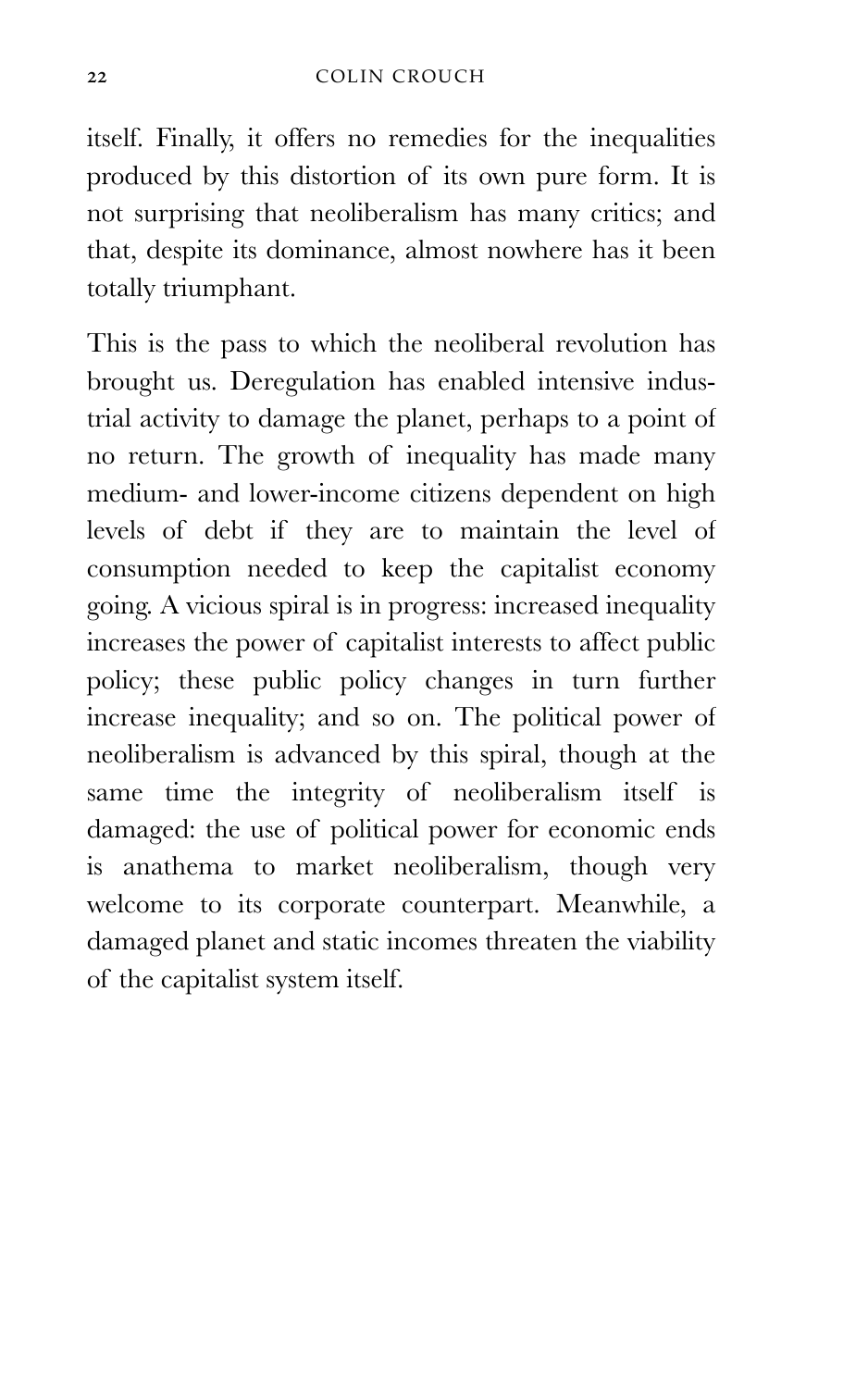#### **Chapter 2 BABIES IN THE NEOLIBERAL BATHWATER**

M any critics would argue that the impact of<br>neoliberalism has become so negative that neoliberalism has become so negative that reform is inadequate, and that the entire approach of a market-driven economy must be replaced with a staterun one, or the invention of some other unspecified system. It is important to achieve some balance. Neoliberal rejection of regulation has certainly intensified problems of environmental damage and climate change; but the environmental record of industrial activities under state socialism was even worse. The disregard for the lives of the poor demonstrated around the Grenfell Tower disaster was perpetrated by representatives of London's neoliberal financial elite; but contempt for ordinary people is standard practice among powerful groups of every kind. We also need to reflect on the positive contributions that the neoliberal approach has made. These can be summarised as: the discipline of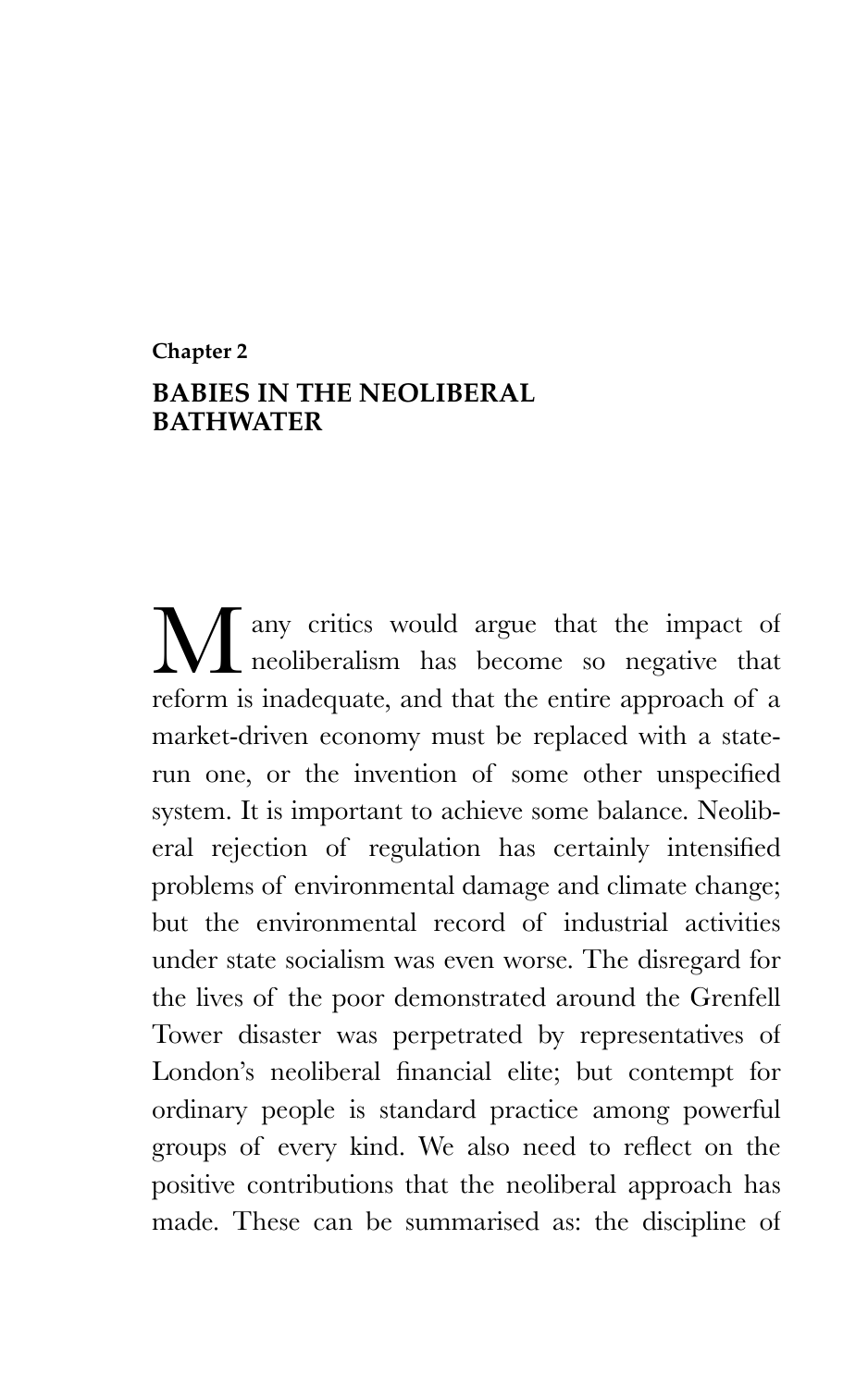price and calculation; helping us appreciate the limitations of democratic government; facilitating trade and reducing barriers to it; and facilitating links among people.

#### **The discipline of price and calculation**

Nearly everything we do has a cost, even if it is only what economists call 'opportunity cost' - the fact that doing one thing excludes doing certain other things. If I decide to spend money on a new coat, I need to consider not only the money value of the coat, but the things that I shall not be able to buy because I bought the coat. It is important that we do not regard actions as costless, particularly when calling for governments to spend money. While neoliberals are extreme in maintaining that governments' use of money will always, virtually by definition, be inferior to uses of it in the private market, it is entirely reasonable that government's spending choices are scrutinised and subject to open debate.

It is similarly important that, once it is agreed that there should be some government spending, it should be spent efficiently. Neoliberals claim that, because public services are not subject to competitive pressure, they are unlikely to be as concerned as private firms to ensure that they keep costs as low as possible. This is a serious argument. Although they have been unsuccessful in getting rid of public services and have been responsible for the anti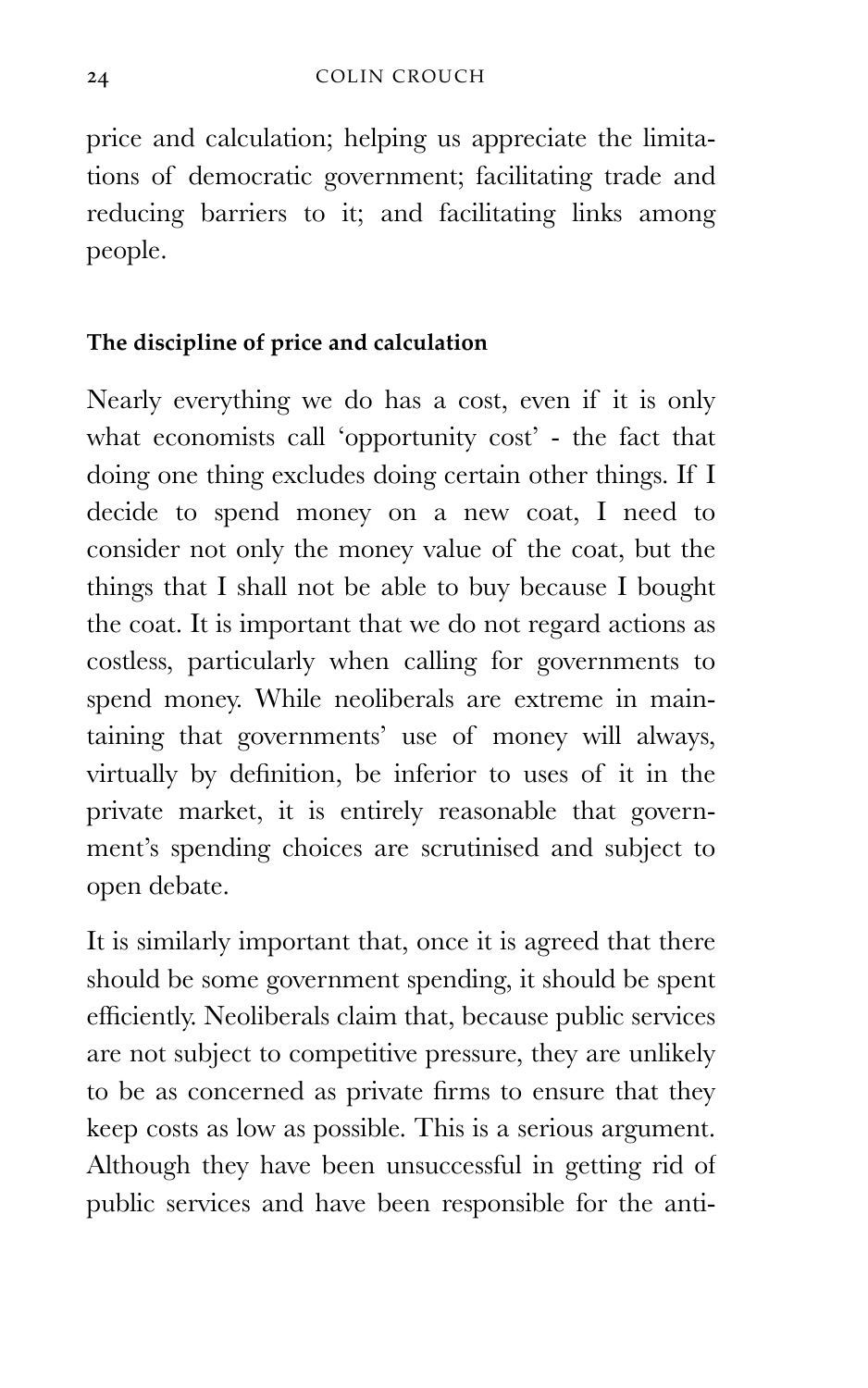market forms of privatisation and sub-contracting that have often disfigured public service delivery, neoliberals have been responsible for many measures to ensure that public services resolve this problem, thereby often contributing to improvements in them and making them less vulnerable to neoliberals' own criticisms. Under a system known as new public management, public services have been submitted to performance measure‐ ment and needs to achieve targets, similar to those confronting firms facing pressures in the market. This has had some bad distorting effects, as when schools teach children only how to get high scores in targeted tests rather than impart knowledge to them. On the other hand, it has had some beneficial effects in making managers and professionals in these services consider what their objectives are, and be aware of a need to provide value for money.

A neoliberal approach also involves encouraging private individuals to think about the value of money and there‐ fore about investing rather than spending. For example, in 2005 the British Labour government introduced Child Trust Funds, with the aim of introducing the ideas of savings and investment in financial markets among children. The government allocated  $\angle$  (250 to every child born on or after 1 September 2002, with an additional  $\angle$  (250 to children in low-income families. The money had to be kept in tax-free interest-earning savings schemes until the child reached 18 years, when various options were available. The child's family could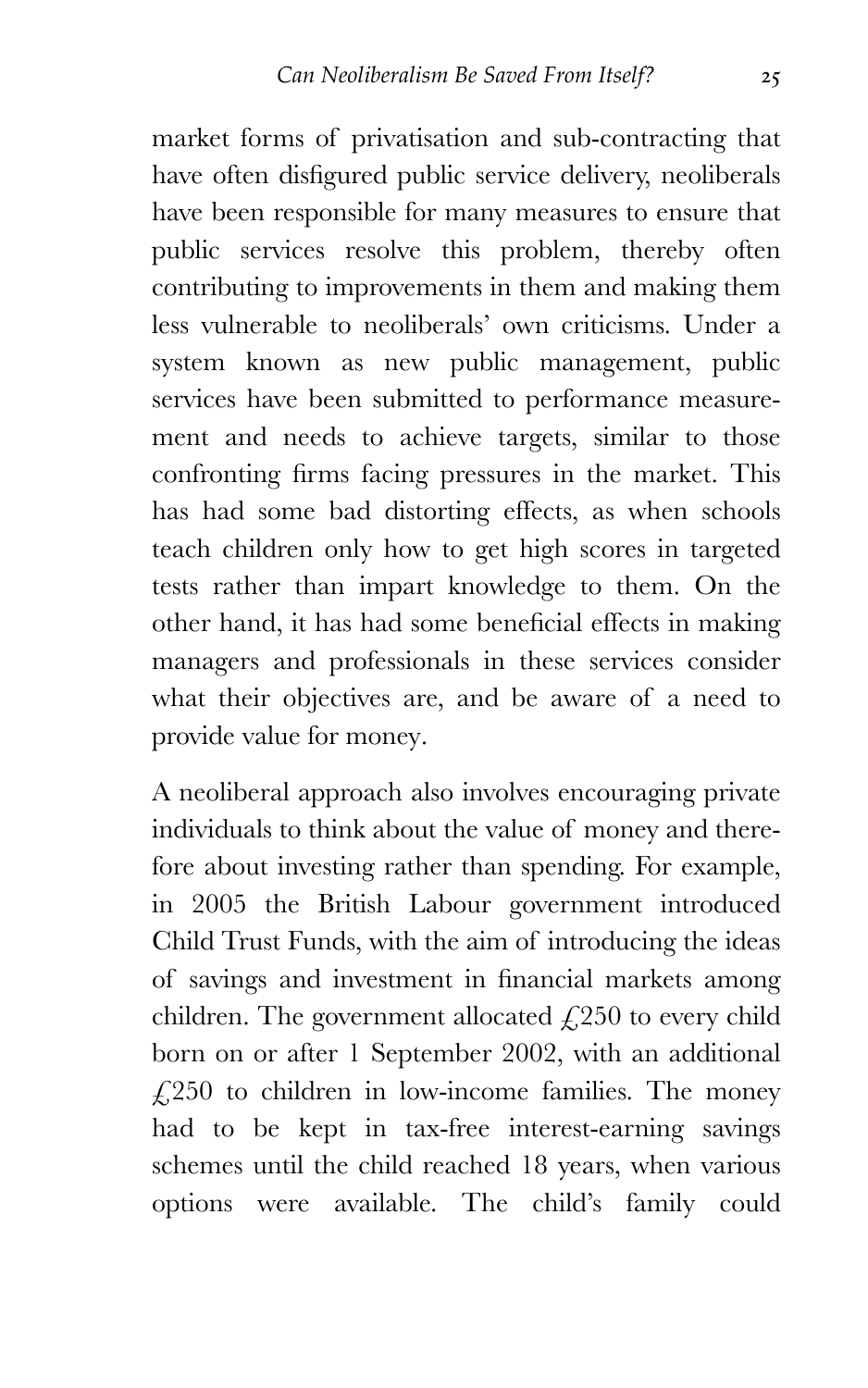contribute further funds. The objective was to encourage poorer families to become involved in invest‐ ment, and the government planned to include financial planning in school curricula. The idea has clear neoliberal inspiration, encouraging young citizens to become involved in market risk management and to see them‐ selves as market actors. But it was not pure neoliberal‐ ism, because it involved an initial egalitarian investment by the government. In 2011 the incoming Conservative-Liberal Democrat government improved the purity of the neoliberalism by abolishing the government subsidy.

#### **The limitations of democratic government**

Neoliberalism has also had a salutary impact on the tendency of politicians and public alike, especially but not only those on the socialist and social democratic left, to expect too much from government and its claims to democratic legitimacy. For example, a major neoliberal reform has been to have central banks made indepen‐ dent of government. This has been strongly criticised from the left on the grounds that it limits the ability of politicians to choose how high they will allow both infla‐ tion and public debt to rise. But this assumes a model of politics in which governments always serve the public interest. But politicians' strongest interest is in being reelected. Allowing public debt to rise in order simultane‐ ously to increase public spending on popular projects and keep taxes low is a perfect example of how they might achieve this, while inflicting long-term damage on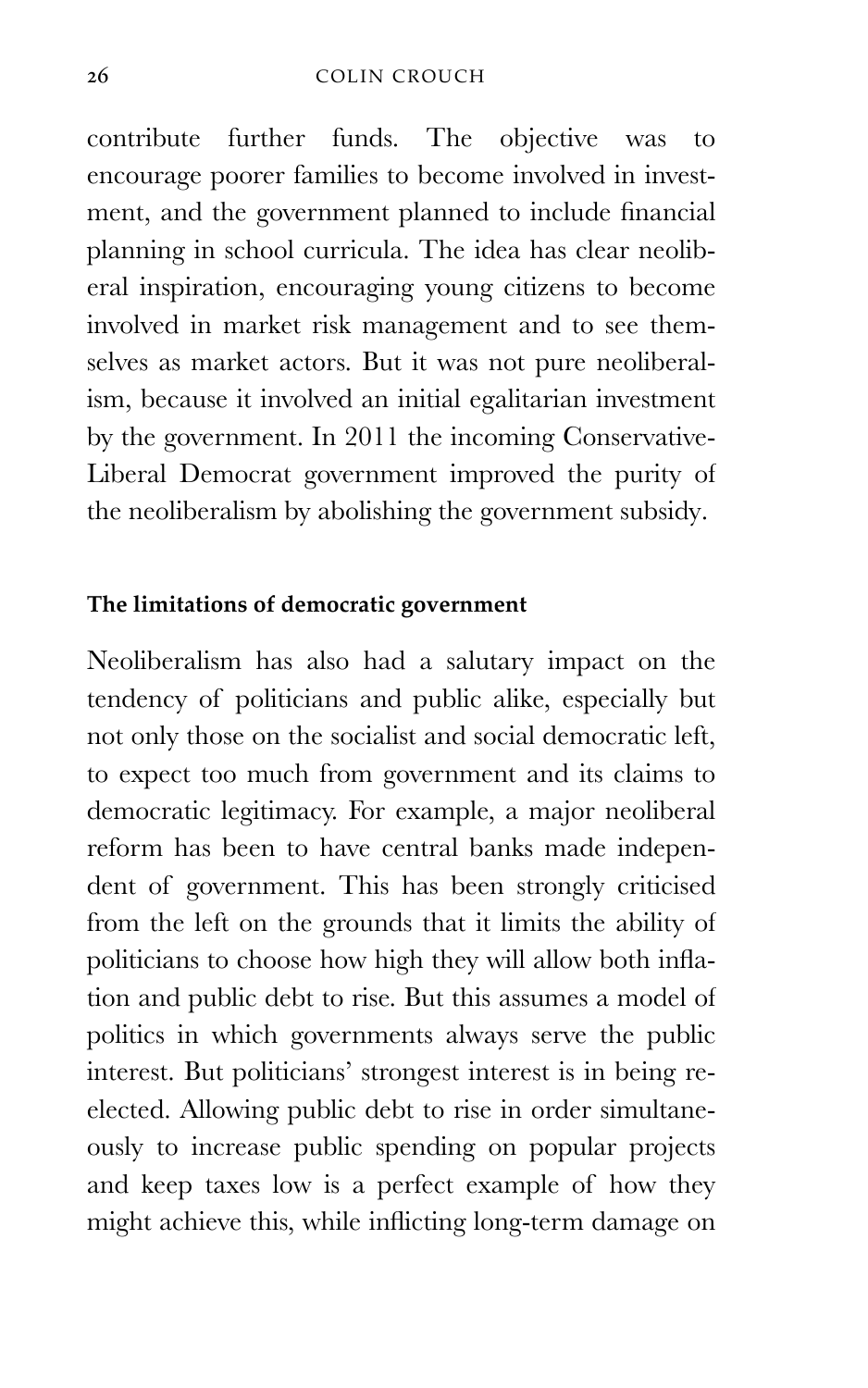the economy. The independence of central banks is designed to prevent precisely this kind of behaviour. Central bank independence is not a denial of democ‐ racy, but a protection of the public from its political manipulation.

Below we shall find good reason to criticise neoliber‐ alism for being unable to cope with long-term issues. But, sadly, the same is also true of the democracy of representative government. Just as we need public policy to protect us from neoliberalism's deficiencies, some neoliberal institutions can also protect us from excessive expectations of how far governments can manipulate economic variables – and whether, when they do, they always act in our interest.

#### **Facilitating trade and reducing barriers**

When governments play a dominant role in deciding what goods and services their citizens produce and purchase, they are tempted to protect domestic producers from foreign competition, particularly by imposing tariffs and various rules to limit imports. This ensures stable employment, free from outside competi‐ tion, for those producers. A particularly strong argument for protection is what is known as the 'infant industries' case. This assumes that a government or some firms in a country want to develop an activity in which others are already dominant. Only if the domestic industry is sheltered from competition for a period will it stand a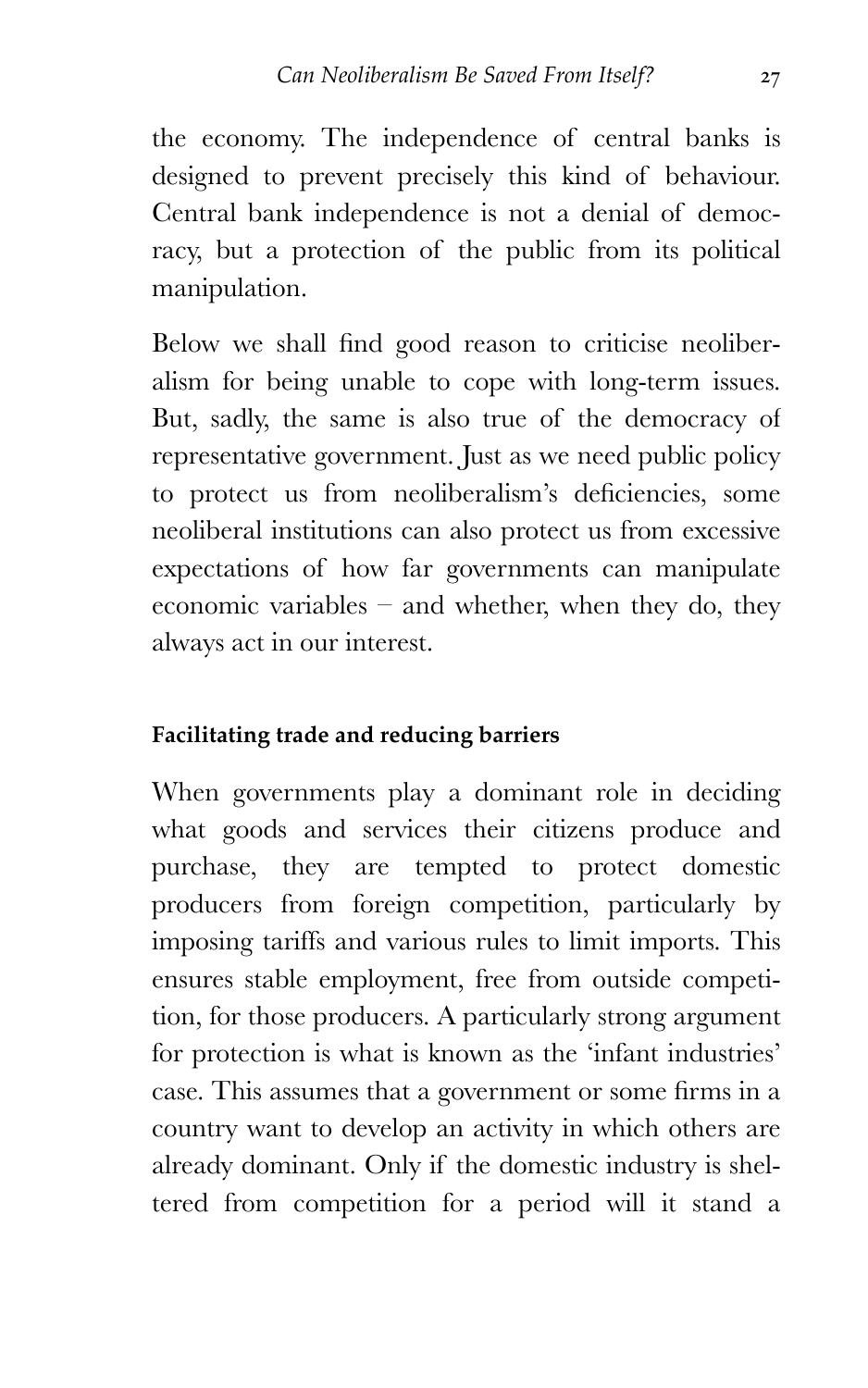chance of becoming efficient enough in the longer run to compete. A further reason for protection occurs when competing countries are making goods and services far more cheaply because they are exploiting labour or allowing industries to damage the environment. If low costs are always the key to competitiveness, there will be a constant 'race to the bottom' of low standards, unless countries with high labour and environmental standards can protect themselves.

The neoliberal critique enables us to see some weak‐ nesses in these arguments. First, how can it be guaran‐ teed that protection will be used only for the purposes stated? When will a government decide that an infant industry has had enough protection and should now be exposed to competition? How can one distinguish between labour being exploited and labour being cheaper simply because it is more efficient? Once protectionist arrangements have been set up, close rela‐ tions usually develop between government and the leading firms in the industries concerned. The latter will rarely propose the removal of protection, and will use their good contacts with government to maintain it. Consumers then face prices higher than necessary, and the industries have little incentive to innovate, as their domestic markets are protected from external competi‐ tors. When such industries are finally forced to give up protection, and consumers are free to choose goods and services on the open market, their cost, efficiency and innovation disadvantages lead to crisis and probable collapse. Major examples of this process occurred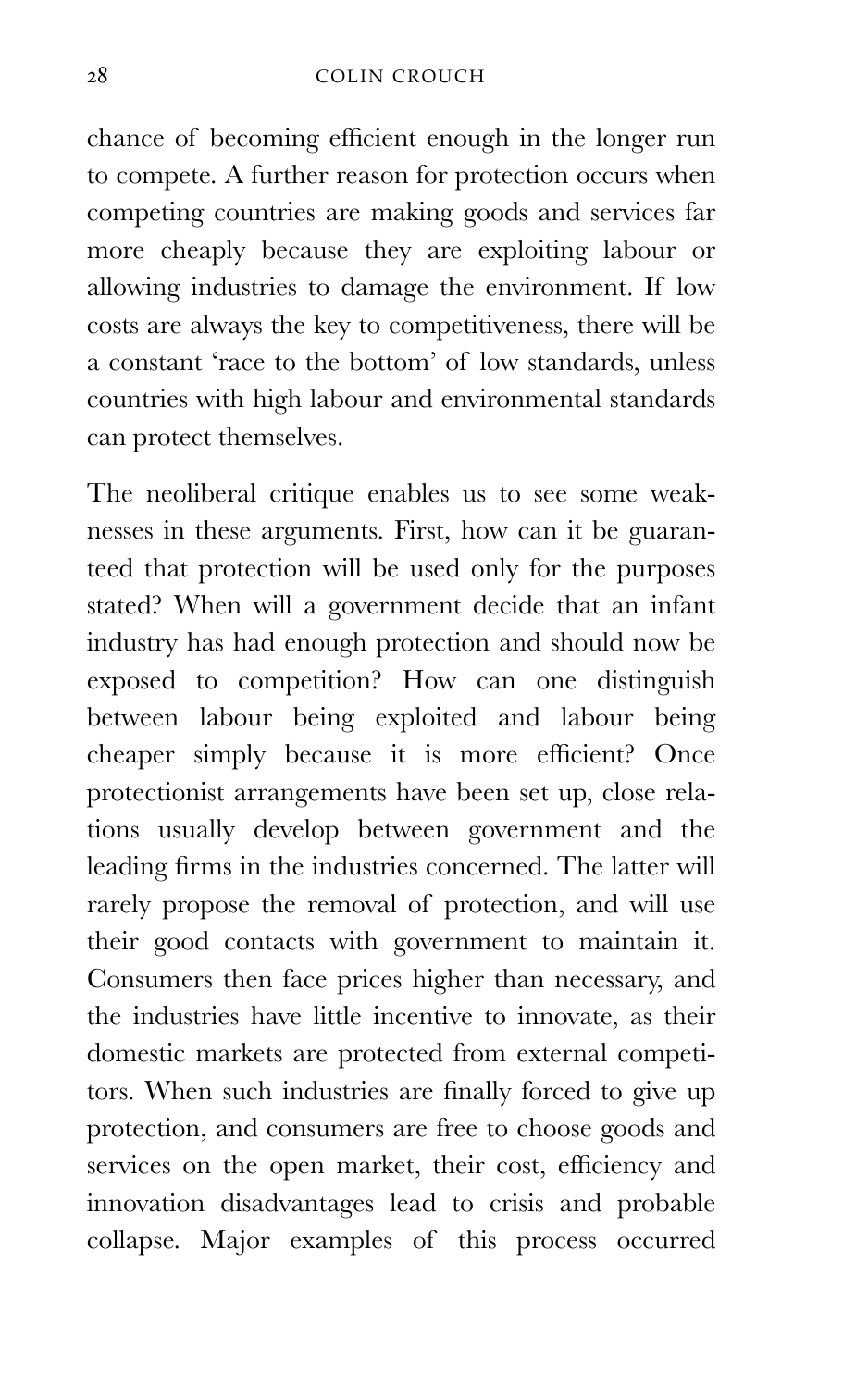following the collapse of the Soviet Union and its associated regimes in central and eastern Europe. A central problem with protection is that there is rarely a neutral arbiter who can determine when a genuine case for protection no longer applies; while there are plenty of special interests able to insist that it should continue. This does not dispose of the genuine arguments around infant industries and races to the bottom; but advocates of protection on social grounds need to avoid being naïve about the political realities of governments and corporations exploiting them. Free trade enables firms and national economies to specialise in what they do best, keeps everyone under competitive pressure to improve, and enables poor countries to join in the world economy, gradually pulling their people out of poverty – something from which they are excluded if rich countries protect their industries from competition.

#### **Facilitating links among people**

Closely linked to debates over free trade are those around national, racial and similar boundaries. Neolib‐ erals do not care about the quality of human relation‐ ships in themselves, as these are externalities to the market. However, one consequence of the triumph of neoliberal over statist approaches to economic questions has been to open borders, facilitating the movement of people, ideas and cultural practices.

With the partial exception of the EU, state action usually means actions by nation states. Left to them-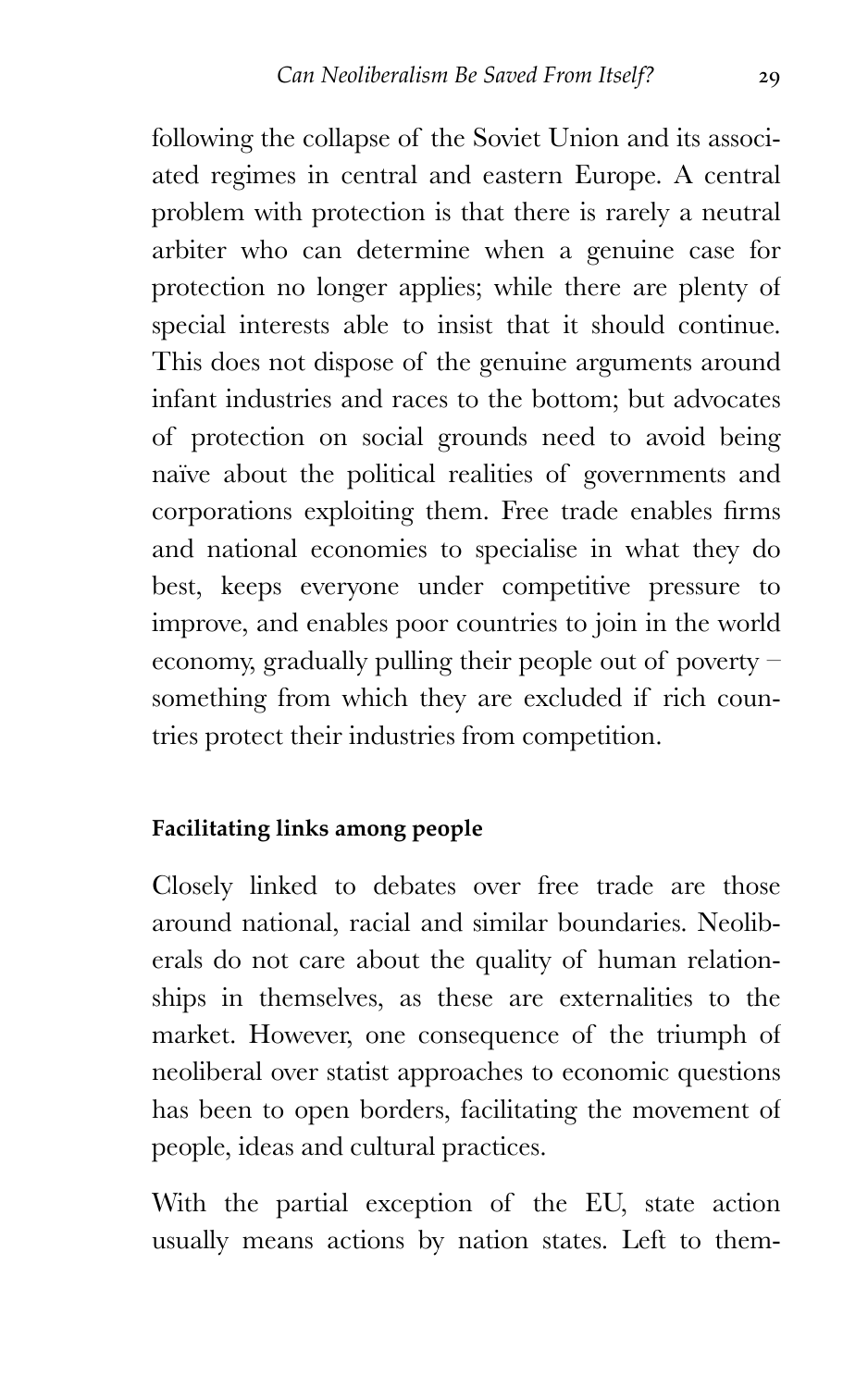selves, these define an insider population and protect and enhance national characteristics, either in isolation from or sometimes in hostility to those of other nations. Periods of particularly strong national economic protec‐ tionism have also been those of powerful nationalism, occasionally overlapping into open conflict. A major example was the period between the First and Second World Wars. The only internationalism that flourishes in periods of strong national rivalry is imperialism, as in the decades running up to the First World War when the states of Europe, led by the British, colonised other regions of the world. There was as a result considerable cultural interchange, but always on terms of the domi‐ nation of many different peoples by those of one core nation. The tensions set up by this situation exploded in the late  $19<sup>th</sup>$  and  $20<sup>th</sup>$  centuries in demands for national liberation, which in turn unleashed its own nationalisms.

Neoliberal economic strategies weaken the hold of the state, and therefore reduce divisions among people and restrictions on their movements that are imposed by states. Many citizens support these divisions, because they share the suspicions about people from other places that centuries of nationalism have encouraged; but others appreciate the opportunities for extending their lives that neoliberal internationalism brings. This does not mean that neoliberals cannot be nationalists; they might draw the line at free markets in goods and services, but discourage exchanges among people themselves. But there are tensions in such an approach, as it is difficult in practice to maintain such distinctions.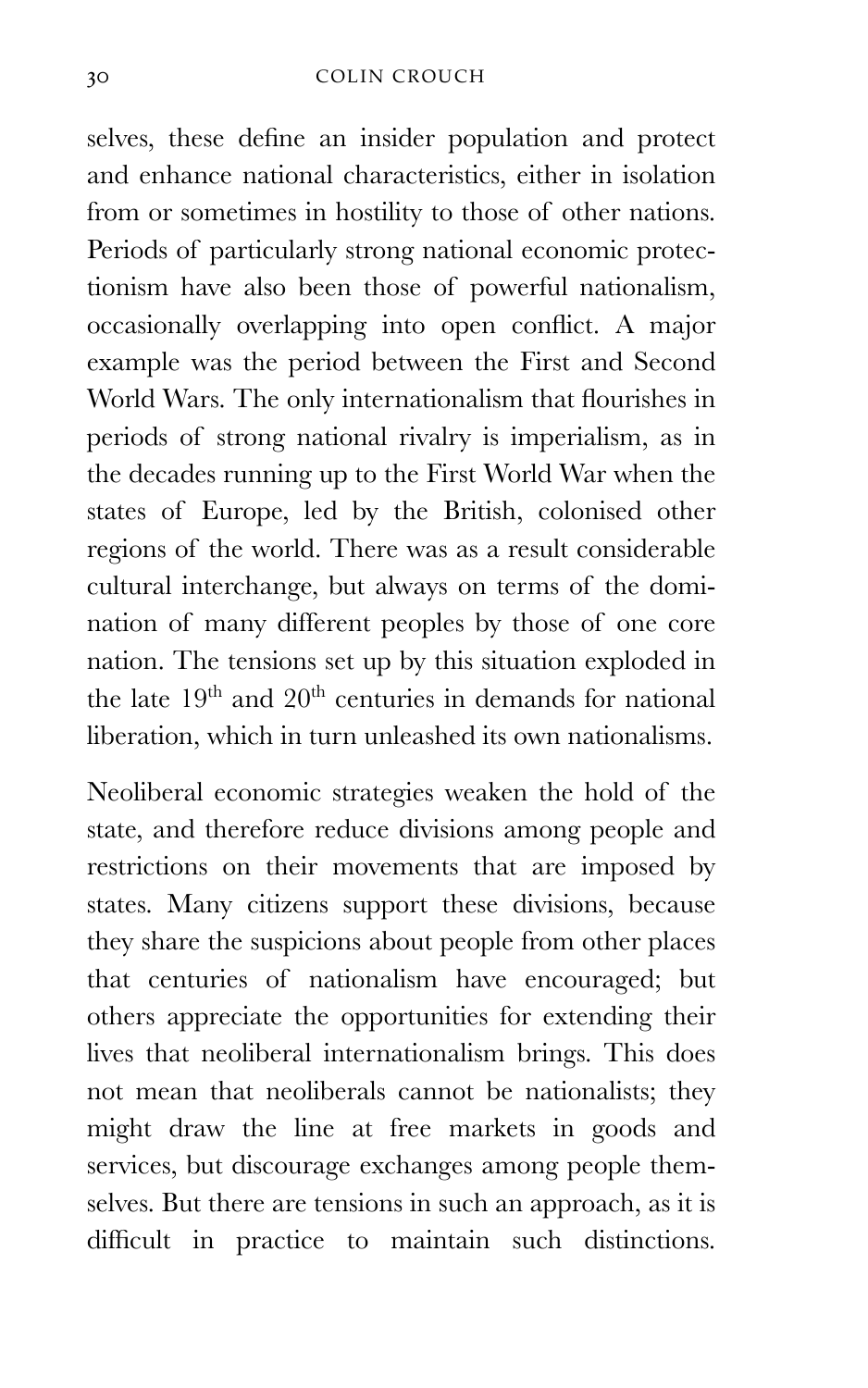Markets do not acknowledge differences of nationality, race or gender, so market neoliberalism is difficult to fit into a nationalist mould. Similar points apply to corporate neoliberalism. Many transnational corporations do not respect national differences in their own practices. They recruit staff at all levels internationally, producing mixed work teams.

This transcendence of national differences and facilitation of cross-national mixing of people by neoliberalism is an externality. I have here regarded it as a positive one, but readers with a strong belief in national identity and separateness may well prefer to locate this theme in the previous section of this discussion, as something that is 'wrong' with neoliberalism, a negative externality. Assessment depends on the reader's point of view.

#### **Conclusion: Neoliberalism's virtues**

Neoliberalism has no monopoly over these valuable aspects of its legacy. Neoclassical economic theory (which is an analytical technique, not a political doctrine) can teach us about opportunity costs and the value of efficient allocation of funds. Much political theory warns us against over-estimating democracy's capacity to equate the interests of governments and governed. Free trade was practised rigorously by the Nordic countries during their long decades of political dominance by social democracy. Liberals, social democ‐ rats and moderate conservatives have all encouraged the free movement of people. However, neoliberal domi‐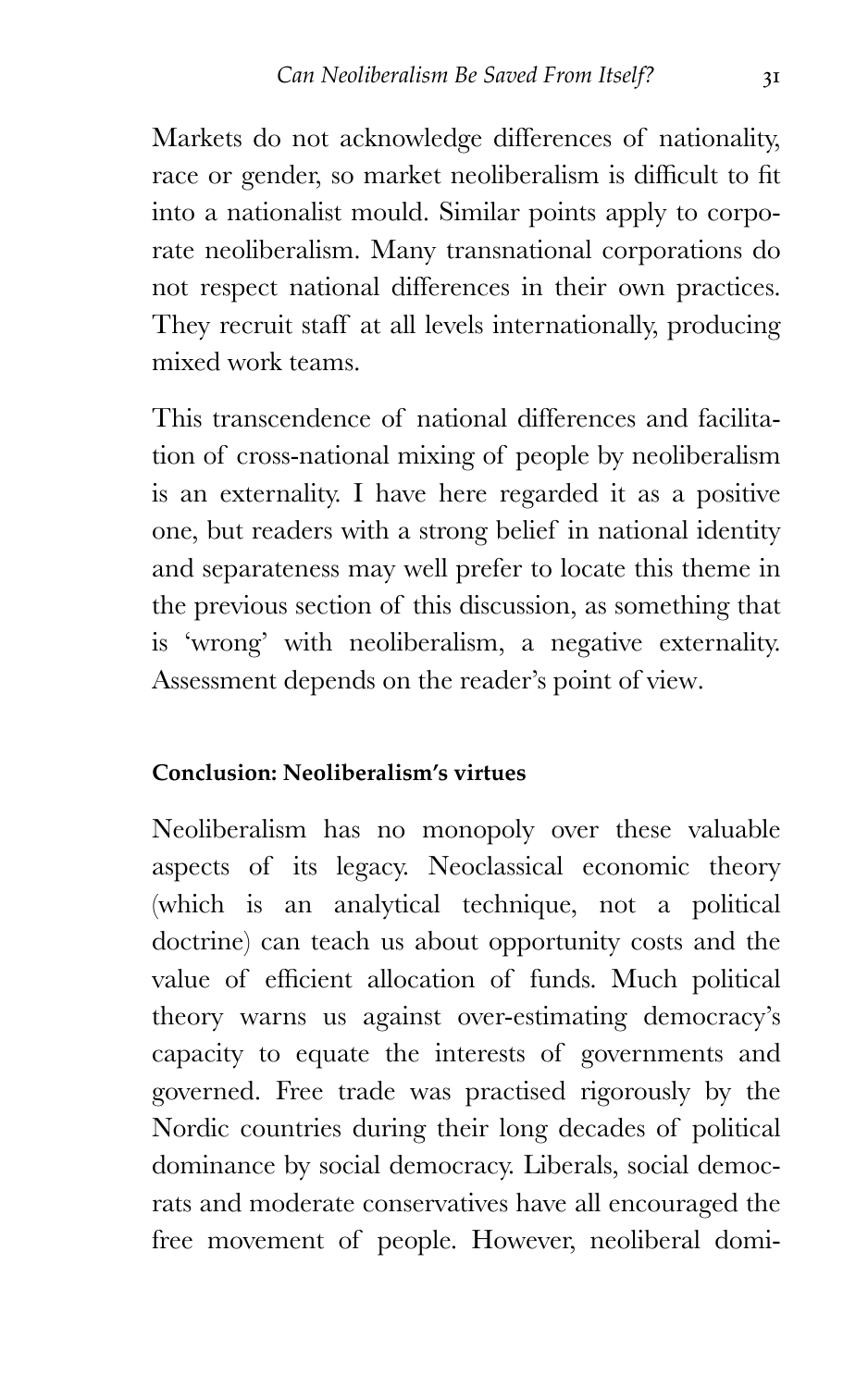nance has been the spur to the spread of each of them around many parts of the world in recent years. And there is a risk that some of them would be undermined in the course of any general rollback of neoliberalism's achievements.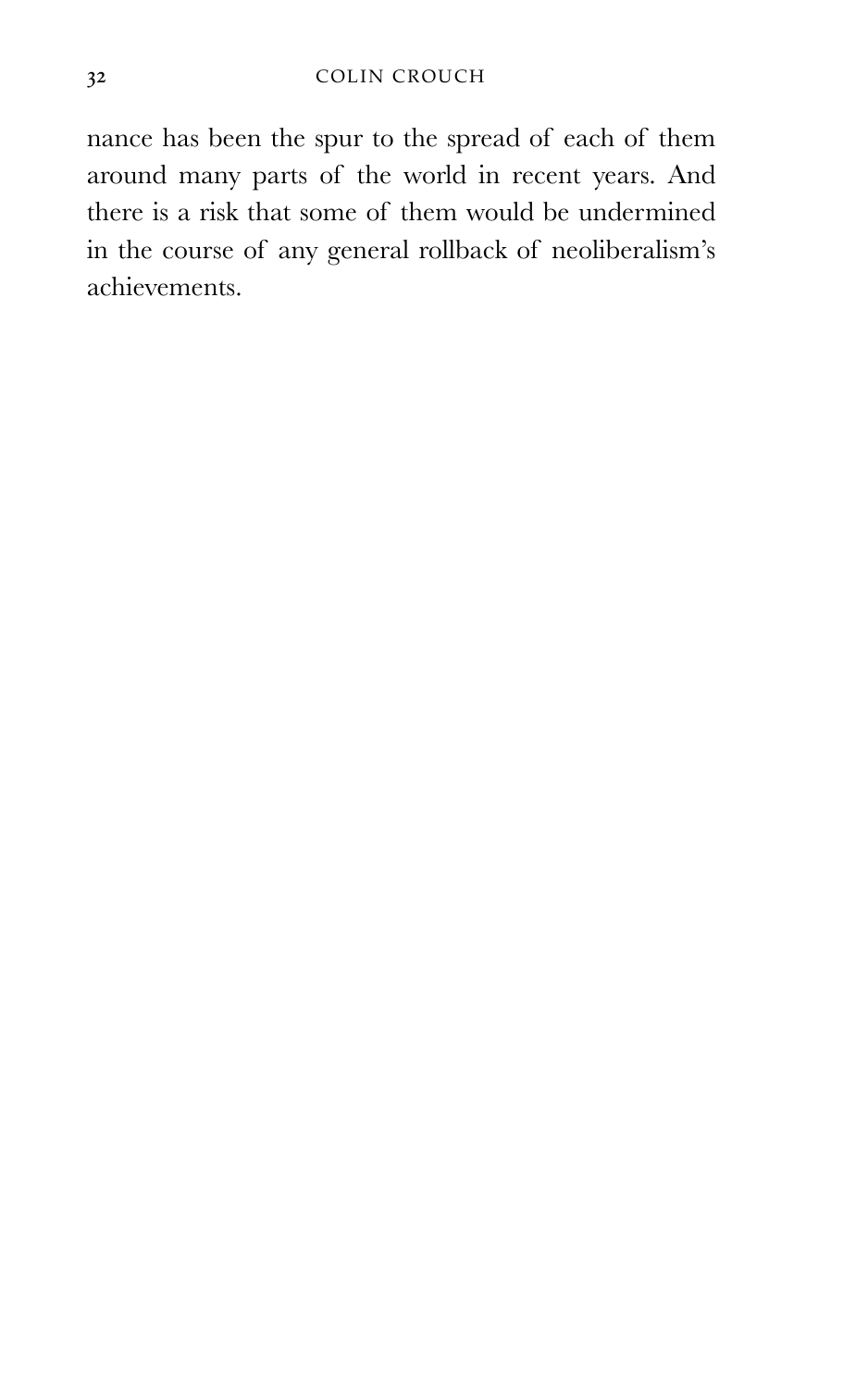#### **Chapter 3 CAN NEOLIBERALISM BE REFORMED?**

W hile governments inspired by neoliberalism<br>make compromises with public spending and make compromises with public spending and regulation all the time, they do so solely as a reluctant recognition of pressing, hopefully temporary, political realities; their default preferred position is always to make government as small as possible, apart perhaps from its defence and security activities. In 2014 the Conservative government in the UK announced its determination to return to the public spending levels of the 1930s – that is, before the construction of the modern welfare state. In the US, the Trump administration has already begun to unravel the regulation of the banking sector that had been put in place following 2008 to try to prevent a recurrence of the financial crisis. In several countries, banks that in the wake of the crisis had trumpeted their conversion to the pursuit of less hectic short-term trading have returned to their pre-2007 ways of doing business.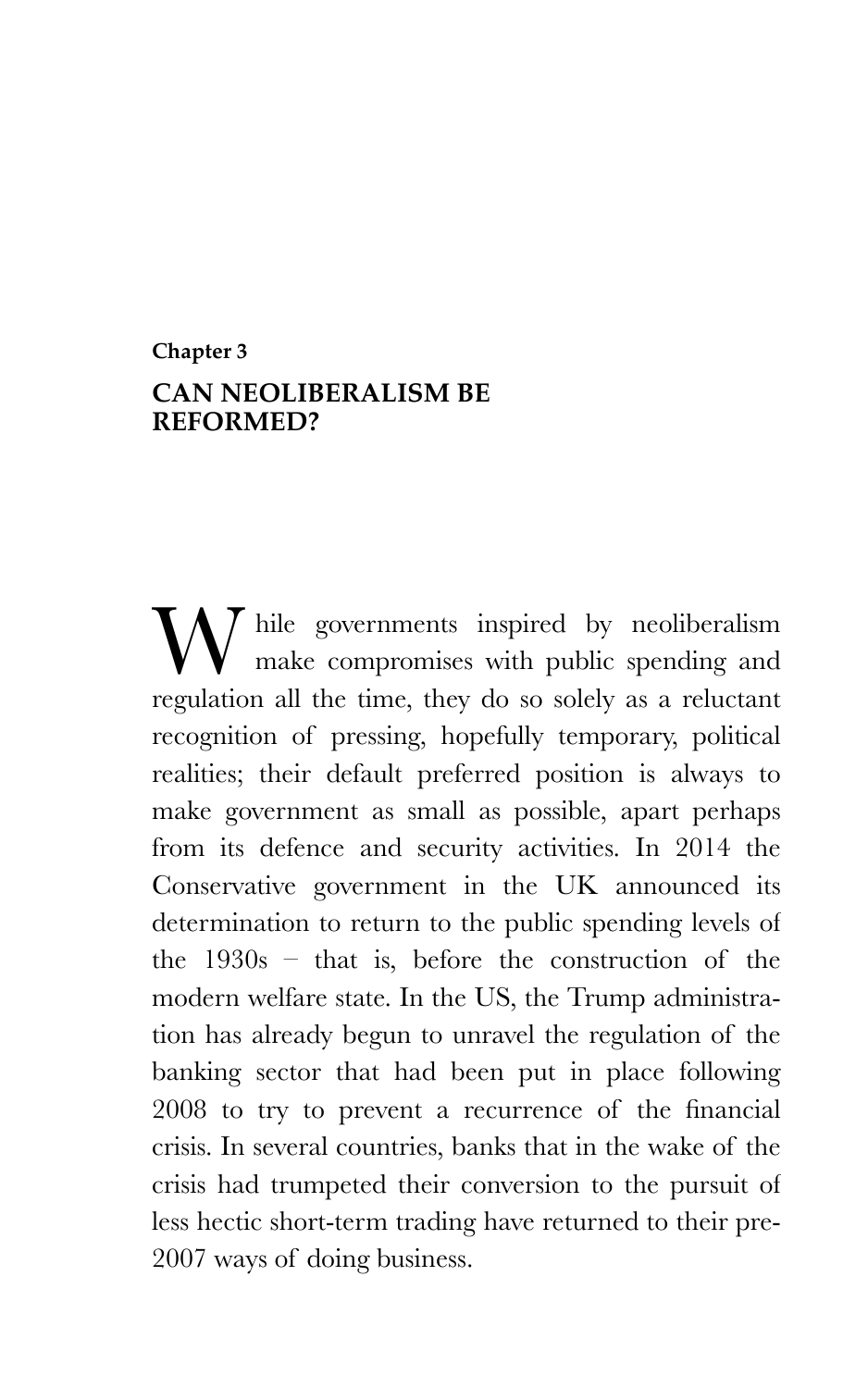Readiness of neoliberals to accept a need to reform their model rather than just make occasional temporary concessions would have to result from a perception that the model itself was embarked on a self-destructive path. That however assumes the existence of persons and institutions in a position to take strategic action on the basis of such a perception. For market neoliberal thinkers, like Hayek, the beauty of the pure market was precisely that no one was in a position to take strategic action: life would be guided by the mass of tiny indi‐ vidual acts of sale and purchase. Market neoliberals have no answer to major malfunctions of the model itself. The position of corporate neoliberalism is rather different; some corporations and very wealthy groups are capable of either taking strategic action themselves or of urging governments to do so. Therefore the first question that needs to be addressed in assessing neoliberalism's capacity for reform is: who would be the strategic actors in such reform? We can then go on to address two key areas where such actors might in prin‐ ciple be motivated to take action: the threat posed to capitalist economies by growing inequality; and the chal‐ lenge to neoliberalism of xenophobic nationalism.

#### **Corporate neoliberalism's strategic actors**

In *The Communist Manifesto* (1848) Karl Marx and Friedrich Engels asserted that 'the executive of the modern state is but a committee for managing the common affairs of the bourgeoisie'. It was intended as a criticism of the limited social responsibility of govern‐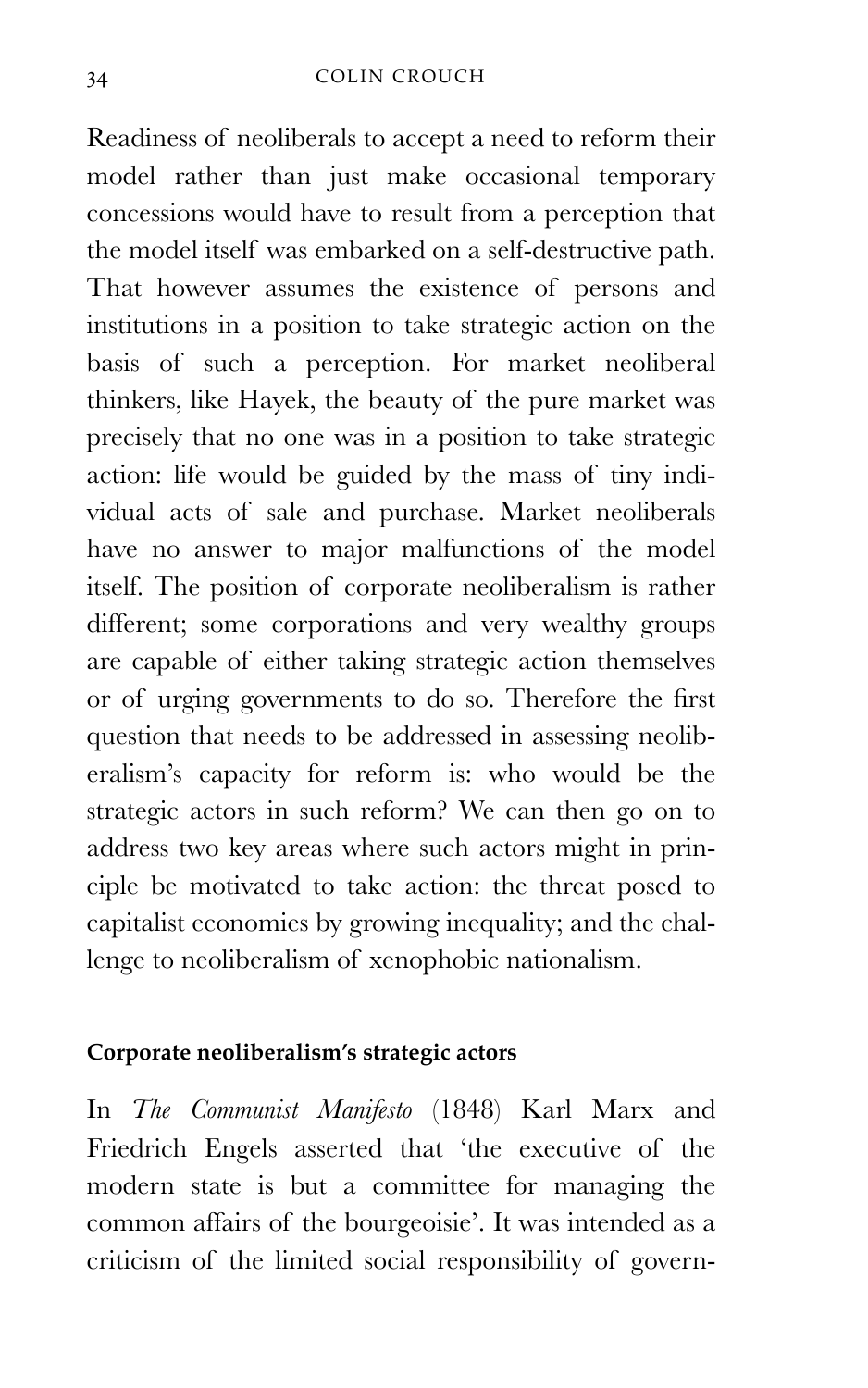ments in 19<sup>th</sup> century capitalism. A sharper criticism might be made against early  $21<sup>st</sup>$  century capitalism: it is losing the capacity even to have a committee to manage its common affairs. The mid-20<sup>th</sup> century German *Ordoliberalen* saw government as essential in setting and subsequently maintaining a perfectly competitive order; it was then necessary to ensure that governments did not do much else. Over subsequent decades intellectual leadership of the neoliberal project passed to US econo‐ mists who have viewed the state as inherently incompe‐ tent, and have therefore wanted to limit its role even further. Their vision has been impossible to realise in practice, but their intellectual success means that contemporary neoliberals are in difficulties when confronted by needs for action that go beyond the market's own capacities. The major differences here between market and corporate neoliberals can be explored by considering the different answers given by both to two sets of questions:

- Does emphasising the importance of the market mean that as many aspects of human life as possible should be brought within its scope? If so, what kind of power has to be wielded to force life into such a mode? If not, how are parts of life that remain outside the market to be protected from it?
- Is neoliberalism compatible with the pursuit of long-term goals? Can its institutions protect the long-term from the short-term?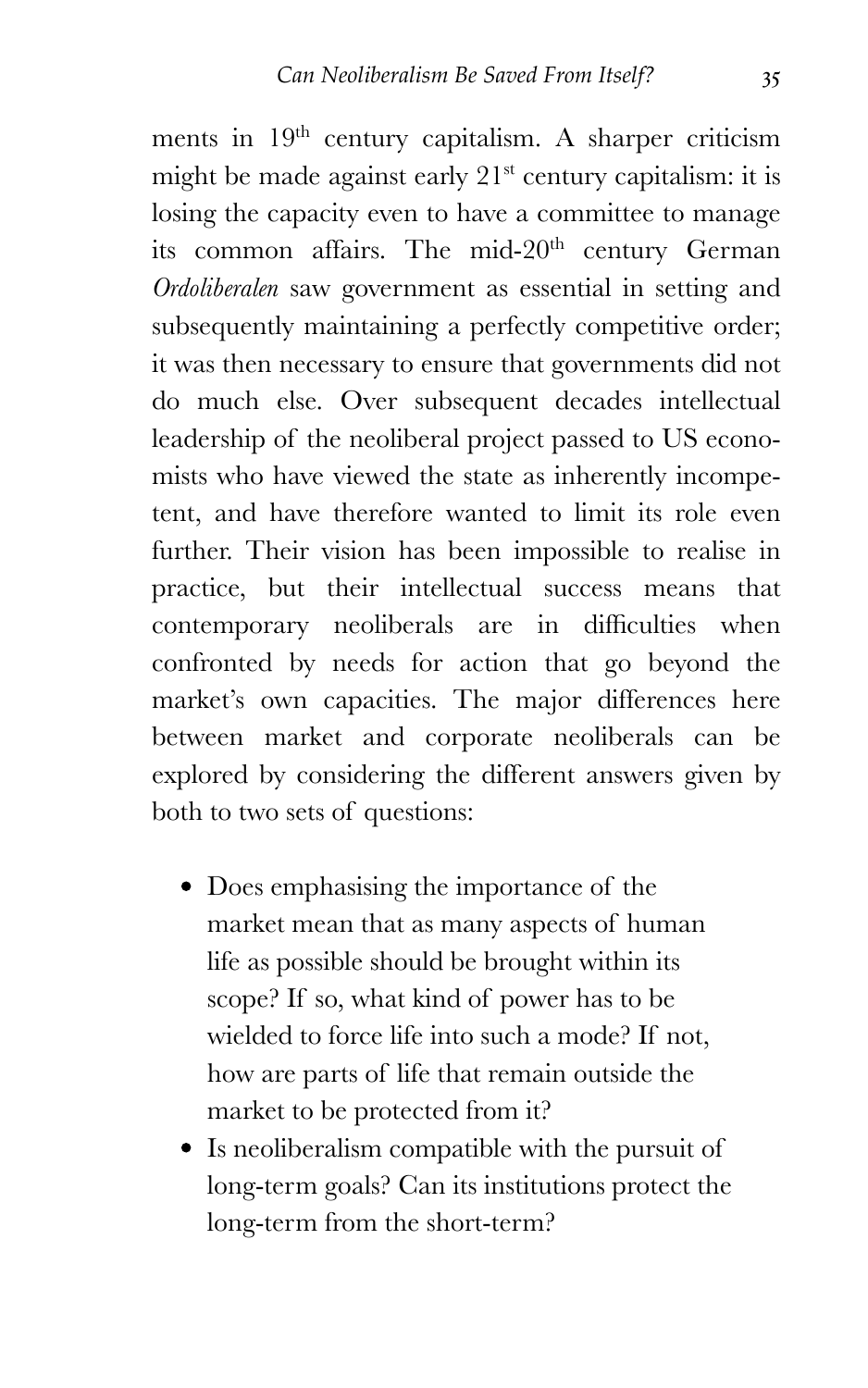# *The market or nothing but the market?*

The *Ordoliberalen* were very clear that major areas of life had to be protected from the market, though they insisted that within the economy as such it had to reign supreme. Their formative years having taken place during the final crisis of the Weimar Republic, its struggles between communists and others, and the eventual triumph of the Hitler regime, they hoped for a world where community life, religion and leisure pursuits could be beyond the reach of both economics and politics. As Bonefeld has made clear, this was what they meant by the 'social' market – not, as the term is used nowadays, to refer to a market softened by a welfare state. Once again, as leadership of neoliberal thinking passed to US economists and as economic theory became more sophisticated, this stance changed radically. Neoliberals increasingly sought means of extending the reach of the market, applying market concepts to penetrate institutions like the family. Organisations in most areas of life (for example, churches, cultural bodies) have been persuaded by neoliberal governments and sponsors to structure themselves as though they were profit-making concerns. Young people have been encouraged to value education mainly in terms of the income it might bring; and there are many other examples.

The original *ordoliberal* vision of major parts of life being sustained outside the market but also without state support remains attractive to some neoliberals. A recent British example was the policy of a Conservative prime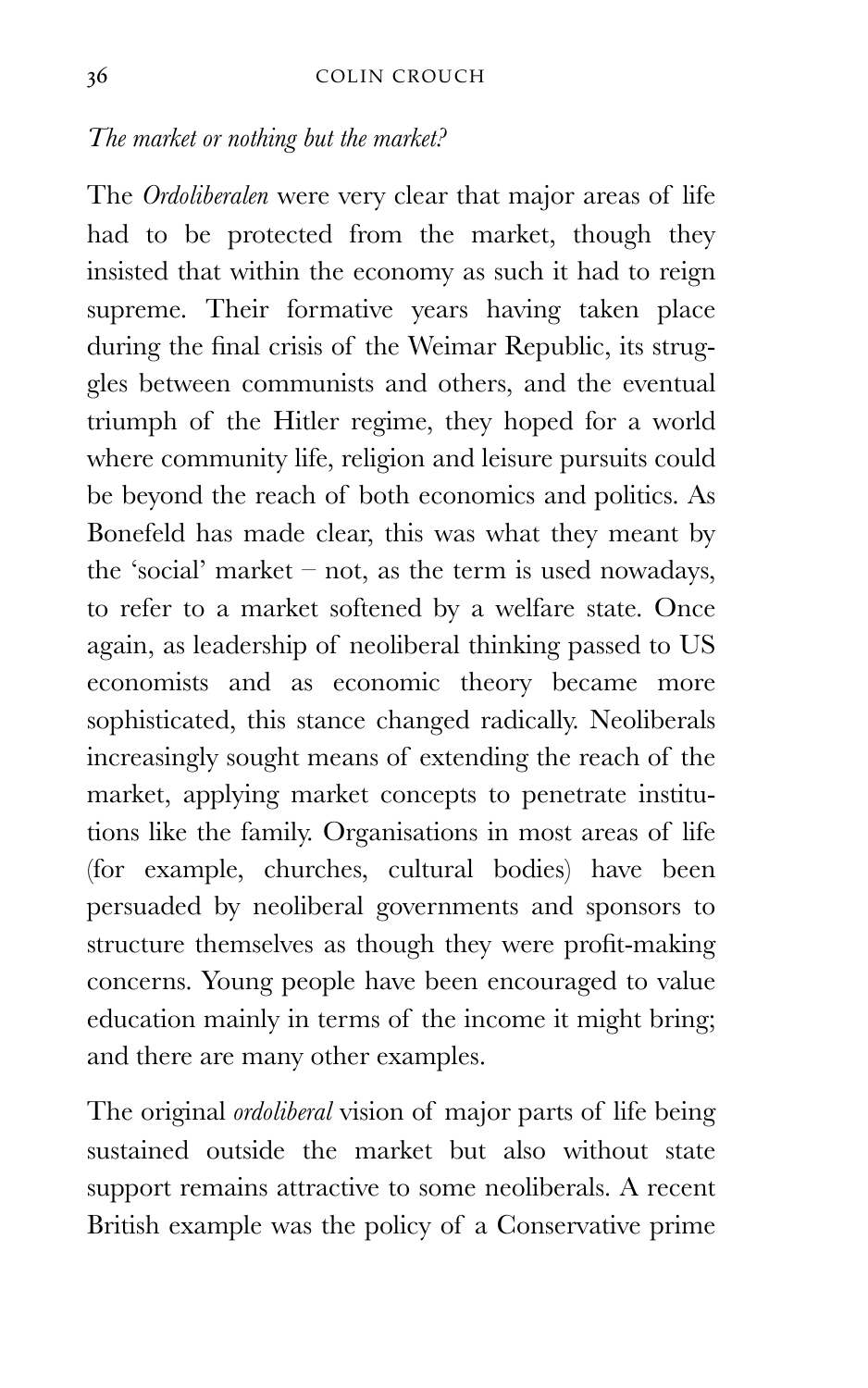minister, David Cameron, to encourage a 'big society'. This referred to the mass of voluntary organisations that perform tasks that would otherwise fall on public social services and require government finance; releasing the energies of the big society would therefore reduce the need for public spending and consequently public employment. Unpaid volunteers would replace public service workers. Following an initial high-profile launch, the strategy quickly evaporated. Cameron's New Labour predecessor, Tony Blair, had a similar vision, when he announced that his 'Third Way' political movement had natural affinities with the 'third sector', the name given in the UK to the voluntary sector, outside both market and state. Little came of it.

While societies are certainly made richer and more attractive when citizens are engaged in a large number of activities to help each other, there are major difficul‐ ties if governments seek to encourage them as part of a strategy to reduce their own spending and activities. *Ordoliberalen* would have been suspicious of government becoming at all involved in society in this way, as they would have feared that it would be unable to resist the temptation to seek to control voluntary activities. This is indeed what happens, especially when governments' main motive is to use volunteers to do work that would otherwise fall on the state. This demotivates volunteers, as they observe not only that the state is turning them into its agents rather than allowing them to develop their own priorities, but that their action is being used by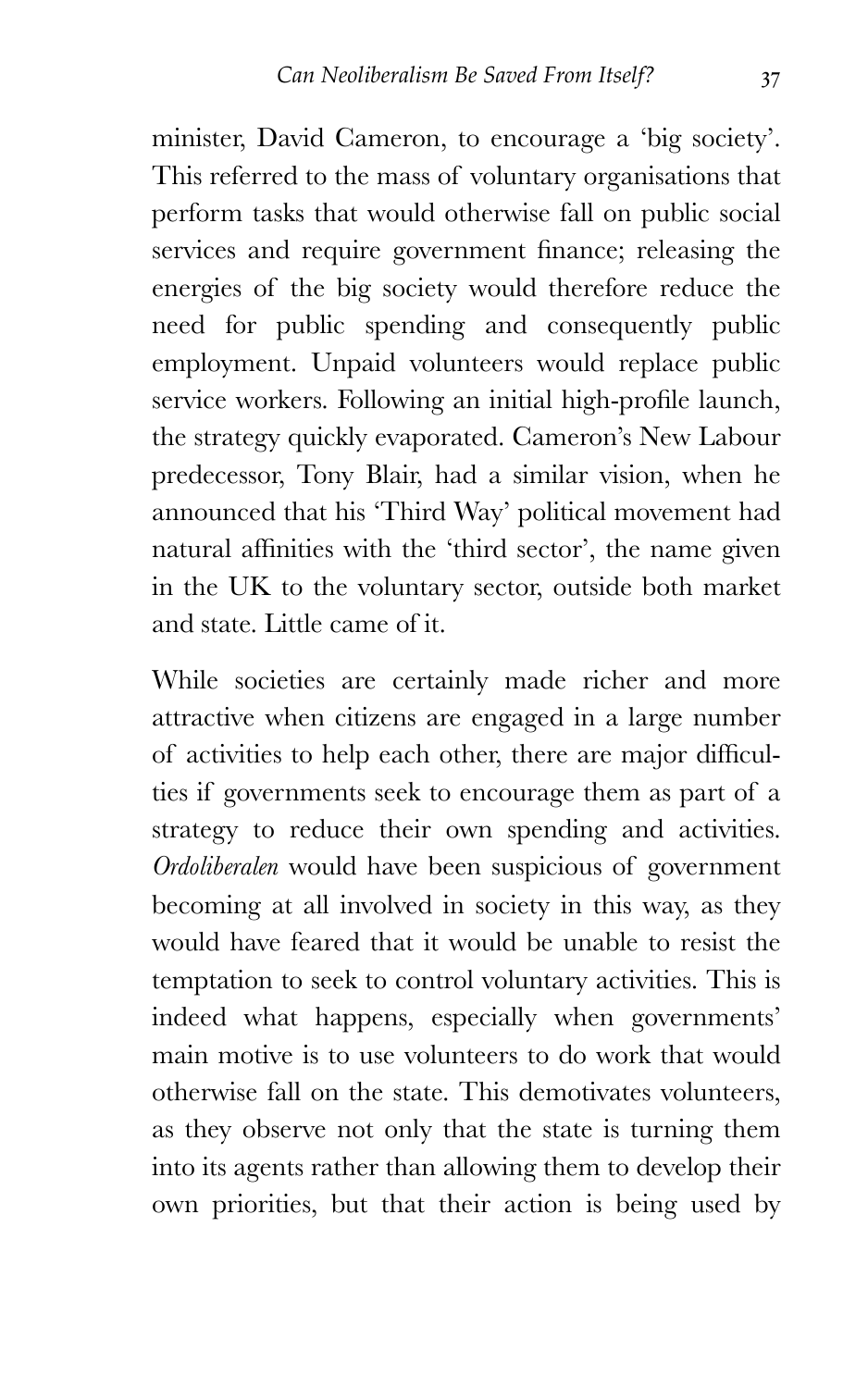government as a reason to reduce its own activities, leading to no net increase in the services provided.

Another form taken by voluntary action is philanthropy: the use of private wealth to fund activities outside the market and without a profit motive. A wide range of activities from social need to high culture and scientific research are funded in this way, enabling these to thrive in a manner that would not be possible under strict market rules, activities on which neoliberal governments do not want to spend money. However, so attractive are these possibilities that governments do indirectly share in the financing of philanthropic activities. They do this by offering not to tax individual and corporate income that is used for nominated philanthropic purposes. This certainly releases funds for activities that might other‐ wise be neglected, but it comes at a price. If government offers tax rebates, it has less available itself to spend. This serves the neoliberal preference for low taxes, but it means in effect delegating public policy-making to very rich people, who are able to direct a proportion of public spending to projects that they rather than any political processes have chosen. Not only do the rich become ever richer, and not only does the reach of their wealth keep extending as more things are brought within the market, but they also have a large say in how residual public spending is used.

Outside the philanthropic activities of the very rich, most voluntary activities take the form of a mass of actions by ordinary individuals, who have to find funds in order to keep going. Set beside the giants of corporate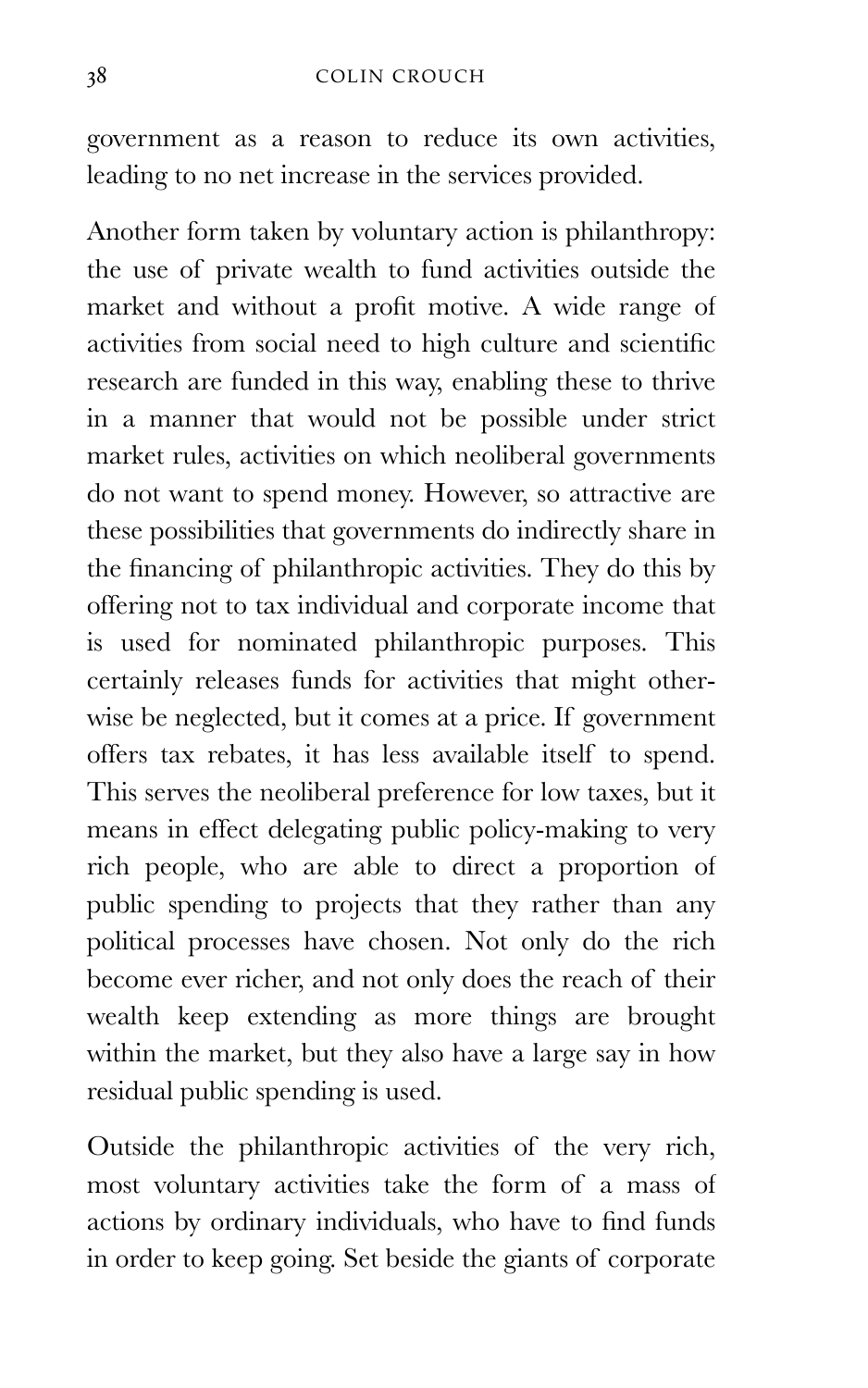wealth and the state, these are tiny, and constantly struggling to make ends meet. They increasingly have to appeal to corporations and the rich for financial help, which means that the voluntary activities that secure most support are those that do things of which the wealthy approve.

Similar points apply to the practice of corporate social responsibility (CSR), where firms accept responsibility for the negative externalities that their activities produce. For example, they may choose to abide by certain environmental standards or avoid various forms of labour exploitation. Less frequently, banks might abjure irre‐ sponsible trading practices. In principle these activities will make a firm less profitable, though their protagonists have various arguments that suggest that this may be untrue. There may be reputational gains from pursuing ethical practices, and the kind of innovation often associated with that pursuit might also characterise a corporation as more generally innovative; socially responsible firms are usually high value-added ones. But corporate responsibility shares the problem of other forms of voluntary action, that decisions as to which responsibilities to acknowledge (and which to ignore) are taken by a very small number of corporate leaders and wealthy individuals. Despite these limitations, CSR can help deal with some negative externalities.

For extreme market neoliberals, all these social market activities are problematic. If the market represents the peak of human rationality and the perfection of indi‐ vidual choice, then no institution should stand outside it,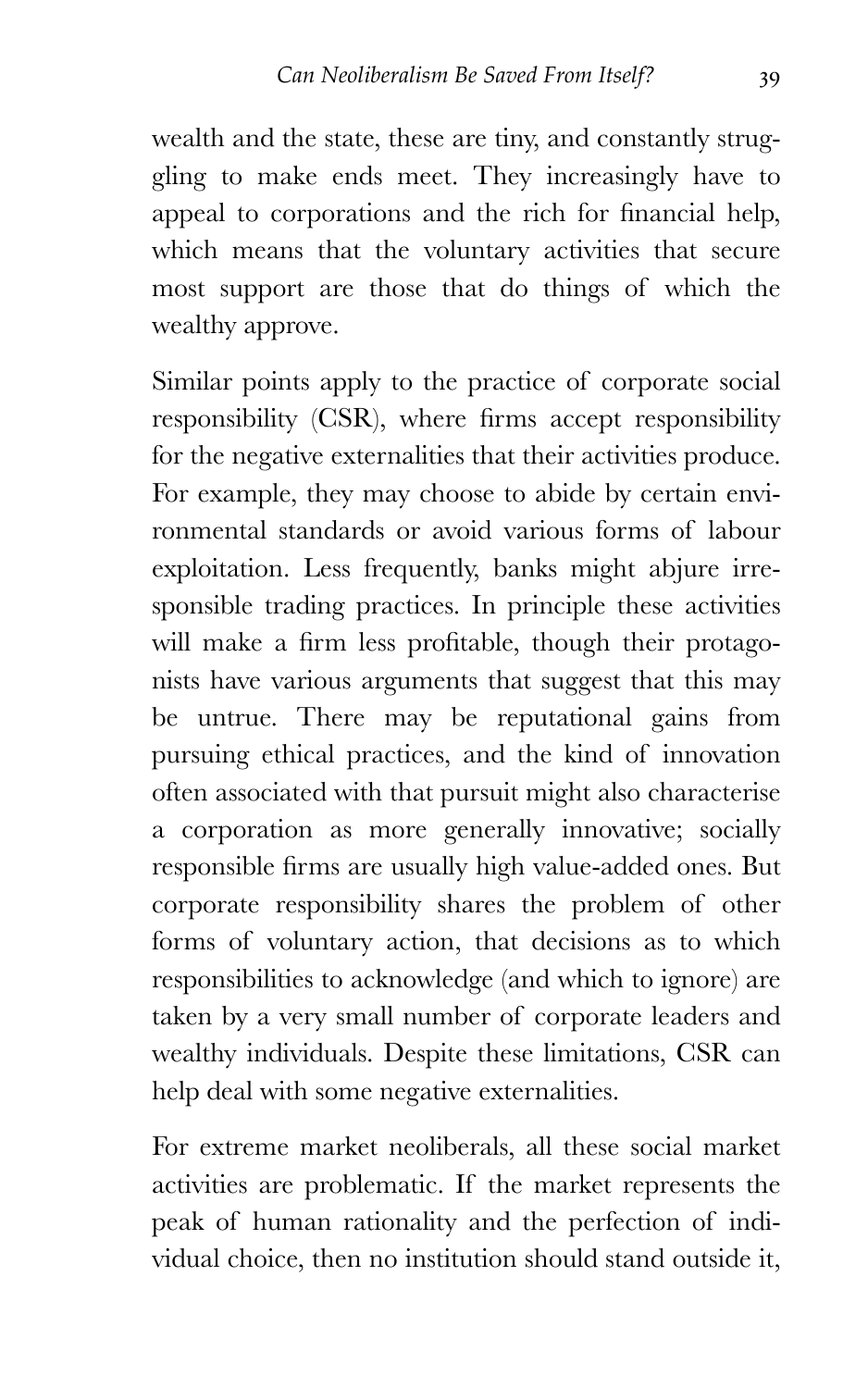as all would have their efficiency improved by partaking in it. From this perspective the voluntary sector is just as unattractive as the public one. This should in theory be as true of relations between children and parents, or sexual partners, or among friends, as those between the buyers and sellers of fruit and vegetables. An initial problem faced by advocates of this view is that many of these institutions have long existed outside the reach of the market. To bring them into it would require govern‐ ment action to prevent access to the resource in question that does not take a market form. This has certainly been done in the past; the privatisation of much common land in the  $18<sup>th</sup>$  century was a major example. The shareholder value maximisation form of corporate governance is a still current instance. This reform has been part of neoliberals' attempts at reducing the role of powerful senior executives, who were seen as having interests separate from those of shareholders. It there‐ fore constitutes a victory of the market form over the corporate version of neoliberalism. Linked to it is the current practice of having a large part of senior executives' remuneration take the form of profit-related bonuses, tying them into shareholders' interests, and accounting for a good deal in the extraordinary rise in executives' remuneration in recent years. Originating in American and British corporate law, shareholder value maximisation has been imitated in many other coun‐ tries, creating problems for their former practices. For example, it threatens the German concept that a firm has responsibilities to its workforce and local community as well as to shareholders.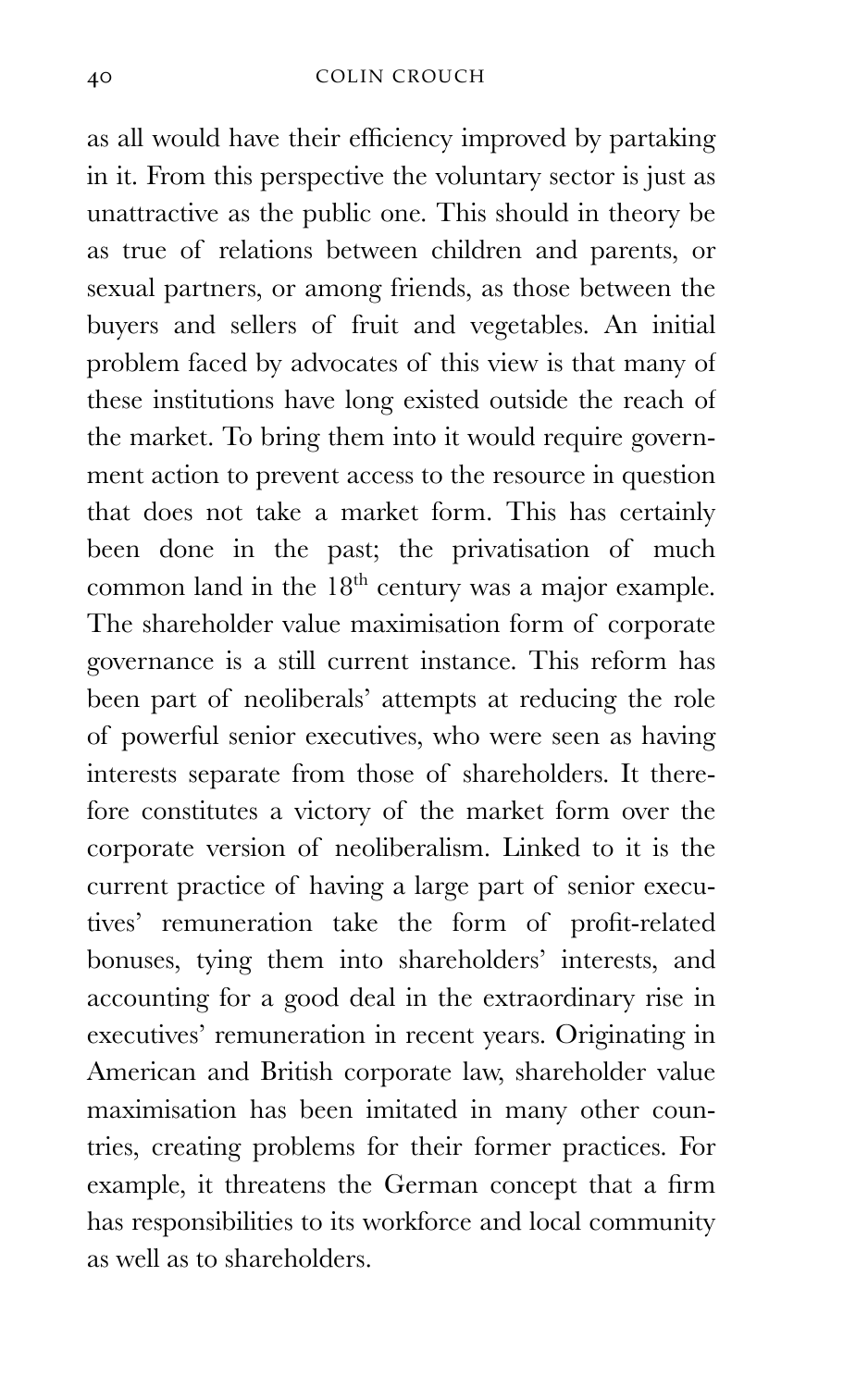Its effectiveness as a means of asserting shareholder rule has been weakened, partly because many shareholders are themselves large organisations closer to corporate than to market neoliberalism, and partly for the opposite reason that much share trading is carried out by computers, where a shareholder might hold a firm's assets for a brief period of time, with no human being actually knowing that the asset was held. On the other hand, it has helped produce the high level of mergers and acquisitions typical of contemporary capitalism, where firms that fail to maximise profits are rapidly vulnerable to takeover. Ironically, this has led only to reduced competition in some sectors and has therefore strengthened corporate over market neoliberalism. We shall return to some further problems raised by this when we consider the issue of short-termism.

One type of capitalist organisation that has been harmed by the shareholder maximisation model is that known as the 'mutual'. This is where a firm is owned by its members rather than by shareholders, all profits being invested back into the enterprise to improve members' benefits. It is a form taken by many pension, insurance and housing organisations, the last in the form of building societies. It operates fully within the capi‐ talist market economy, but does not follow the neoliberal rule of shareholder maximisation. Neoliberal govern‐ ments have therefore encouraged mutuals to turn themselves into profit-maximising companies. At the very time that British New Labour governments were celebrating a third sector, they were encouraging the trans‐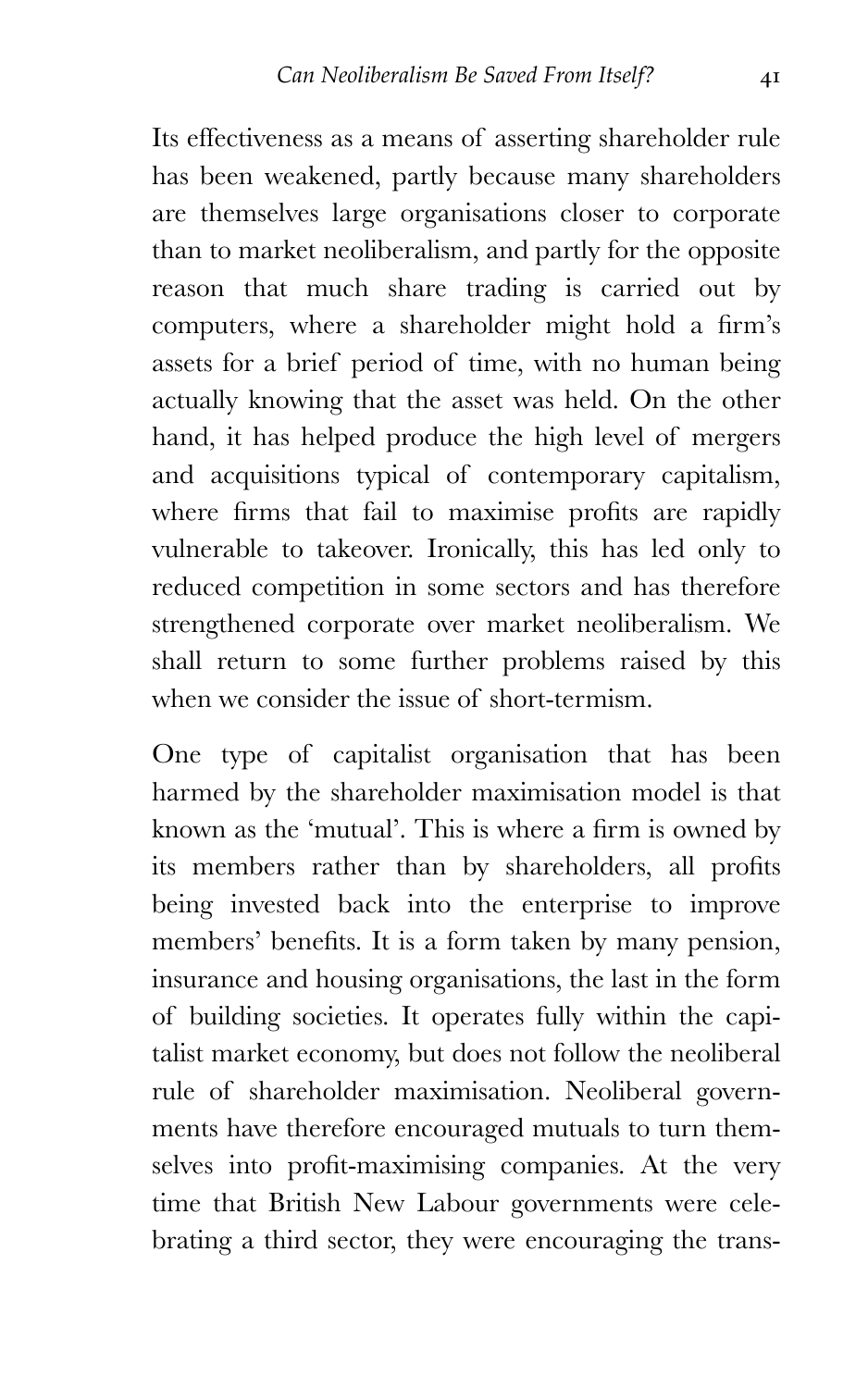formation of the building societies from mutuals into profit-maximising banks. Some of those that did so were at the heart of the collapse of British banks that was among the triggers of the 2007-8 crisis.

Strict market neoliberals are more likely to insist on rigorous conformity to market rule than corporate neoliberals, who advocate corporate leaders taking polit‐ ical and social initiatives outside the strict frame of a firm's market activities. Only corporate, not market, neoliberalism therefore provides potential strategic actors in the form of corporate 'statesmen' capable of perceiving general problems and challenges for the system as a whole  $-$  as is the case with some prominent business exponents of CSR. In general we have in these pages identified corporate neoliberalism as a rather corrupted form that loses the characteristics of pure competition that are among the attractions of the market, and as making possible the dubious lobbying links between corporations and governments, anathema to market neoliberals and left-wing critics alike. Is this the nearest we can get today to a committee for managing the common affairs of the bourgeoisie? An instructive example of this confusion in neoliberalism is the on-going history of food safety regulation in the UK. Until 2011 the country had a standard bureaucratic and scientific approach to this. Committees dominated by food scientists would prepare rules for safety standards in the cultivation, manufacture and sale of food prod‐ ucts; and the regulations were enforced by local govern‐ ment. For pure neoliberals this is unacceptable; food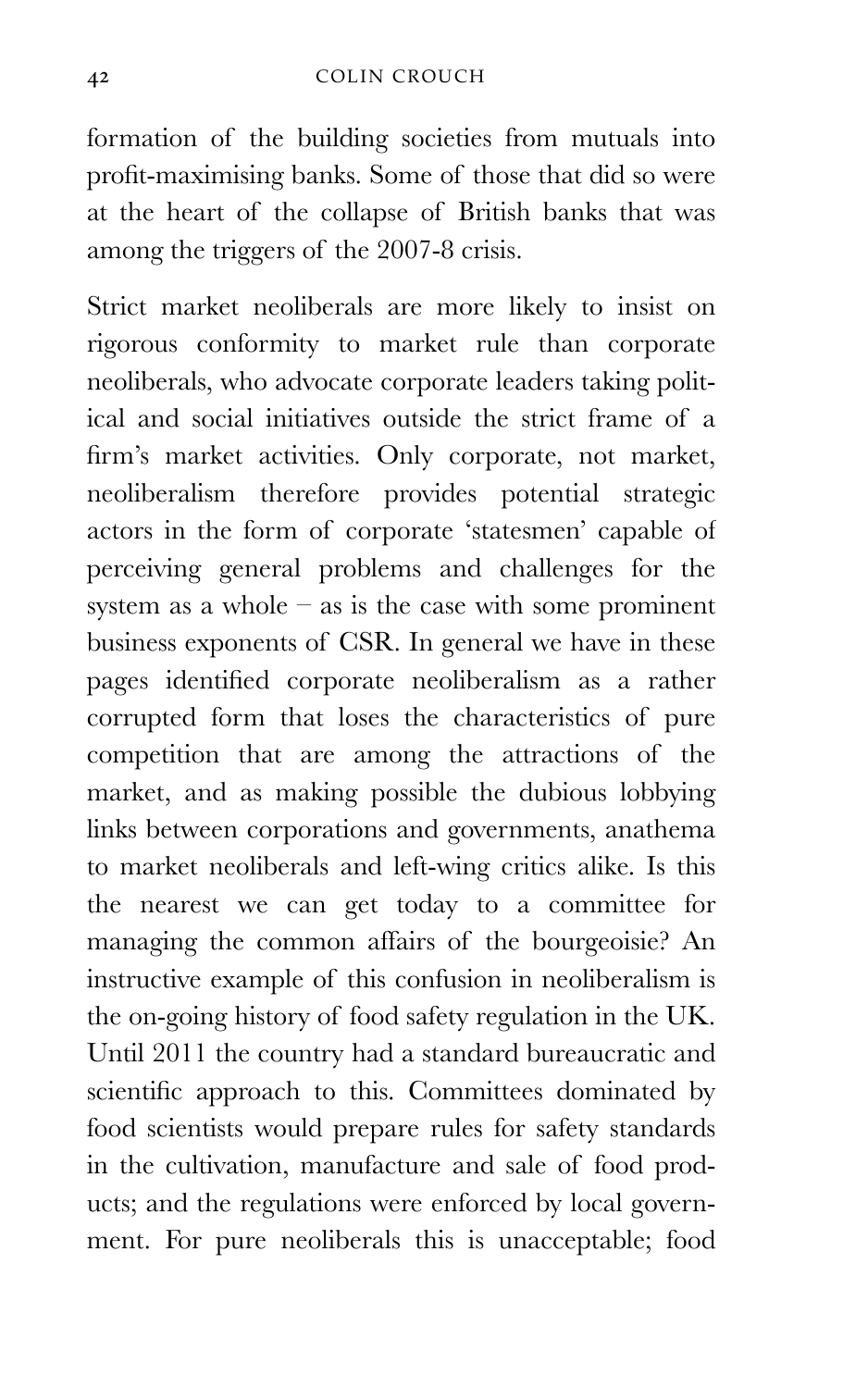standards should be left to the market and the rule of *caveat emptor* (let the buyer beware). But this is politically impossible given the difficulty consumers have in knowing what happens in the food chain. Faced with this problem but insistent on dismantling the public regulation system, the neoliberal Conservative and Liberal Democratic coalition government embarked on a course of reducing the scale of the Food Standards Authority's work, diluting its scientific membership with representatives of the food industry; and weakening local authority inspection capacity, privatising much of it and promising light-touch regulation to the main food companies. In this highly incoherent way, corporate neoliberalism emerged as a compromise between public regulation and market neoliberalism.

Under neoliberalism governments have lost confidence that they are competent to play much of a strategic role themselves; do the corporate leaders and wealthy indi‐ viduals who have access to them have any incentives to persuade them to work for some general interests rather than just pressing their own concerns? But this repre‐ sents a major compromise for the idea of market domi‐ nance, and becomes a key question as neoliberalism faces major problems of its own viability. The extreme goal of bringing virtually all human life into market exchanges is impossible to realise. But, given the enormous dominance of the market in a society that has been reformed by neoliberals, what protects the viability of those areas of life that remain outside it, especially once neoliberals have also succeeded in residualising the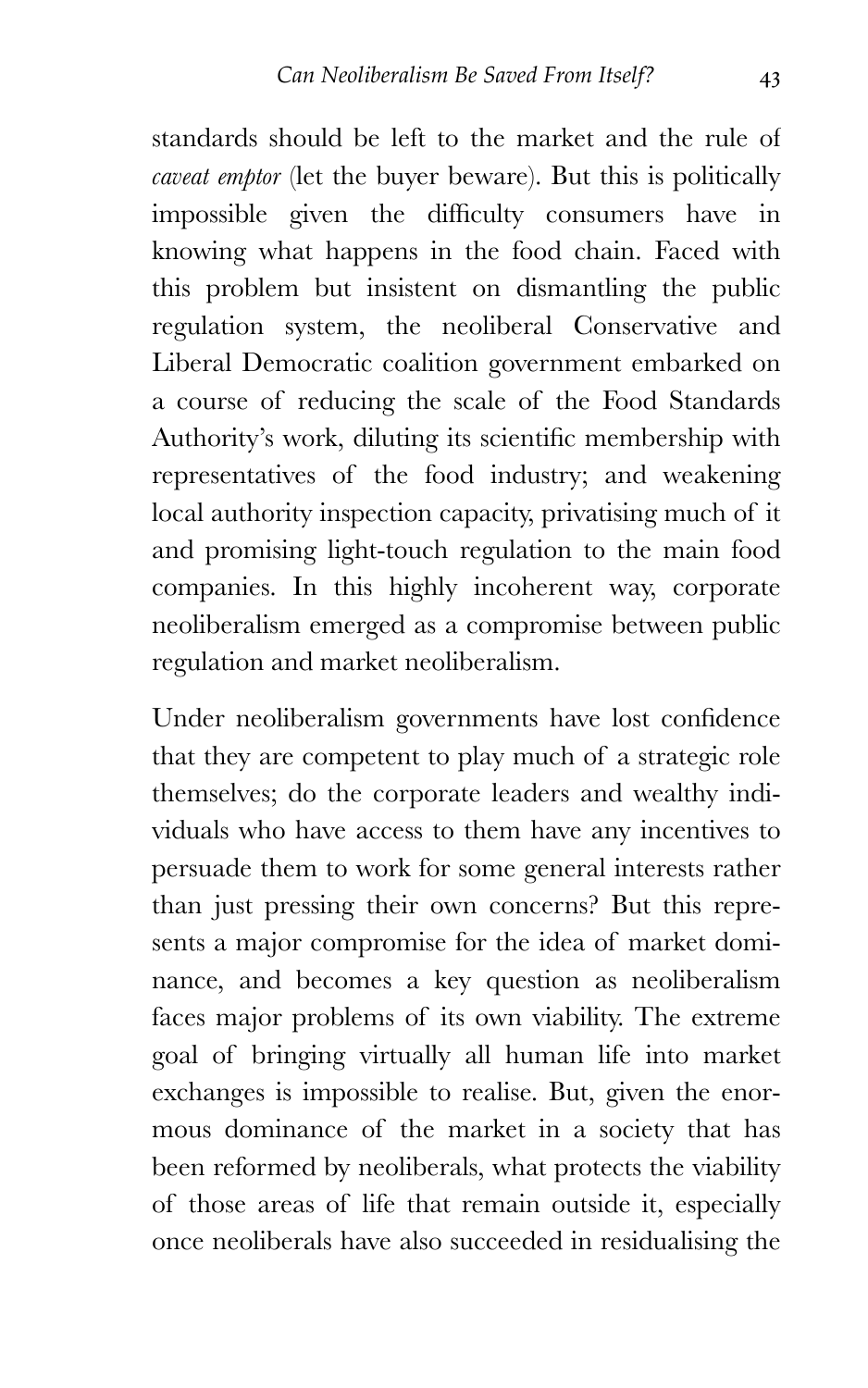role of government? The mechanisms that some neoliberals offer – volunteers, philanthropy, CSR – seem either puny or to compromise the market neoliberal ideal.

## *Neoliberalism and the long term*

A fundamental attraction for neoliberals of the market is that it avoids the need for long-term planning – an activity that they see, not without reason, as belonging to a powerful central state, which is almost certain to get things wrong, as it cannot anticipate innovation and therefore tends to inhibit it. The neoliberal long term emerges from the mass of tiny, individual, short-term transactions that constitute the market. If we can assume that actors are rational, they would be able to see when an accumulation of such transactions was leading in a less profitable direction, and would adjust accordingly. (For example, if investment in stocks in technology companies shows signs of excessive optimism about long-term prospects, wise investors will start selling shares in them, and the market will eventually normalise.)

In this vision shareholders are investors who rationally consider the substantive prospects of the stocks they purchase, though externalities as well as public goods that cannot be included in firms' decisions are ignored. Let us now make some different assumptions. Assume that investors purchase stocks purely with the intention of packaging them with others and selling them on as quickly as possible, and in some cases the investors are computers. Firms that fail to make a quick profit,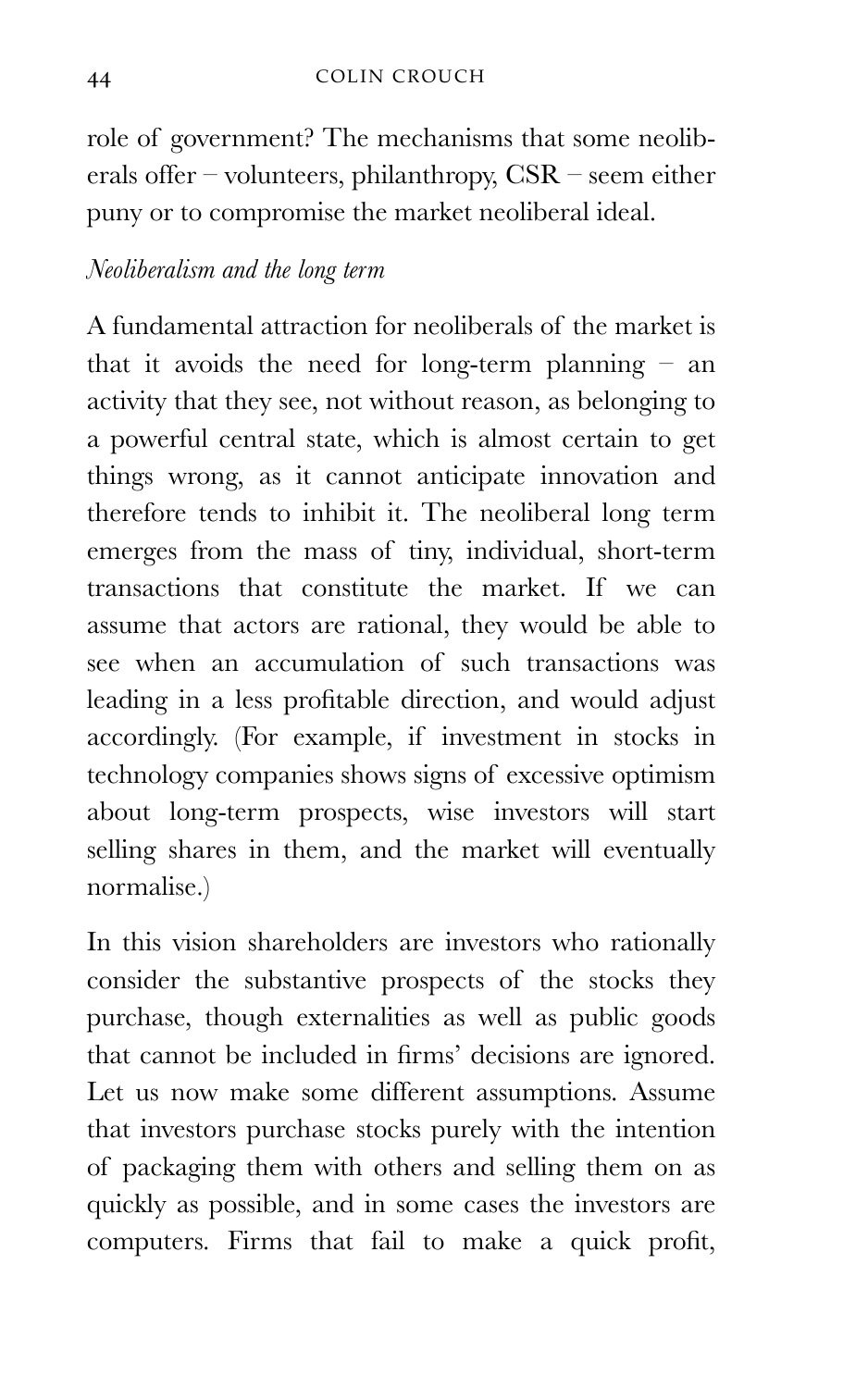because they are investing in long-term projects, will see their share prices fall and will be vulnerable to takeovers by firms promising to deliver higher dividends by drop‐ ping long-term projects. Under these circumstances the accumulation of masses of individual transactions is unable to produce a satisfactory long term. It certainly cannot do anything about problems of environmental damage and climate change.

Following the neoliberal deregulation of financial markets that occurred in the 1980s, first in the UK and US but later across the world, that latter model became increasingly the realistic one. Deregulation led to an explosion of new ideas for risk sharing through secondary and derivatives markets. It became possible to leverage loans on very little collateral, and the number of participants in the markets was growing as deregula‐ tion spread across the world. Traders could buy private and public debt and sell it on in parcels to other investors, with larger numbers of players involved at each stage. The share of any one risk borne by an individual investor or bank became smaller at each new iter‐ ation. It seemed that scarcity had been abolished, and that the rules of classical economics no longer operated. The market had floated free from itself. Operators in these markets had little incentive to check the exact nature of the risk in any bundle of debt they were purchasing, as they intended to sell it on very rapidly to a large number of other purchasers; the market's need for fully informed participants was not met but was felt to be unnecessary in this constantly expanding financial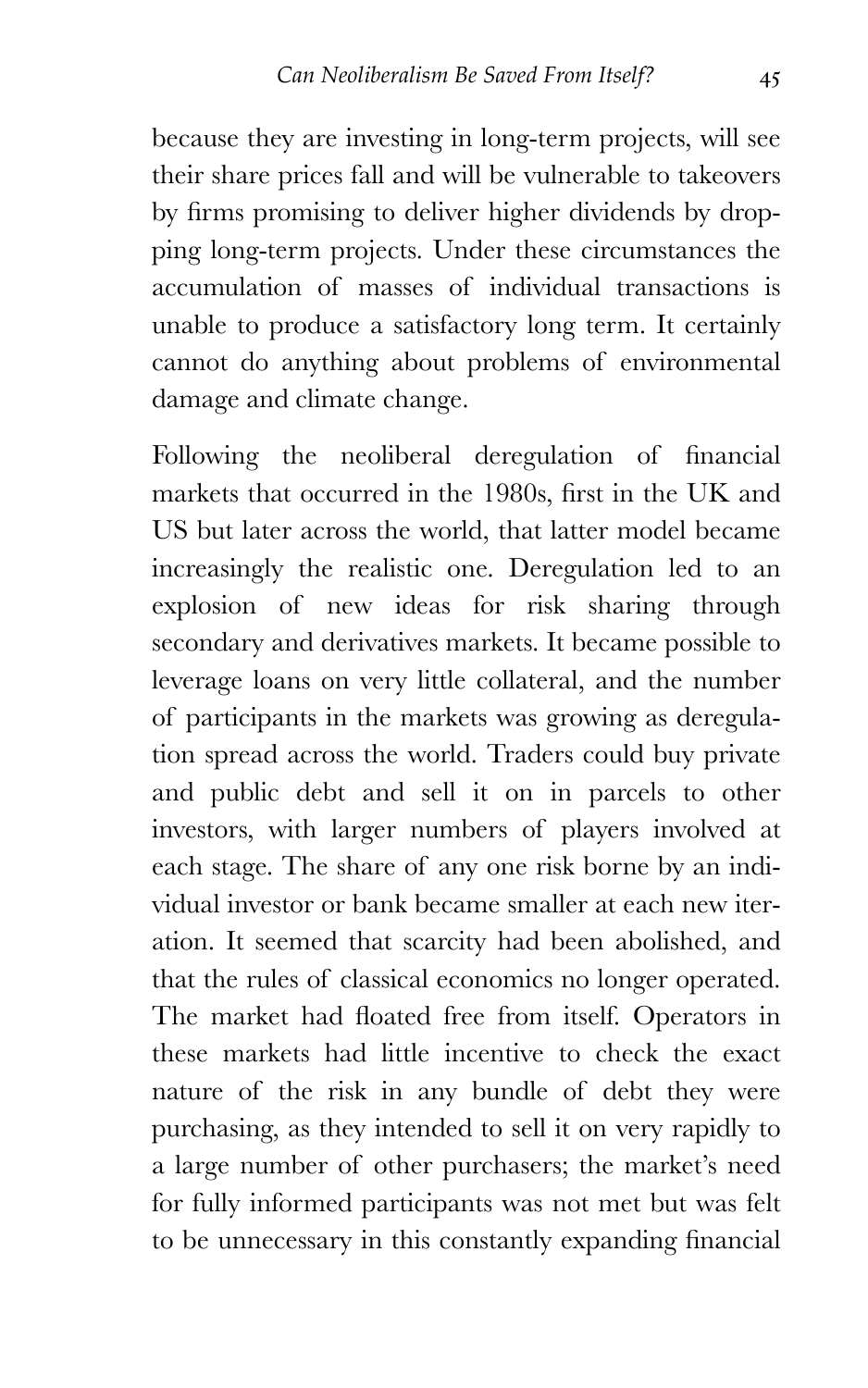universe. A flaw in the system was that, although any one bank's holdings of one particular risky debt was small and in their hands for only a short period, at any one moment they were all holding very large numbers of these small shares. Sooner or later a doubt over some debts was bound to lead to a loss of confidence in some banks. When this happened, trust in banks' integrity spread rapidly across the system, creating the chaos that was the 2007-8 crisis.

Many critics have argued that it was bankers' greed and irresponsibility that caused the problem, and that the solution lies in higher standards of corporate ethics. This is however extremely difficult to do within a free market. As Chuck Prince, the CEO of Citigroup bank famously remarked in an interview with the *Financial Times* in July 2007, on the eve of the crisis: 'As long as the music is playing, you've got to get up and dance'. Any firms that had withdrawn from the trading frenzy while it lasted would have become less profitable than their rivals who continued indulging in risky trades; their share values would have fallen; and they would have been vulnerable to takeover by other banks willing to act irresponsibly. In several cases the dance lured many of the world's leading banks from insouciant irresponsi‐ bility into serious criminality, as the subsequent mass of legal cases and fines have demonstrated. Far from being self-correcting, the market's incentives made everything worse. There was, in sum, a major collective action problem: everyone stood to gain from some regulation of behaviour, but the market excluded any participants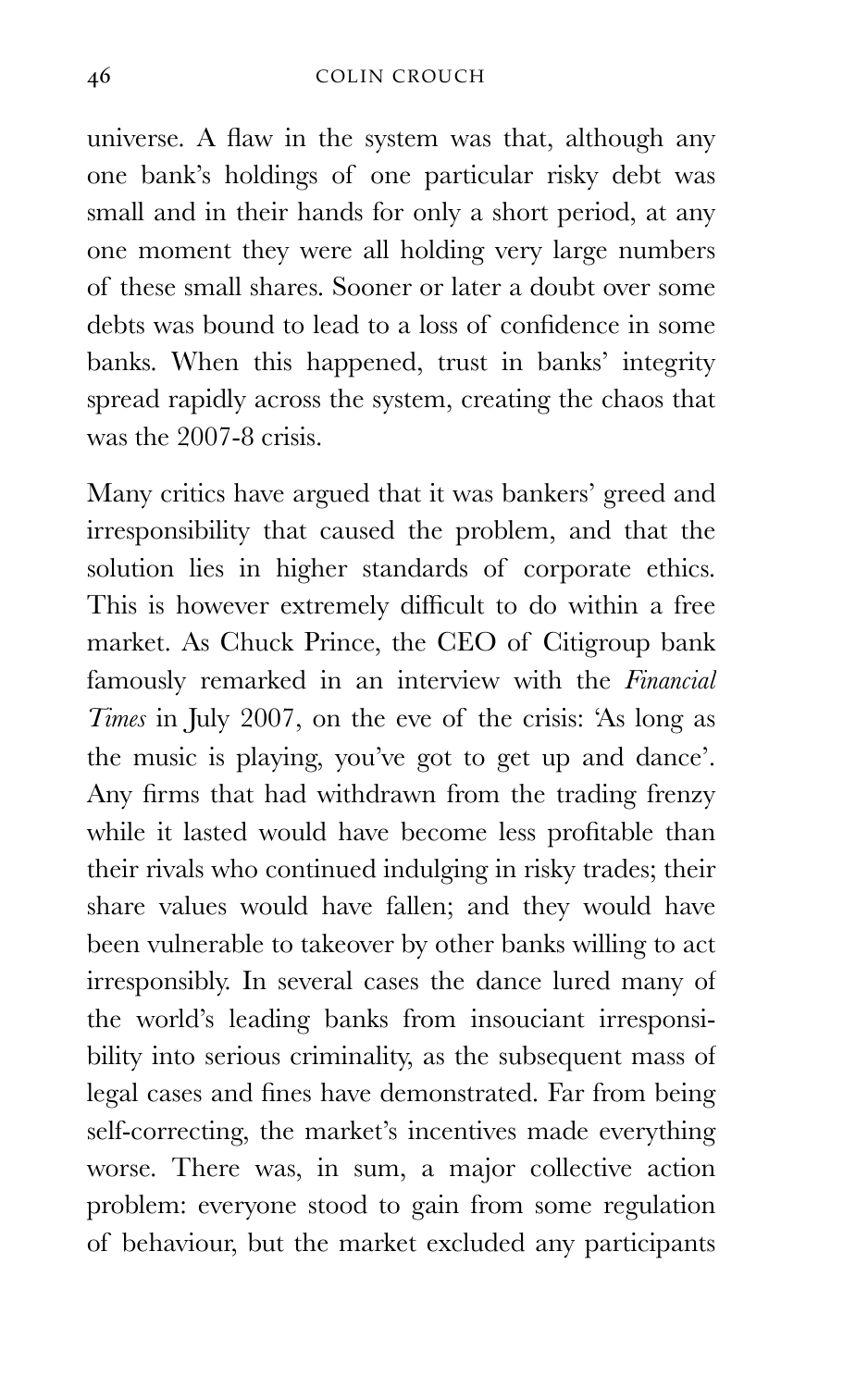within the system from taking steps to end what was going on. Governments and central banks, acting in concert across the world, had to intervene, initially to stem the crisis and afterwards to reconstruct a new regulatory framework.

Technically, there are no difficulties in designing such frameworks. The Basel Committee on Banking Supervi‐  $sion (BCBS)$  – an international committee of central banks and banking supervision authorities - is seeking to toughen the rules on banks' capital adequacy ratios (the relationship between a bank's assets and the speculative trades it conducts). But the BCBS lacks international statutory powers, and in any case tends to stay as close as it can to the neoliberal rule that the markets know better than public authorities. It uses measures of risk developed by banks themselves and by the private credit ratings agencies that were among those responsible for failing to appreciate the extent of banks' problems in 2007. During the period of the Obama administration in the US there had been an attempt to get tougher. The Dodd-Frank Act of 2010 raised capital holdings require‐ ments on banks and regulated their risky investment activities. However, early in the life of the Trump administration (June 2017) Congress voted to weaken many of Dodd-Frank's provisions. Very few bankers involved in recent criminal scandals have been impris‐ oned: 'too big to jail', as some observers have commented.

Neoliberals argue that these post-2008 attempts to rein in bank irresponsibility serve only to hamper trading,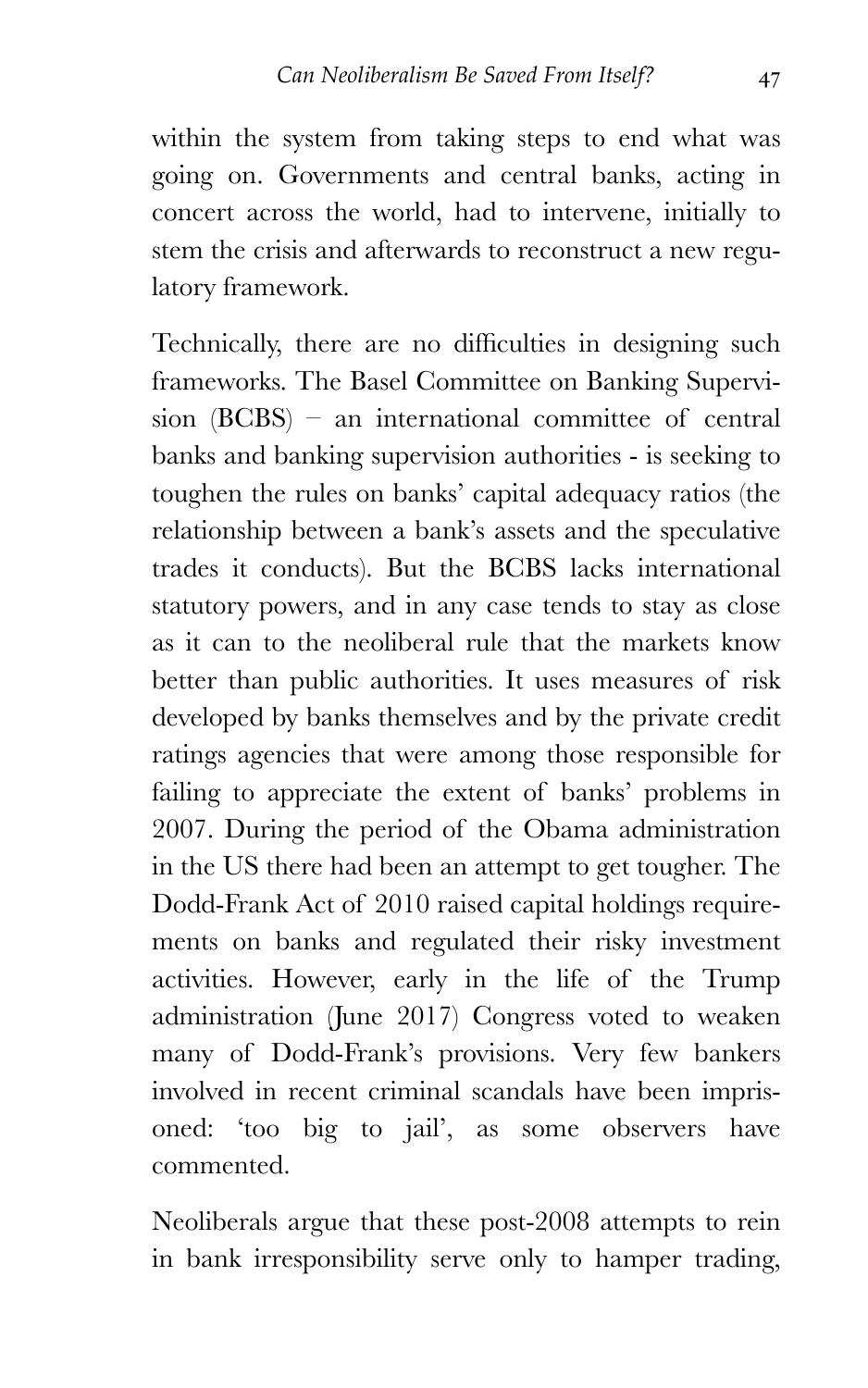making it more difficult to share risk, and therefore hinder innovative activity. They might also point out that types of investor who manage to stand outside the short-term share price model, such as venture capitalists, depend on an ability to keep some funds in volatile markets in order to have the resources for longer-term projects. But these advantages have to be set against the overall loss in welfare that occurs when an unregulated system collapses, as it did in 2008. Market neoliberals also claim, with considerable justification, that the expectation that corporate neoliberal governments would bail banks out – that they were 'too big to fail' – encouraged them to take irresponsible risks, and that the post-2008 bail-outs will only give banks incentives to take even bigger risks in future. But here too one has to set the damage done by bailouts against the danger of a total collapse of the global economy had nothing been done to stem the haemorrhage of share values that was taking place. Calculations must be made of the trade-off between the gains and losses from deregulation, but although neoliberals talk the language of calculation and opportunity costs, in practice they always make the *a priori* assumption that costs of regulation and public intervention outweigh any benefits.

The situation is one commonly met in game theory: where there is short-term competitive gain from dangerous behaviour but long-term loss, it is rational to seek external regulation to protect oneself from one's own behaviour. The example usually given concerns participants in dangerous sports. (For a good discussion,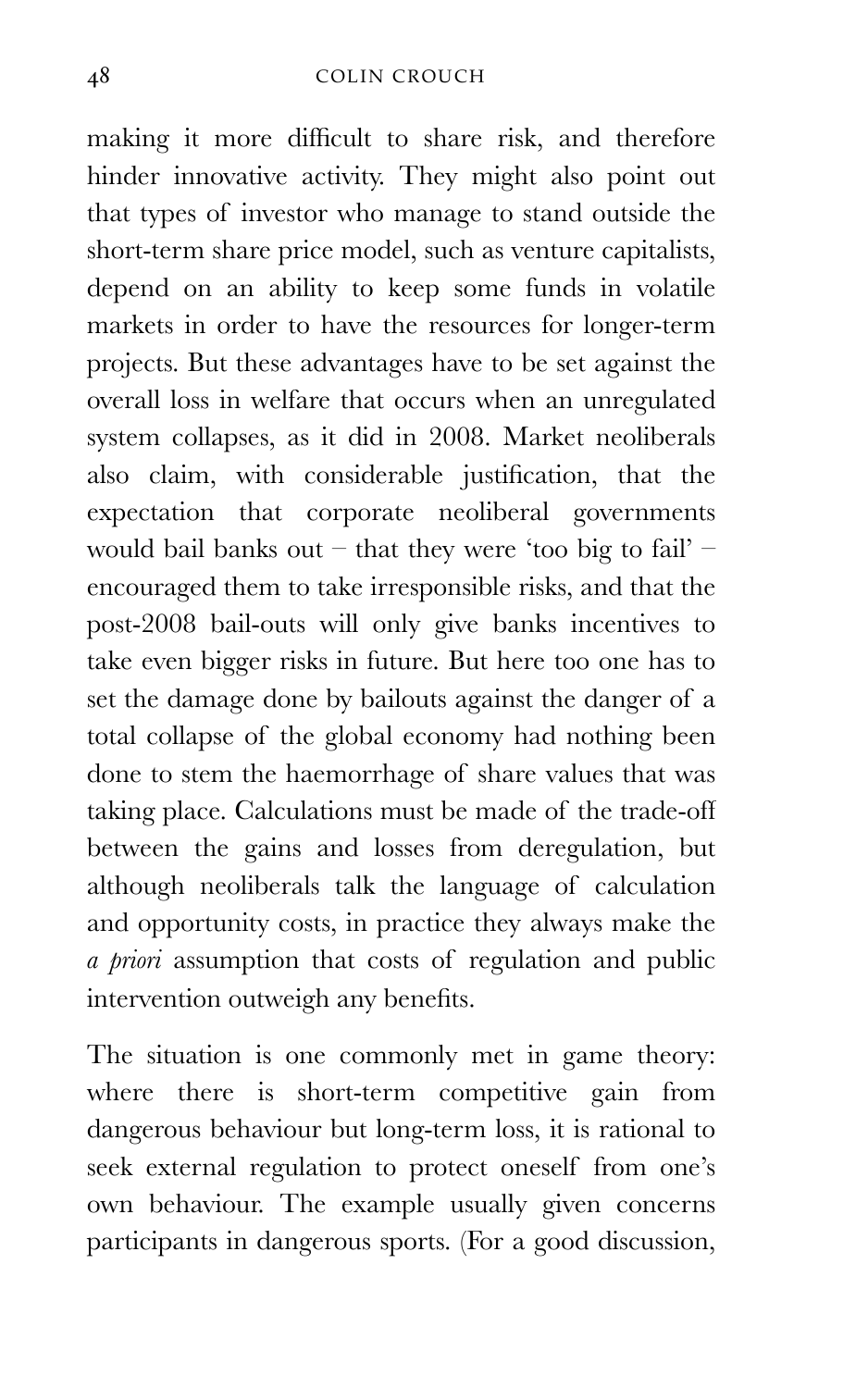see Robert Frank's *The Darwin Economy*.) If individuals are given a free choice whether to wear protective equip‐ ment that will protect them from serious injury, but which will impede their performance against competitors who do not wear the equipment, the great majority of players will abjure the protection. But the same players will, completely rationally, support the general imposition of a rule that everyone must wear it.

The market itself cannot enable its participants to make choices of this kind, but large corporations and associa‐ tions of firms have a degree of autonomy from the short-term pressures of the market, which should enable them to act strategically. Large banks, fearing another crash, but unable to miss profit-making opportunities if they arise, should support regulation designed to prevent the situation getting out of control again. As with the discussion of 'the market or nothing but the market?', corporate neoliberalism might paradoxically hold out a better prospect of responsible business behaviour than the market form.

The evidence on whether or not they do this is mixed. The weakness of plans to improve the BSBS Basel agreement suggests that banks' immediate interests carry considerable weight with regulators. Plans for a financial transactions tax (designed to reduce extreme velocity of financial transactions) by the EU have been watered down following intensive lobbying by the financial sector. (For a detailed account, see Lisa Kastner's 2017 study.)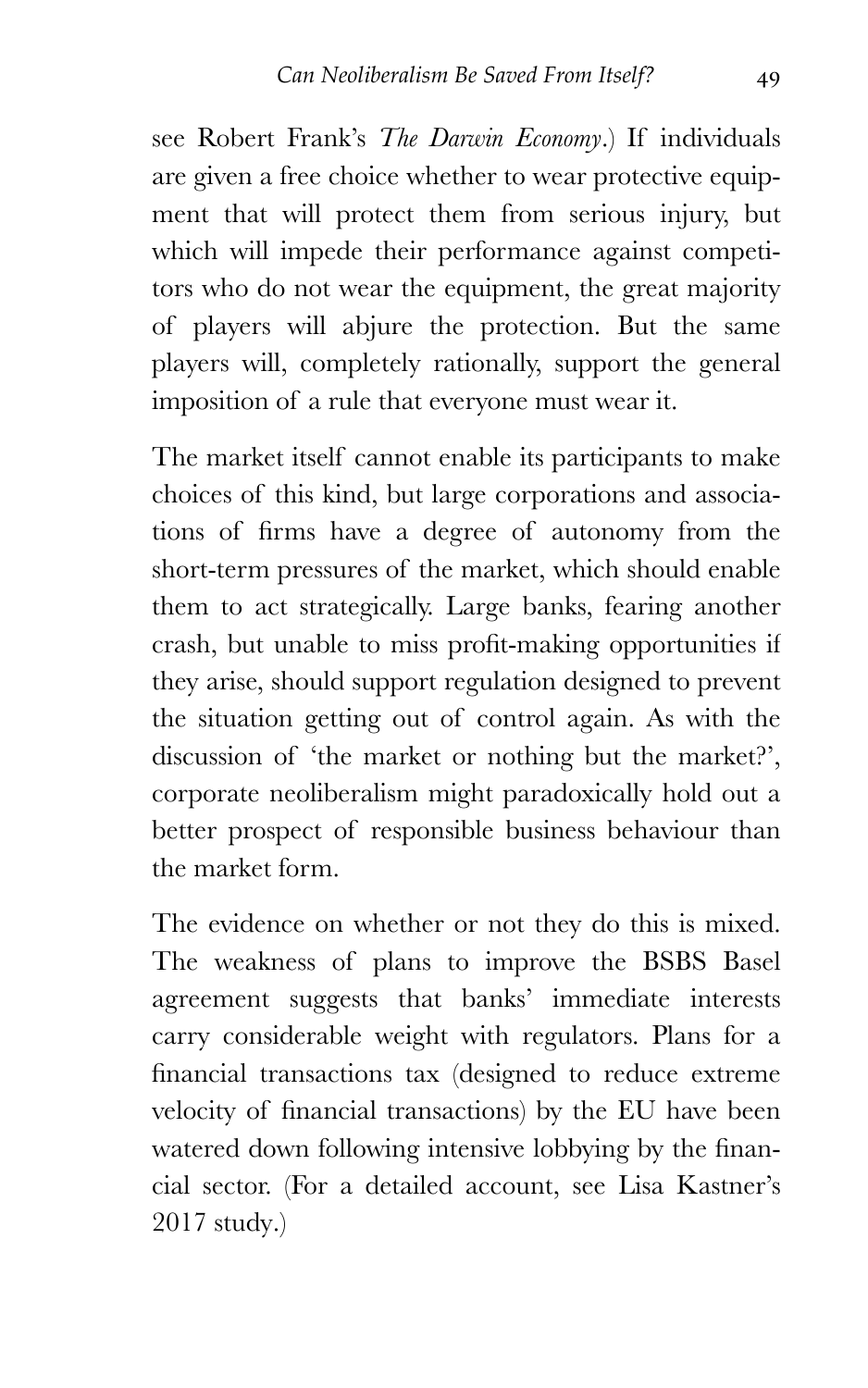There has been a different experience with the submis‐ sion of banks to statutory 'stress tests'. Central bank officials test the ability of banks to be able to confront a range of shocks. If they fail the tests, they can be required to change their capitalisation base or seek a merger with another bank. Such tests have been required by the European Central Bank, the US Federal Reserve Bank, and the Bank of England. They are compatible with moderate neoliberalism, as they amount to a shadow testing of market pressures, but they are unwelcome to extreme neoliberals, as they involve public authorities intervening rather than allowing market forces to work by themselves. Banks in general seem to have welcomed them, as they protect the system from risky banks. A collapse of banks' confi‐ dence in each other had been a major aspect of the immediate aftermath of the crisis.

The restoration of trust has also been a major feature of the European Central Bank's financial compensation scheme (a similar measure has been introduced by the Bank of England). This scheme is designed to restore the confidence in financial institutions of small savers. Banks are required to contribute an insurance scheme, which compensates investors in financial firms up to a maximum of €100,000. Institutions do not oppose the scheme and contribute to the funds, because they know that, in the absence of something of this kind, in the wake of the crisis they would have difficulty persuading small wealth holders to part with their money. This is a further example of a reform to the neoliberal model that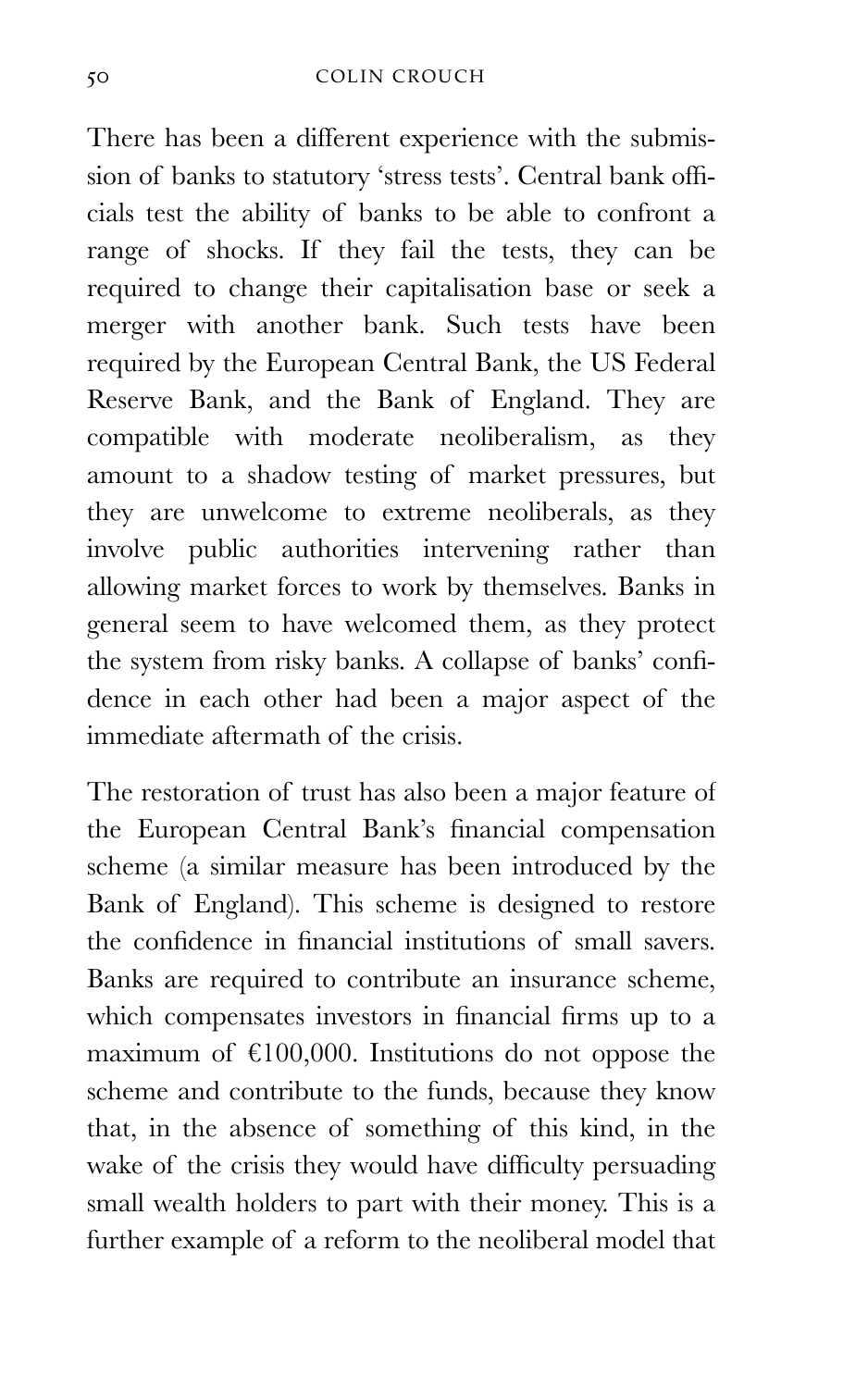seems to require state (i.e. central bank) initiative and therefore external regulation, but which tends to the preservation of the market economy.

These differences in the finance industry's responses to various post-crisis initiatives show what might be expected: where a public policy provides financial firms with assurances that help themselves, it is welcomed; where it seeks to restrain their risk-taking, they oppose it, even though they might seem to have a long-term interest in such measures. The problem is that *neither banks nor governments have a strong interest in the long term*. Banks wanted to get back to making very large profits out of high-risk activity; if they can make enough money in a short period, they can probably sit back on their piles of wealth when the next crash comes. Also, since the sector as a whole and certain banks within it, are essential to the functioning of the system, public authorities will have to bail them out at public expense if they fail, as happened after 2008. For their part, govern‐ ments have been desperate for banks to get back to being profitable as soon as possible, so that the bailouts can end. The quickest route to that has been through tolerating a return to high-risk lending.

As in the previous discussion of the extent of the role of the market in society, we confront a tension between the market and corporate forms of neoliberalism. To the extent that the former dominates, we have a system that imposes certain kinds of responsible behaviour – profits can be made only by providing goods and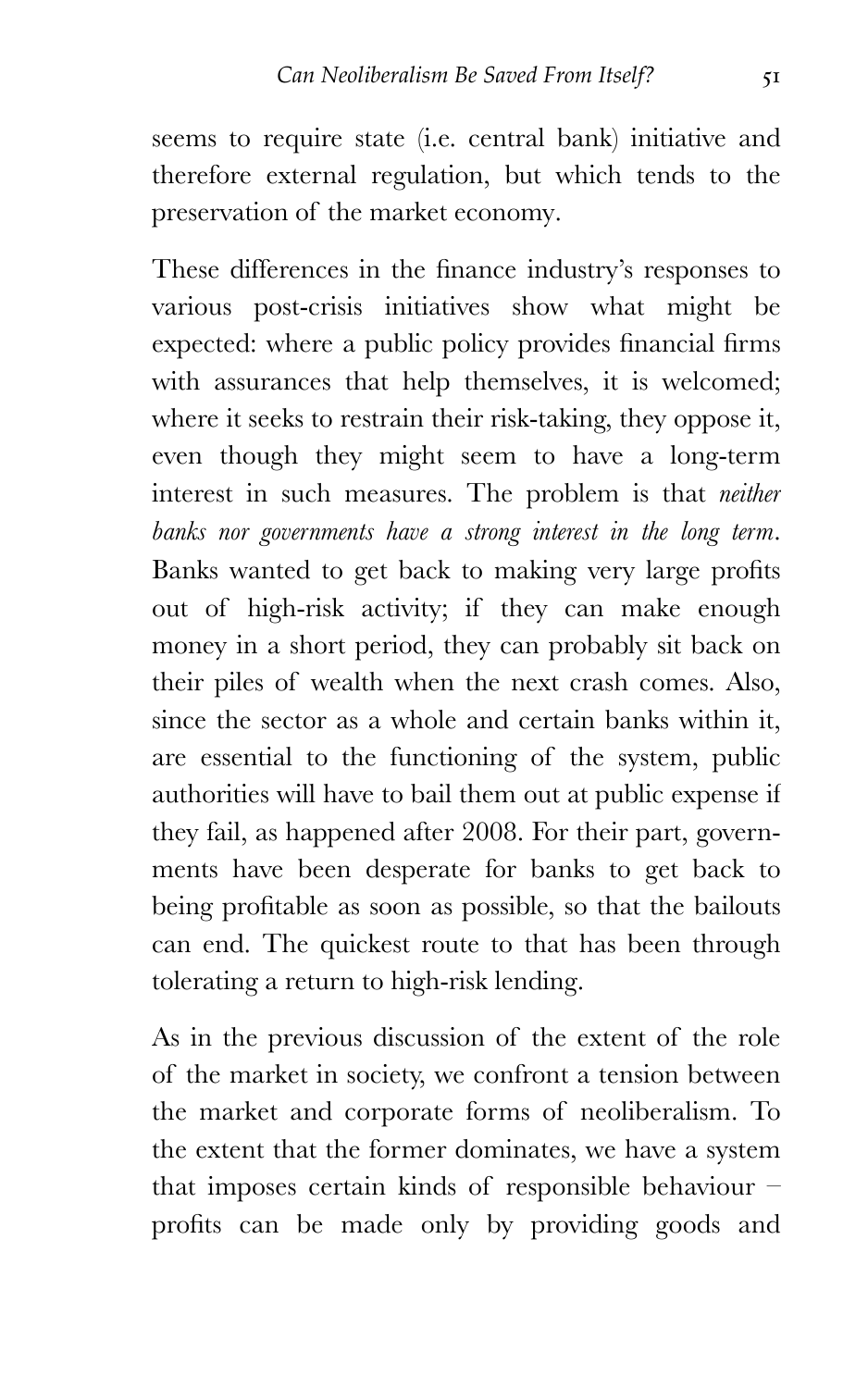services that consumers want at prices they can afford – but which is incapable of producing measures that will safeguard longer-term interests that cannot be achieved within the market itself. To the extent that corporate neoliberalism dominates, corporations may sometimes have an incentive to deal with externalities, to support causes that cannot be helped by the market, and assist the pursuit of long-term concerns. But they do this without any systematic market or regulatory constraints on pursuit of their selfish concerns. This incoherence within neoliberalism may serve to strengthen it rather than tear it apart. Given that there are no rules guaran‐ teeing the dominance of either form, and that the difference is barely recognised, the system can shift and adjust, and probably ensure its survival. But capacity for strategic action remains weak. We shall explore this in relation to the two issues of rising inequality and xenophobia.

#### **Inequality and mass consumption**

One consequence of governments engaging in a race to the bottom over taxation has been to shift an increasing share of taxation away from corporations and the rich on to lower and medium earners. For neoliberals of all kinds this has been a great achievement: the wealthy, whose interests they are mainly concerned to protect, are able to become richer, while taxes (and therefore public spending) are under pressures for reduction as the mass of voters resent their growing burden. But this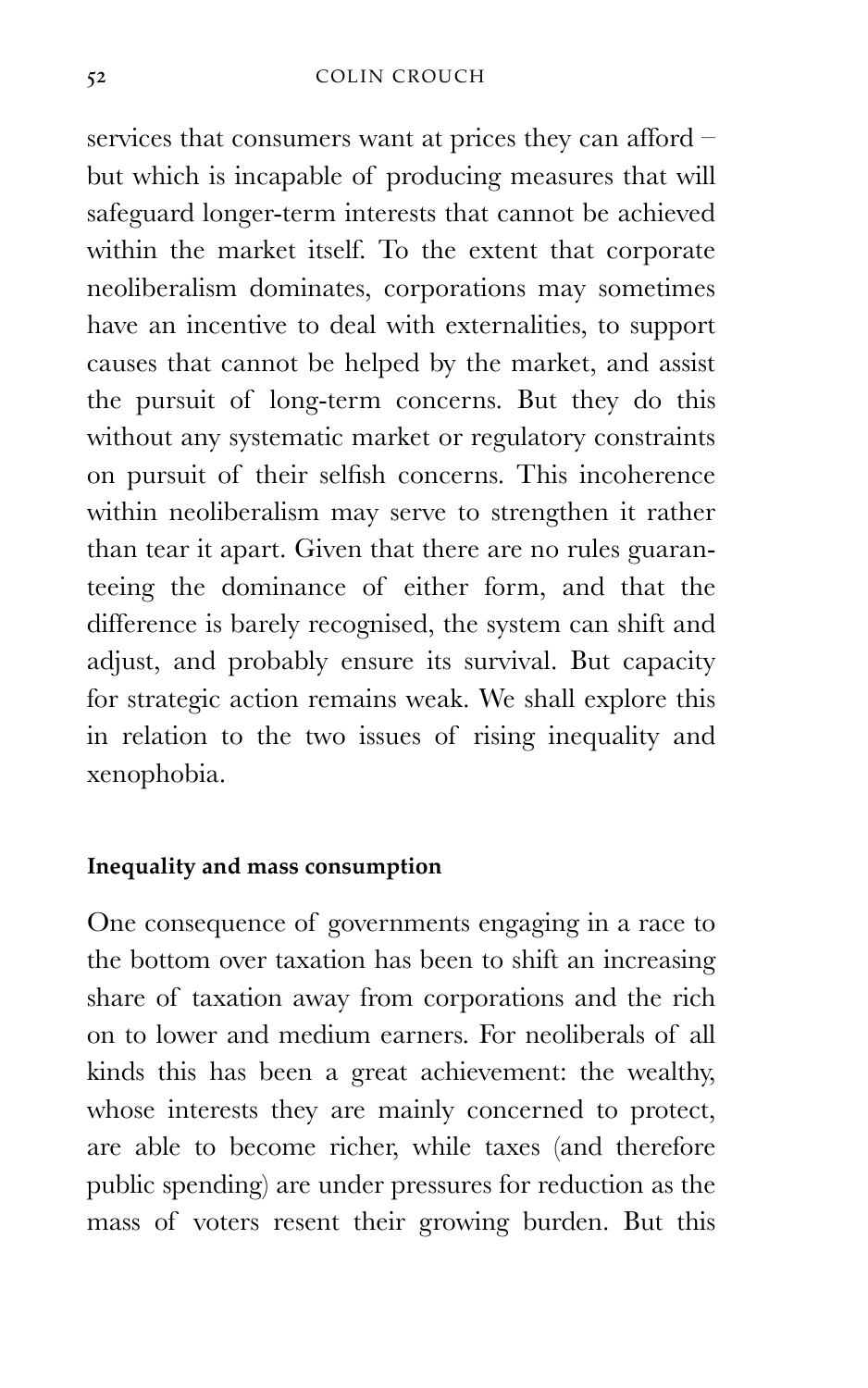resentment together with growing inequality is presenting certain major risks to the neoliberal model.

Partly for these fiscal reasons, partly because of other factors, the rewards of wealth (including the salaries of very highly paid executives) are already growing far more rapidly than the incomes of the rest of the population, as Thomas Piketty has shown in *Capital in the 21st Century*. Politically this change further favours neoliberal‐ ism, as the political power of wealth can be deployed to ensure that high incomes are taxed lightly and that business regulation is relaxed to help the interests of wealth holders. Michael Förster and his colleagues at the Organization for Economic Cooperation and Development (OECD) have calculated that in the USA the top 1% of income earners took 47% of total economic growth between 1979 and 2007. In the UK the figure was 26%. The OECD had access to similar data for only a few other (European) countries, but these suggest a lower figure, from 4 to 11%. The US and the UK are the two countries where neoliberal ideas developed and affected public policy with least restraint, but there is consider‐ able evidence that similar policies have been spreading. What has happened in those two countries over the past 30 years should therefore be expected to be imitated elsewhere.

The OECD has probed the reasons for these increases in inequality in western countries. It found that large rises in incomes have been concentrated among senior managers and some professionals, particularly in the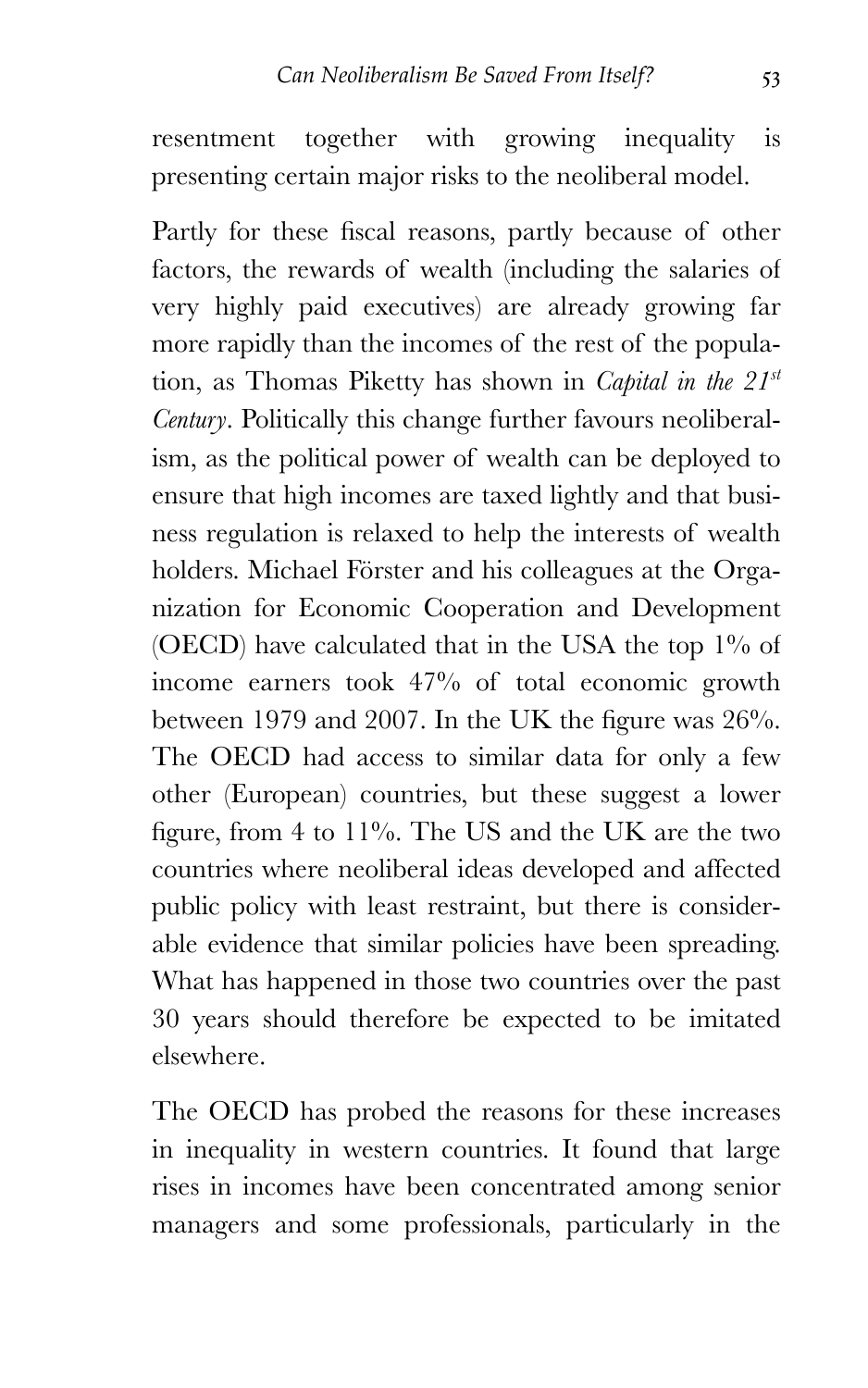financial sector. Very high earners are likely to have their income source divided between salaries and investment earnings to a far greater extent than is the case of the rest of the workforce. The 'bottom' 90% have between 70 and 85% of their incomes in the form of wages and salaries; the top  $0.01\%$  in contrast have only  $40\%$  in this form. There have been strong trends in many countries for taxes on investment earnings to be reduced far more than those on wages and salaries. Between 1981 and 2010 taxation rates on the highest incomes across the OECD area declined from 66 to 42%; corporate as opposed to individual income tax has dropped from 47 to  $25\%$ ; taxes on dividends from 75 to  $42\%$ . These numbers relate to taxation rates, and do not take account of any increases that might have taken place in the ability of wealthy people to avoid tax, though the deregulation of global finance that took place during the period has made legal tax avoidance easier.

Although inequality was rising in this way, and real incomes for ordinary workers had been static, consumers in the US and elsewhere were able to sustain their consumption. This was made possible by a consid‐ erable rise in both public and private debt, financed in turn by a growth of financial markets made possible by the global deregulation that was one of neoliberalism's main achievements. Eventually the instability of this growth helped produce the crisis of 2007-08. It is for this reason that the IMF and OECD have become concerned at the rise in income inequality (see in particular the OECD's 2015 report *In It Together: Why Less*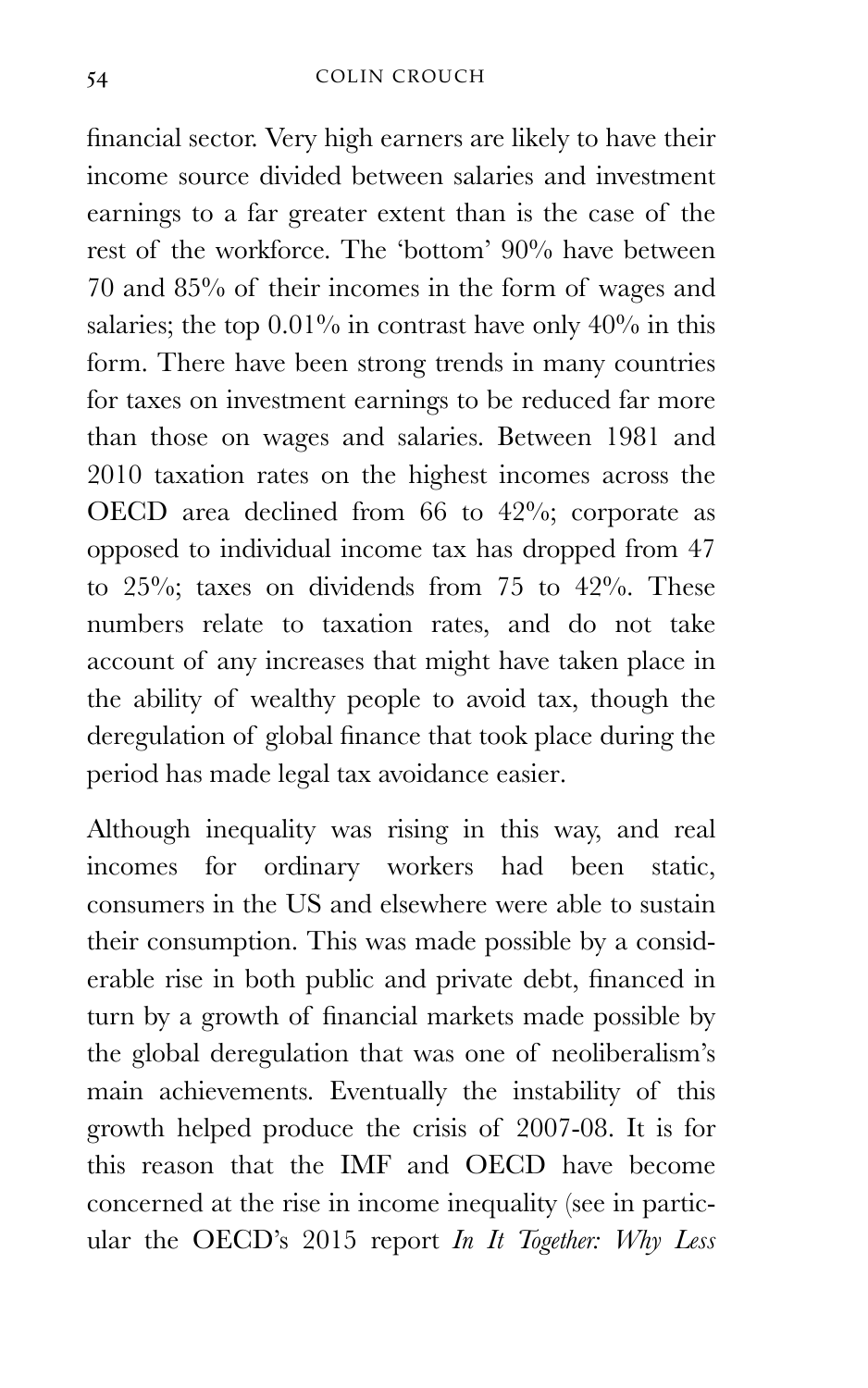*Inequality Benefits All)*. They fear the consequences for future economic growth if the wealthy absorb too much of its proceeds, leaving middle-income households dependent on risky credit to sustain their standard of living, and discouraging lower-income families from taking up educational opportunities.

In *Buying Time* and in *How Will Capitalism End?* Wolfgang Streeck has argued that the indebtedness trap could threaten the model of capitalism to which we have become accustomed, one dependent on mass consump‐ tion. This is not the only historical form that capitalism has taken. Until the mid-20<sup>th</sup> century the mass of the population could afford only basic products: food, some clothes, a few sticks of furniture. Capitalists depended for opportunities to innovate and produce up-market goods on very small, but high-spending, numbers of aristocratic and bourgeois purchasers of luxury goods. One reason why pre-democratic elites resisted so strongly the demands of the growing industrial working class was that they could not see how such an economy could produce enough wealth to raise general living standards. Two major historical developments made possible mass consumption capitalism. First came mass production in the US motor industry in the early 20<sup>th</sup> century; second was Keynesian demand management in the Scandinavian, then the British and American economies either side of the Second World War. Together they helped create a mass population with money in their pockets. From that point the extraordinary rise in the consumption of goods and later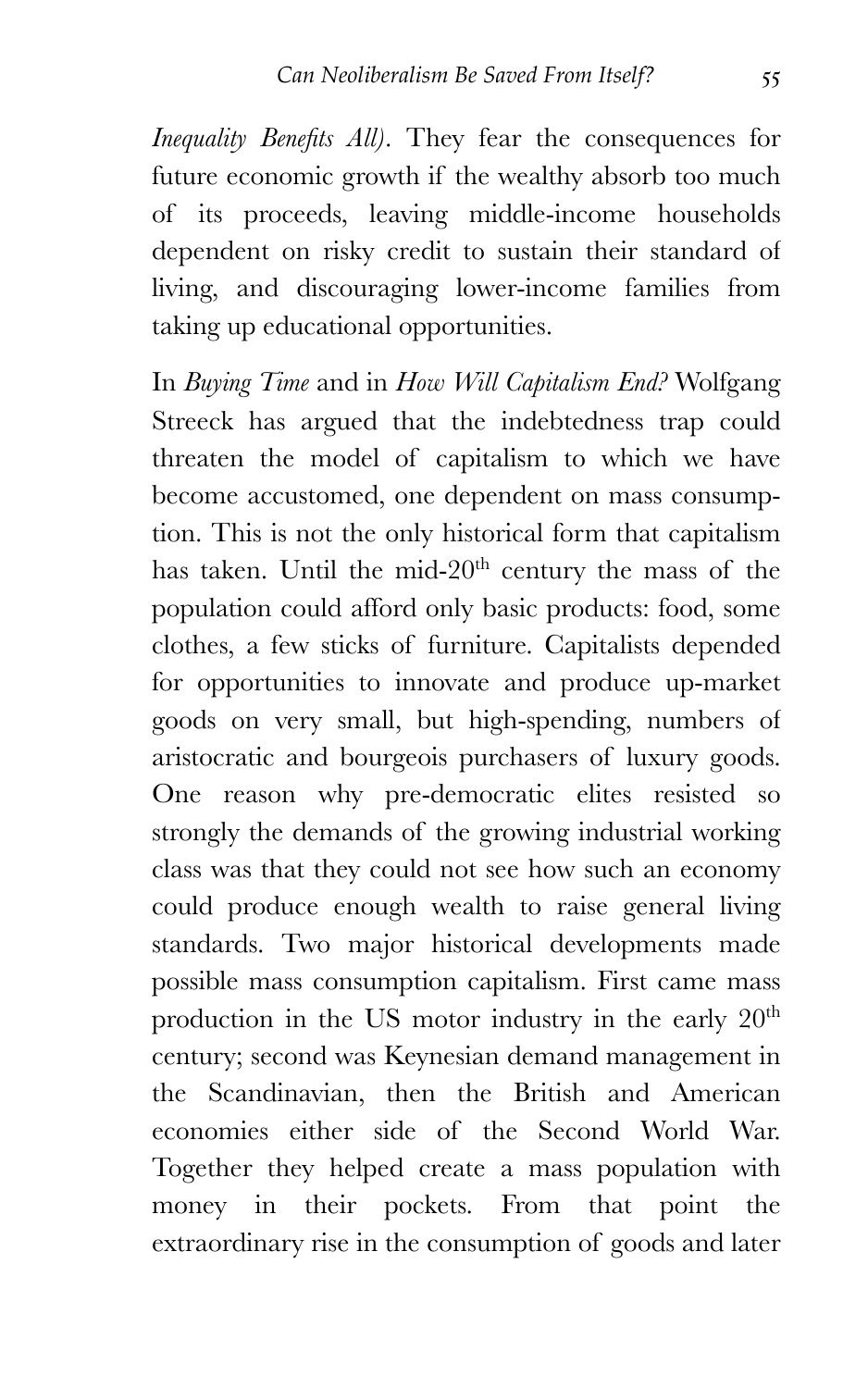services launched the unprecedented rise in prosperity that we have inherited and largely take for granted.

This has also been the period in which, as Piketty has shown, wealth and income became far less unequally distributed than at any time since the 18<sup>th</sup> century (which is as far back as records, mainly in France, the UK and the US) go. But Piketty then plots a resurgence of inequality since the late 1970s, the period of growing neoliberal dominance. Can capitalism based on mass consumption survive a period of intensified inequality without continued use of unsustainable debt among middle- and lower-income households? The question will become more pressing if, as some predict, digitalisation threatens employment in a wide range of middleand even higher-income occupations. Of course, global‐ isation will be bringing new mass consumers among the vast populations of the rapidly industrialising popula‐ tions of the Far East. Should we envisage a future in which the populations of the existing advanced economies become unimportant to global capitalism as either workers or consumers? Would their societies be able to remain even residually democratic under such circumstances? How would these 'redundant' popula‐ tions react to their growing marginalisation? Do govern‐ ments have the power to offset these changes, at least through fiscal policy? Would governments that increased tax burdens on capital or financial transactions find that firms left their borders for jurisdictions that did not do so? This is their principal fear. In a globalised economy it is not adequate for national governments even to be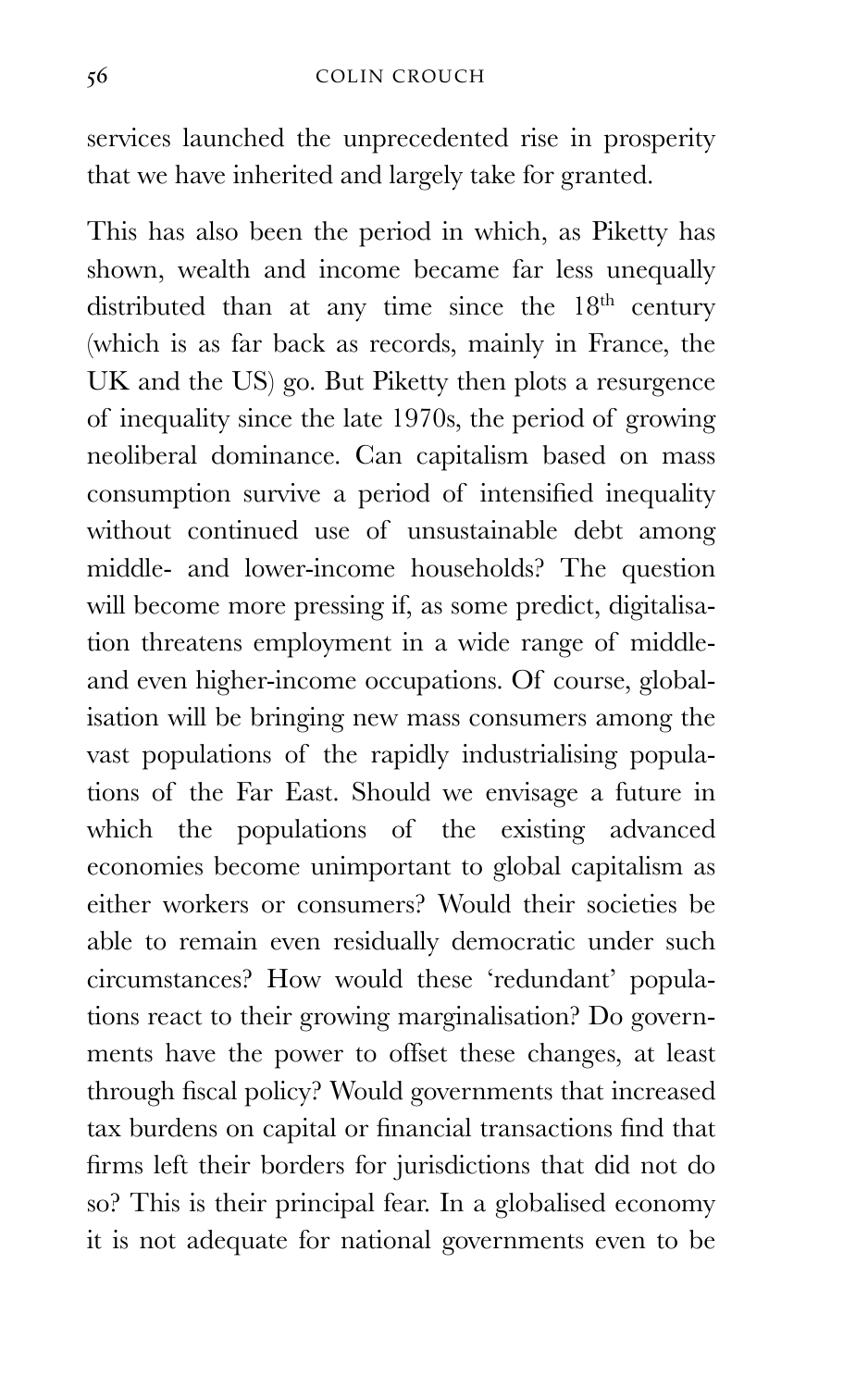only committees for managing the common affairs of the bourgeoisie if they can manage those affairs only at a national level. The OECD and IMF – initially among the main institutions pressing adoption of neoliberal policies - have international competence and their staffs have already perceived the long-term dangers to global capitalism. In addition to arguing that the growth of inequality is damaging economies, they have criticised the Basel reforms for staying too close to banks' interests (see OECD research paper by P. Slovik); and they have wondered whether neoliberalism has been 'oversold' (see IMF contribution from Jonathan Ostry and colleagues). In *International Regulatory Co-operation* the OECD has encouraged transnational regulatory co-operation as an essential step to gaining some purchase over global economic behaviour. But these bodies lack executive power, which they can derive only from their member governments. The future of democratic capitalism may well depend on major global corporations and superrich individuals listening to these international bodies and being willing to allow governments to restrain the inequalities from which they have themselves gained so much profit.

### **Neoliberalism and xenophobia**

We are already beginning to see one of the possible answers to the question of how redundant populations react to marginalisation. The process has begun around the peripheries of many, even most, advanced economies, where people are showing an anger that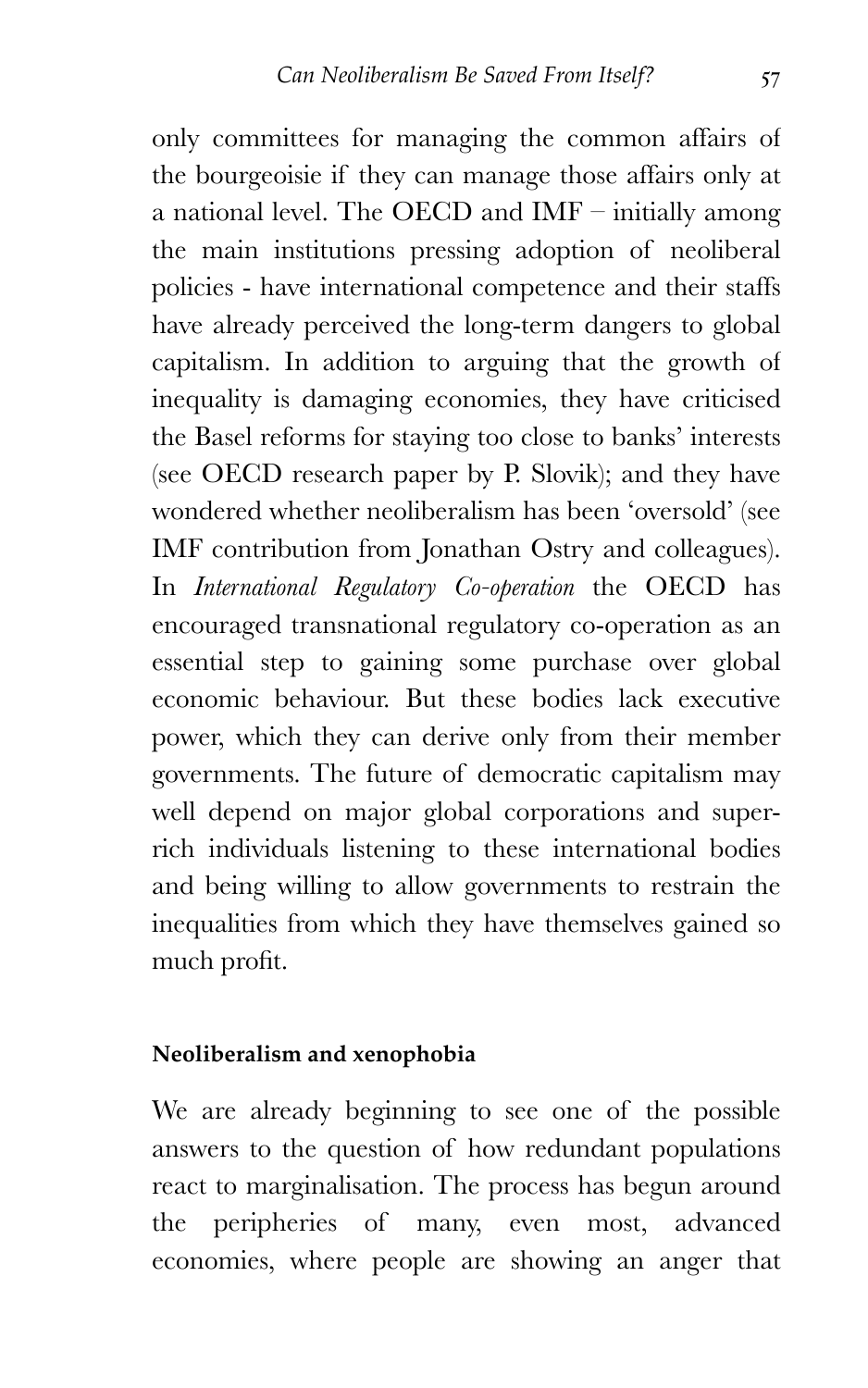seems to have been ignited from the slow fuse of the financial crisis. It takes the form of xenophobic, antiglobalisation movements and parties. An important part of the rhetoric of these movements is to attack neolib‐ eral elites, who, they claim, have damaged the lives of many people in the advanced world. Globalisation and deregulation, it is argued, have been used to export jobs away from the advanced world to developing countries; and immigration has been encouraged to put pressure on the wages and working conditions of native workers. To date, xenophobic movements are challenging neolib‐ eralism more effectively than social democrats or greens have done. Should we therefore expect corporations to respond by accepting some regulation of their activities and some additional corporate taxation, in order to ward off this challenge and restore confidence in the globalisation project? Or do alliances with xenophobic movements enable neoliberals to achieve one of their main aims: to keep democratic politics at levels where it cannot reach the activities of major corporations – i.e. at the level of the nation state? Do neoliberals see the rise of xenophobia and nationalism as the source of allies against their critics or as a potentially fatal blow to their own project?

The debate in the UK over the country leaving the EU (so-called 'Brexit') illustrates the ambiguities of the busi‐ ness position. Most large British firms, as well as their key representative bodies (the Confederation of British Industry, the Institute of Directors, the Engineering Employers Federation and the National Union of Farm‐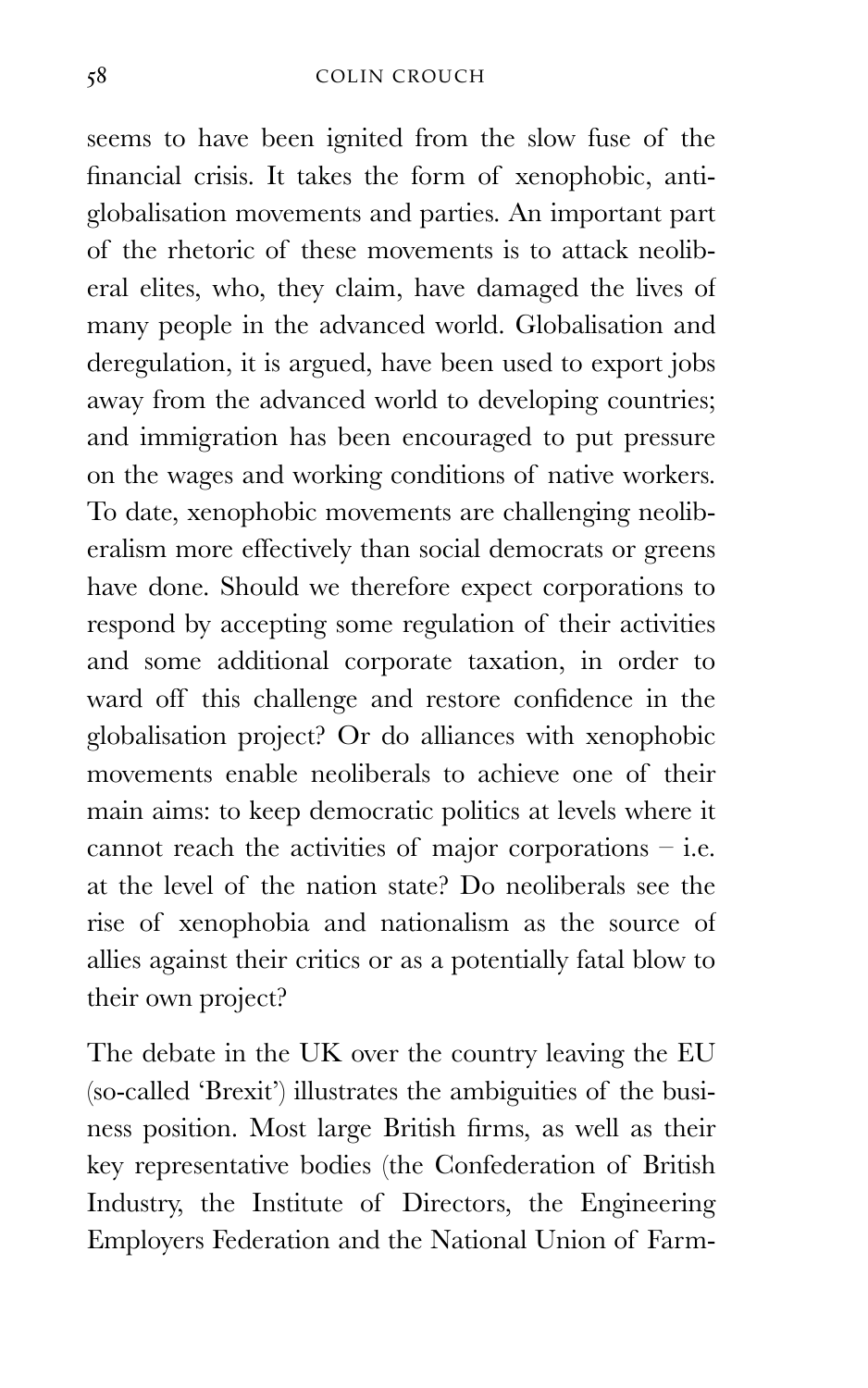ers) and the main media voices of the British business community (the *Financial Times* and *The Economist)* strongly supported the UK remaining in the EU. Despite its regulatory role in relation to business inter‐ ests, it is seen as a business-friendly institution that promotes free trade. However, with the exception of the *Financial Times* and *The Economist,* they did not campaign very strongly in public for the Remain side. Perhaps they feared that their advocacy would strengthen populist opposition; perhaps they did not want to intervene strongly in an issue where their preferred political party, the Conservatives, was heavily divided. Meanwhile, hedge funds, that part of the financial sector, the highly short-term nature of whose activities causes particular instability in markets, and that therefore thrives on an absence of regulation, heavily supported the campaign to leave the EU with their massive funds. Far less impor‐ tantly, small firms not engaged in exports and imports tended to be hostile to the EU as a source of regulations that they believed, rightly or wrongly, would not have developed under a purely national regulatory regime.

It would be possible for business interests to take a more cynically strategic view. In the UK a primarily xeno‐ phobic opposition to the EU could serve two business purposes. First, by taking the heat off banks and other financial institutions for blame for the 2008 crisis, Brexit could prove a valuable diversionary tactic. There is certainly evidence that an important element in the promotion of Donald Trump's campaign to become president of the US came from billionaires worried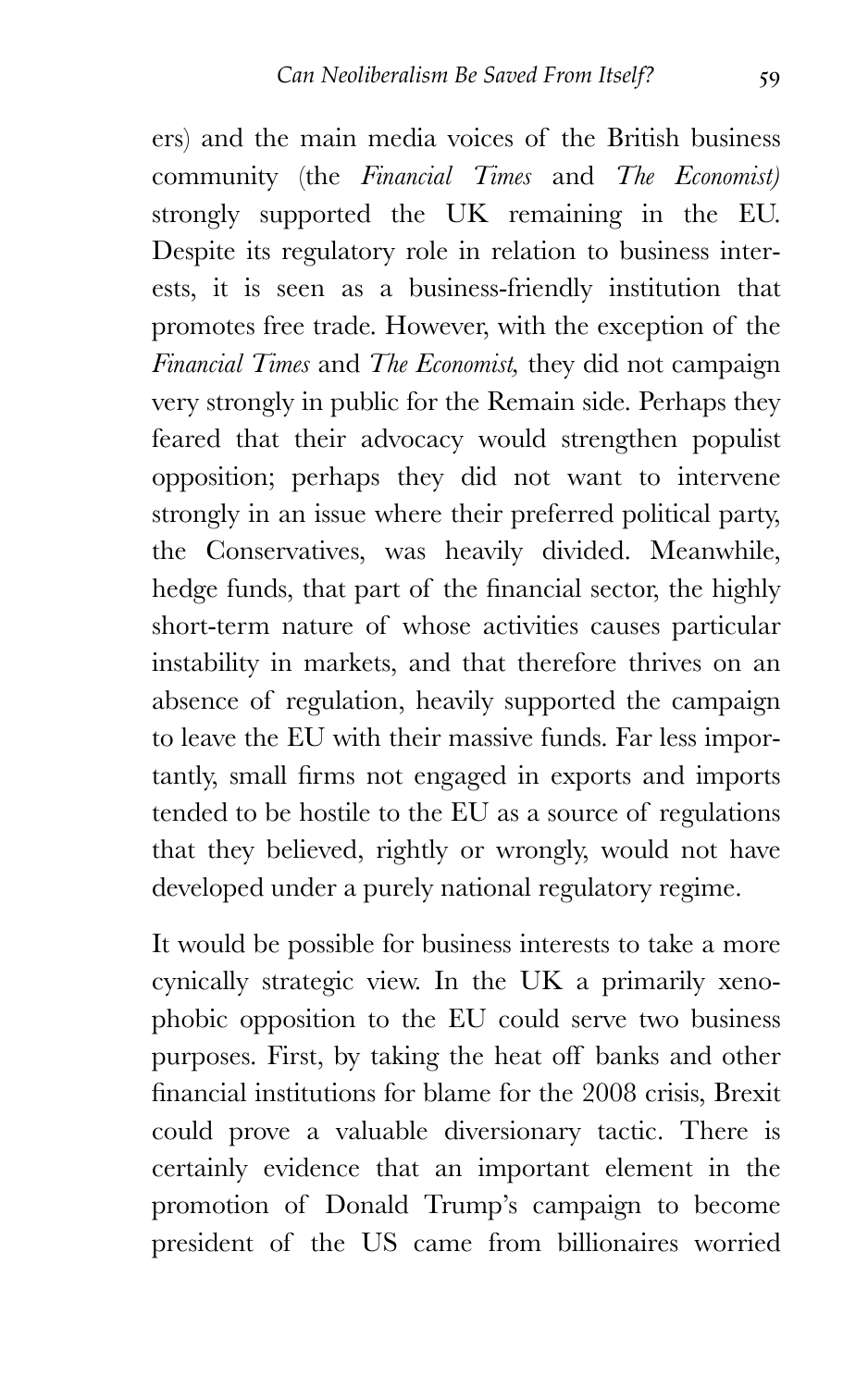about eventually being blamed for 2008, and seeing Trump's invective against Mexicans and Moslems as providing useful alternative targets for rage. Immigrants, refugees and the EU provide safer targets for rage than the banks whose actions had actually caused the crisis. Many people, probably a majority, would fear the threat to their living standards and overall social stability if there were to be major political challenges to the power of big capital, on which they depend for their liveli‐ hoods. Second, if - as the Brexit campaign maintains democracy should remain fixed at the level of the nation state and go no higher, then democracy and public regulation can never meet capitalism at the global level where it operates. Global business; national politics that makes a useful slogan for evading an effective regulation that in an international economy. If such a hamstringing of politics and democracy can be presented as regaining sovereignty and taking back control, then so much the better.

However, flirtation with xenophobia is a dangerous game for neoliberals to play. The anti-global turn could begin to interfere with free trade, as the Trump adminis‐ tration clearly threatens to do. Stirring up popular rage can get out of control. Not surprisingly therefore, we find major divisions among capitalist interests. To the extent that those who are worried about instability dominate, important policy compromises can be done between neoliberals and social democrats, greens, social liberals and others who actively seek a regulated market order. To the extent that those seeking to make use of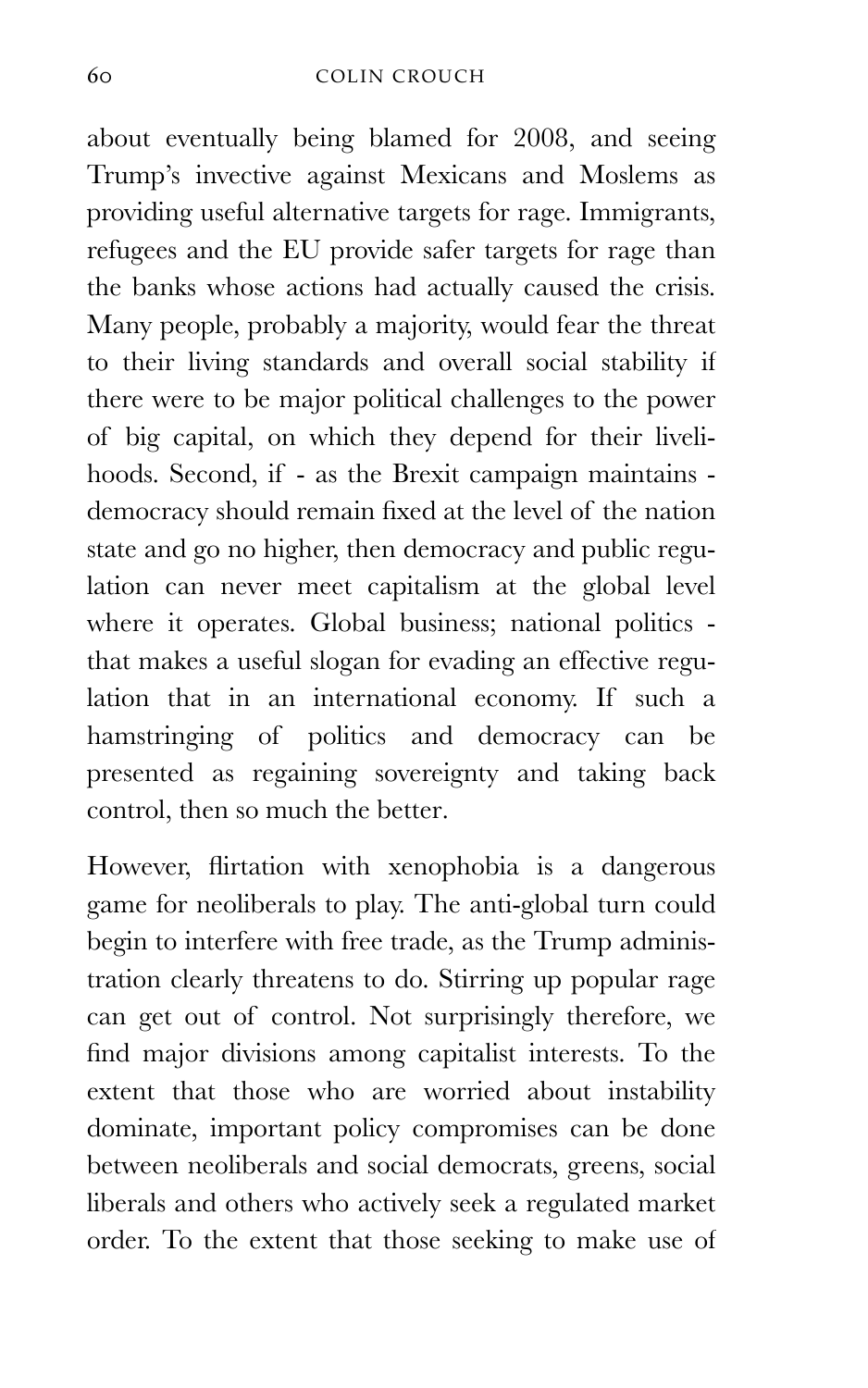xenophobia dominate, the more dangerous is the world likely to become. There will be no progress on such issues as climate change and global labour exploitation, and continued low-level encouragement of ethnic and other cultural tensions. Given that crises of different kinds are producing major shocks in predominately Islamic parts of the world, producing flows of refugees and isolated acts of terrorism, the prospects for a secure world are bleak. These events impact further on opinion in the advanced countries, encouraging further intercultural hostility and widespread desires to close coun‐ tries off from contact with the outside world.

## **Conclusion**

This discussion of how neoliberal governments and corporations are likely to confront the dilemmas facing their project has revealed major problems for both neoliberalism itself and for its relations with the rest of society. Is the market the form of social organisation that all aspects of life should seek to join, or should some areas of life be kept free from it? If the former, through what means is extension of the market to be enforced? If the latter, what protects those areas of life that remain outside the overwhelmingly dominant market order? Is it acceptable if part of the answer is the good will of wealthy individuals and large corporations?

The market is unable to be self-correcting and take care of the long term, given the global nature of such issues as climate change and over-sophisticated financial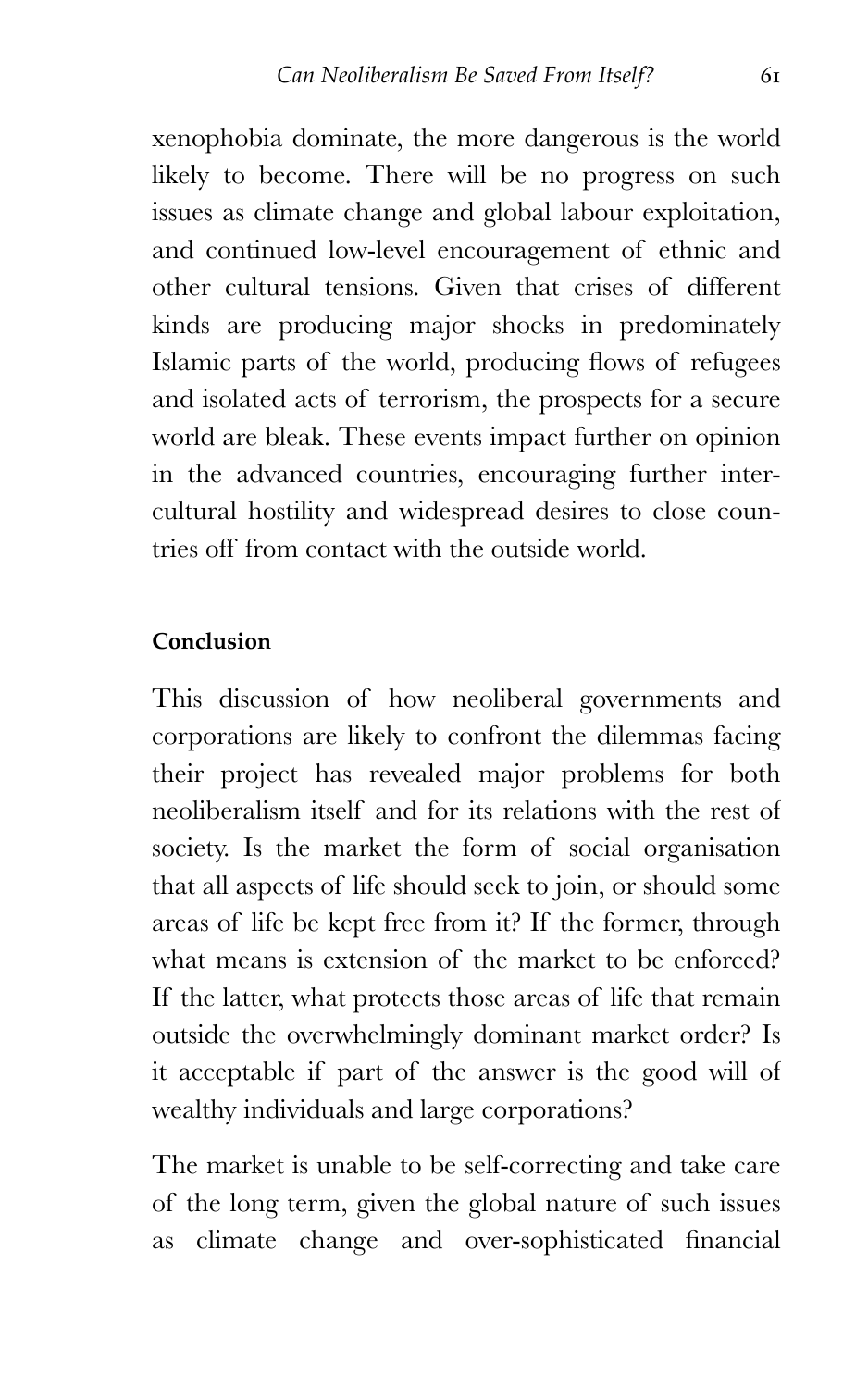markets. This does not mean that we should turn back to the idea of an all-knowing planning state, but it does mean that we need institutions capable of responding to major issues of externalities and public goods. These will necessarily mainly be governments. What role is it acceptable for corporations and business associations to have alongside them? They are capable of strategic thinking in a way inhibited by the pure market; but they are lobbies for their own interests. The fundamental antagonism between market and corporate neoliber‐ alism rarely surfaces in open conflict, but it confronts the whole project with dilemmas that it is hard to resolve. On both the issue of the extent of the market and the capacity for long-term action, market neoliberals have a stance that is theoretically pure but far from the reality of the modern economy, while corporate neoliberals are far more practical but occupy a stance that is impossible to defend and possibly corrupt. The only development likely to make either of them accept something beyond tactical compromises is the threat to their dominance posed by xenophobic populism, but here neoliberal politicians and business people are cross-pressured by the temptation to use resurgent nationalism to push the powers of states into complete weakness.

Disputes over the governance of capitalism usually set free markets against the state. Advocates of the former stress the rights of individuals to choose; supporters of the latter point to shared, collective interests that cannot be achieved through a series of individual choices. But the reality of the situation shows both sides in a poor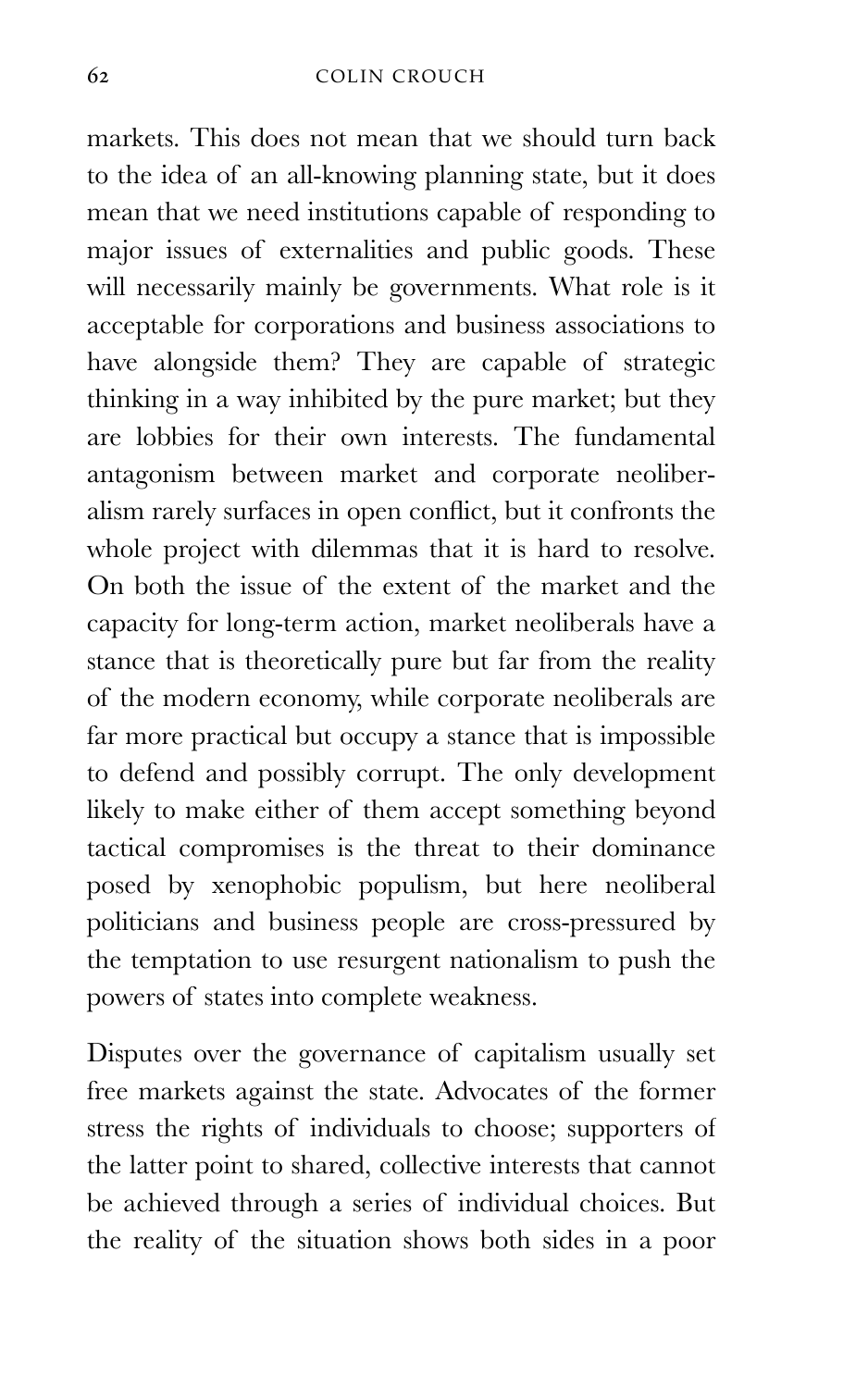light. Many markets are dominated by small numbers of corporations who do not so much respond to customers' demands as shape those demands through marketing strategies so that they suit what firms want to produce. On the other hand, not only is the state prey to takeover by politicians keen to advance their own careers and (sometimes) private wealth, but more immediately rele‐ vant to the present study, in a global world national states cannot truly represent general public interests.

Certainly states represent a *collective* interest, as do local governments. In that capacity they can do highly impor‐ tant work, representing the public concerns of their citizens. However, the claim that the nation state represents a universality, a limitless general interest rather than just the collective interests of a defined territorial group becomes highly questionable the more that national boundaries cannot contain the consequences of actions carried out within those boundaries. This has always been true; in particular the European colonial powers secured economic advantages for their ruling groups and mass populations through military conquest and the robbery of resources. Today we are more sensitive about issues of this kind, but governments as much as firms and markets are major players at dumping negative externalities on other parts of the world, particularly of course environmental damage. Our high standard of living is partly boosted by the availability of very cheap imports from countries where workers have virtually no rights at all. Only transnational governance can tackle issues of this kind. This is not an impossible dream;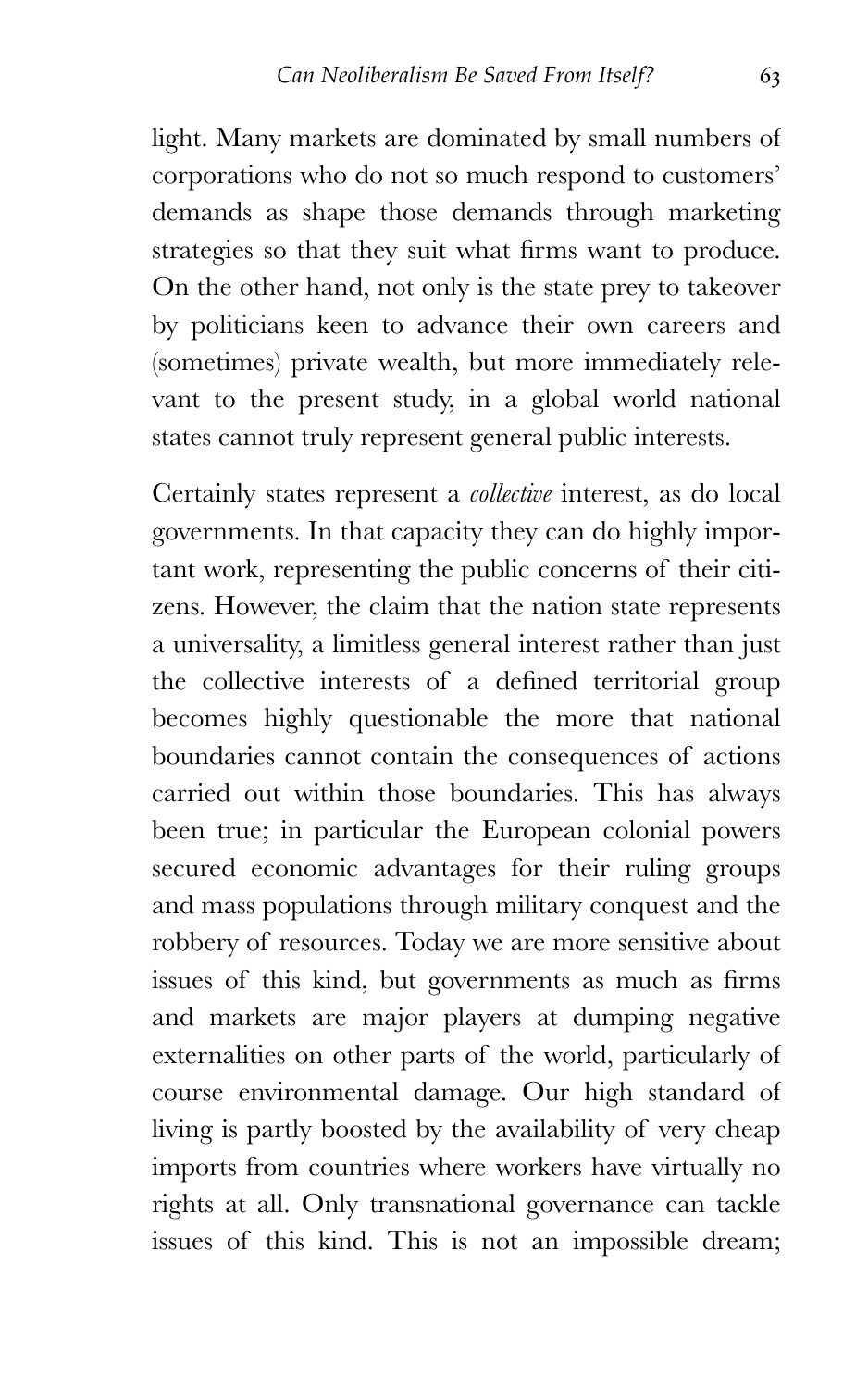institutions capable of performing this kind of role exist: the EU, the OECD, the IMF, the World Bank, the World Trade Organisation, the International Labour Organi‐ sation. Mechanisms for extending their governance activities further are conceivable, and there is evidence that the staffs within these organisations have a grasp of many of the issues involved. They are also becoming awareness of the disillusion with globalisation that is fuelling destabilising xenophobic movements. As transnational bodies, these organisations are themselves likely to become the targets of these sentiments.

But transnational regimes could develop a power to counter the power of business only if they were supported by democratic energy. This is extremely difficult to achieve under any circumstances, most popular mobilisation being heavily based on the nation state. Current xenophobic trends are intensifying this, as they *prevent* the development of popular political energy above that level. Transnational popular mobilisations do exist. Organisations like Amnesty International, Médécins sans Frontières, Oxfam, Greenpeace, Trans‐ parency International manage to organise actions across national boundaries in ways that nationally rooted polit‐ ical parties find difficult. So does a growing range of more militant but also more transitory protest groups like those around most inter-governmental meetings like the G20. These all help to develop that elusive entity, an international framework of citizens' actions. They contribute to the liberalism and pluralism of the international realm, in that they set a flexible, open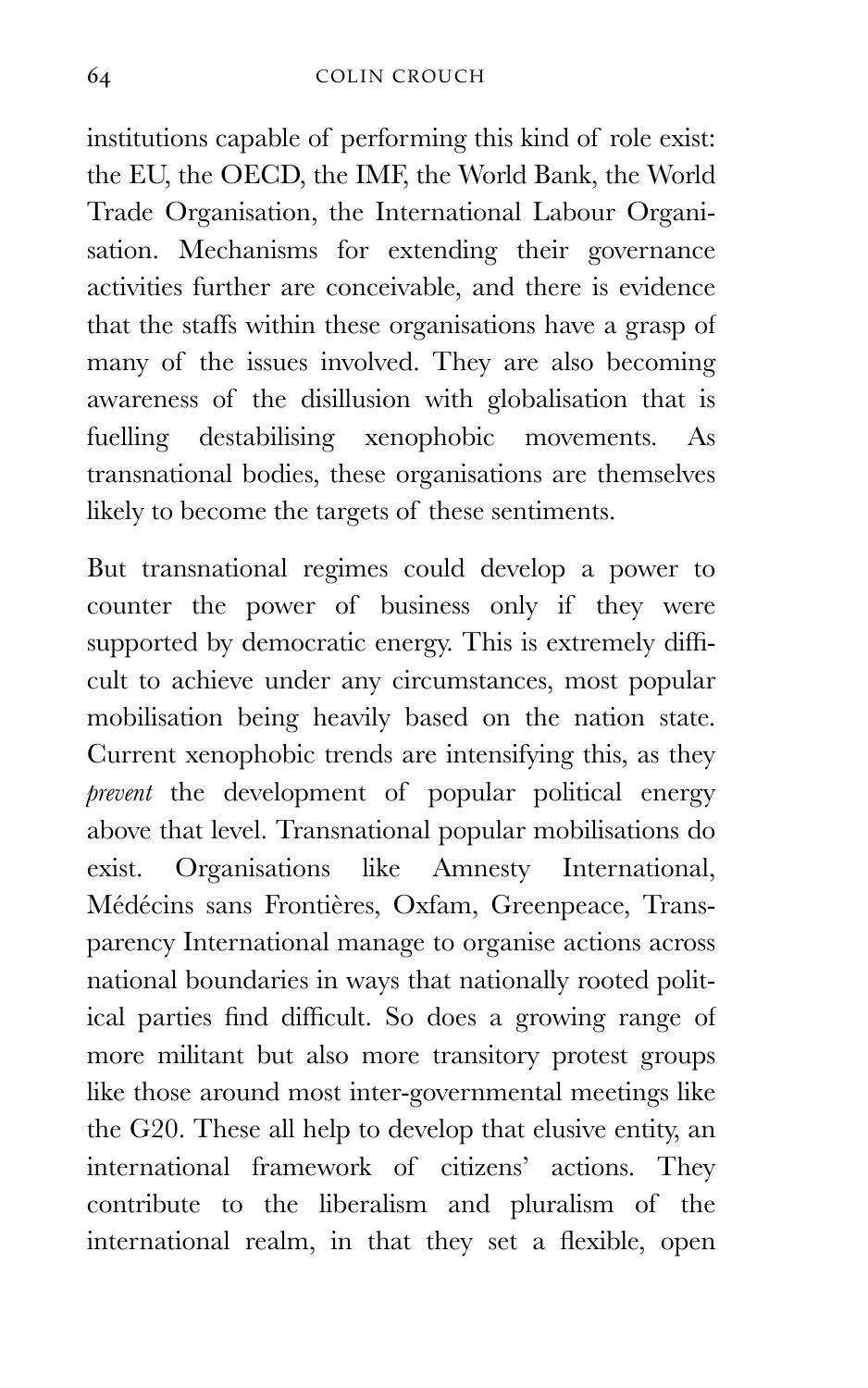discussion-based set of actions alongside and against the rigid secrecy of the discussions that go on among governments and between them and large corporations. But they are hardly democratic; the number and range of people engaged is tiny and they lack a formal democ‐ ratic mandate.

Unfamiliar political confrontations are developing as neoliberalism runs into crises and blockages. Campaigns of popular mobilisation against capitalism's excesses find their best but unlikely dialogue partners among the increasingly concerned technocrats in the international organisations. These people confront an increasingly anti-liberal form of democracy and anti-humanitarian populism. Neoliberalism, already in confusion between the lack of realism of its pure market form and the inco‐ herence of its corporate form, stands between the two. It can be reformed only if and when the world's major capitalist interests come to see that flirtation with xeno‐ phobic forces threatens their own longer-term interests; and that their own short-term actions compromise their own long-term needs; and if and when democratic poli‐ tics can reach effectively beyond the level of the nation state.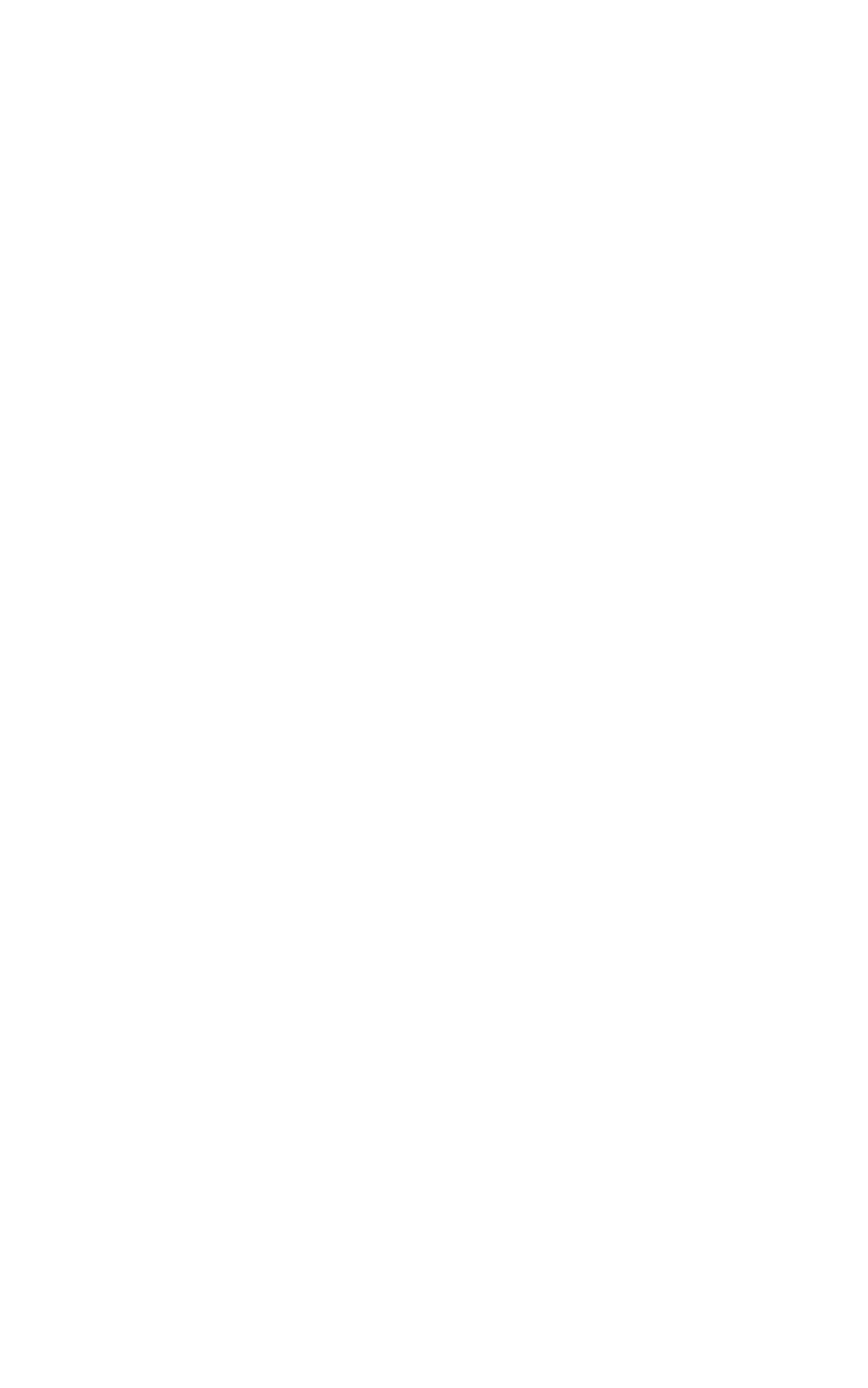# **WORKS CITED IN THE TEXT**

Bonefeld, W. 2017. *The Strong State and the Free Economy.* London: Rowan and Littlefield.

Cahill, D. and Konings, M. 2017. *Neoliberalism.* Cambridge: Polity.

Crouch, C. 2011. *The Strange Non-Death of Neoliberalism.* Cambridge: Polity.

Davies, W. 2015. *The Limits of Neoliberalism.* London: Sage.

Förster, M., Llena-Nozal, A. and Nafilyan, V. 2014. *Trends in Top Incomes and their Taxation in OECD Countries.* OECD Social, Employment and Migration Working Paper 159.

Frank, R. H. 2011. *The Darwin Economy: Liberty, Competi‐ tion, and the Common Good.* Princeton NY: Princeton University Press.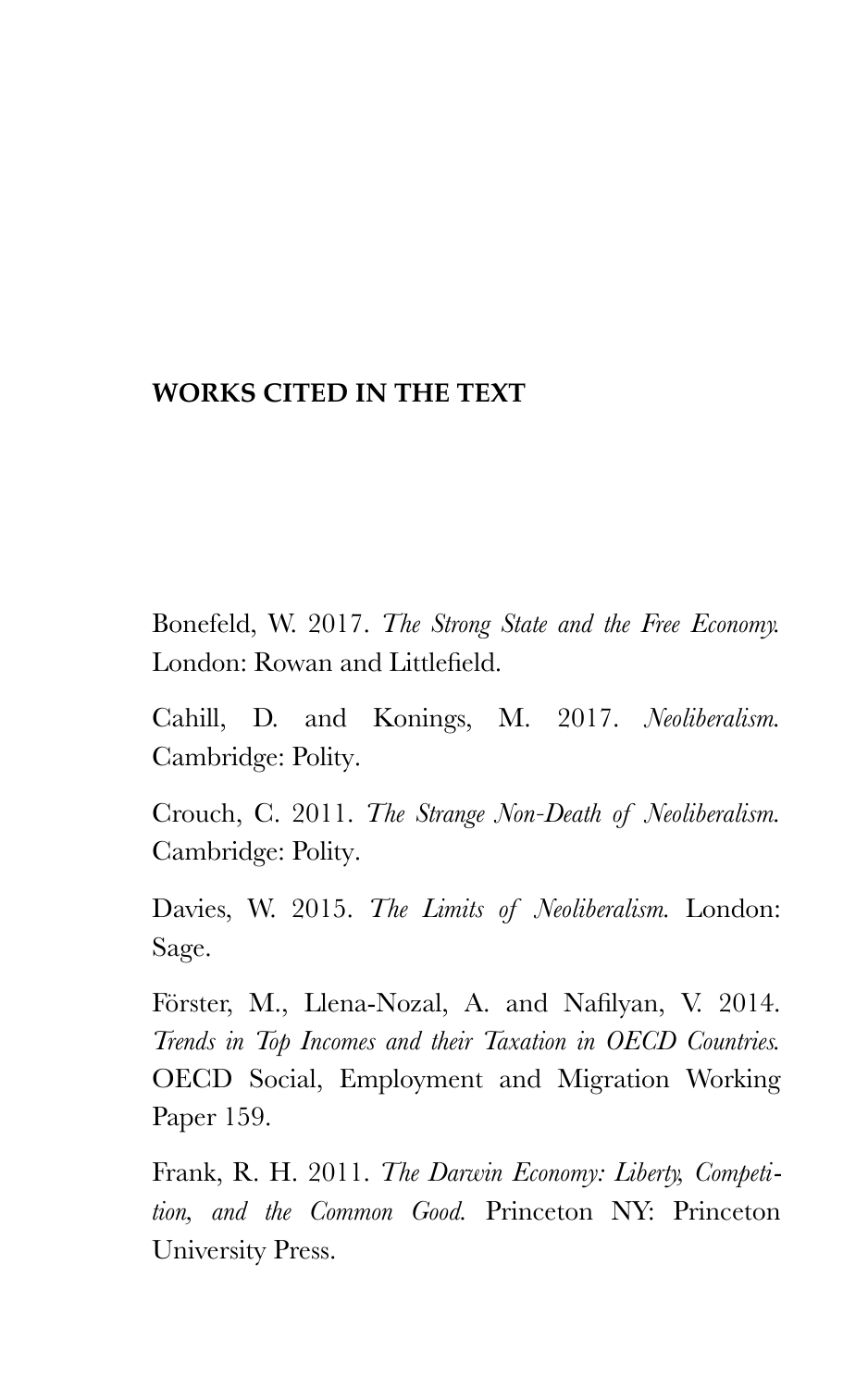Friedman, M. 1962. *Capitalism and Freedom.* Chicago. IL: University of Chicago Press.

Friedman, M. and R. 1980. *Free to Choose*. *San Diego, CA: Harcourt.*

Harvey, D. 2005. *A Brief History of Neoliberalism.* Oxford: Oxford University Press.

Hayek, F. von 1944. *The Road to Serfdom.* London: Routledge.

Kastner, L. 2017. 'How the finance industry mobilised against the European Financial Transactions Tax', Sheffield Political Economy Research Institute.

Mirowski, P. 2014. *Never Let a Serious Crisis Go to Waste.* London: Verso.

OECD 2015. *In It Together: Why Less Inequality Benefits All*. Paris: OECD.

OECD 2016. *International Regulatory Co-operation.* Paris: OECD.

Ostry, J. D., Loungani, P. and Furceri, D. 2016. 'Neolib‐ eralism Oversold?', *IMF Finance and Development,* June, 38-41.

Piketty, T. 2013. *Capital in the 21st Century*. Cambridge, MA: Belknap Press.

Rand, A. 1964. *The Virtue of Selfishness.* New York: The new American Library.

Slovik, P. 2012. *Systemically Important Banks and Capital*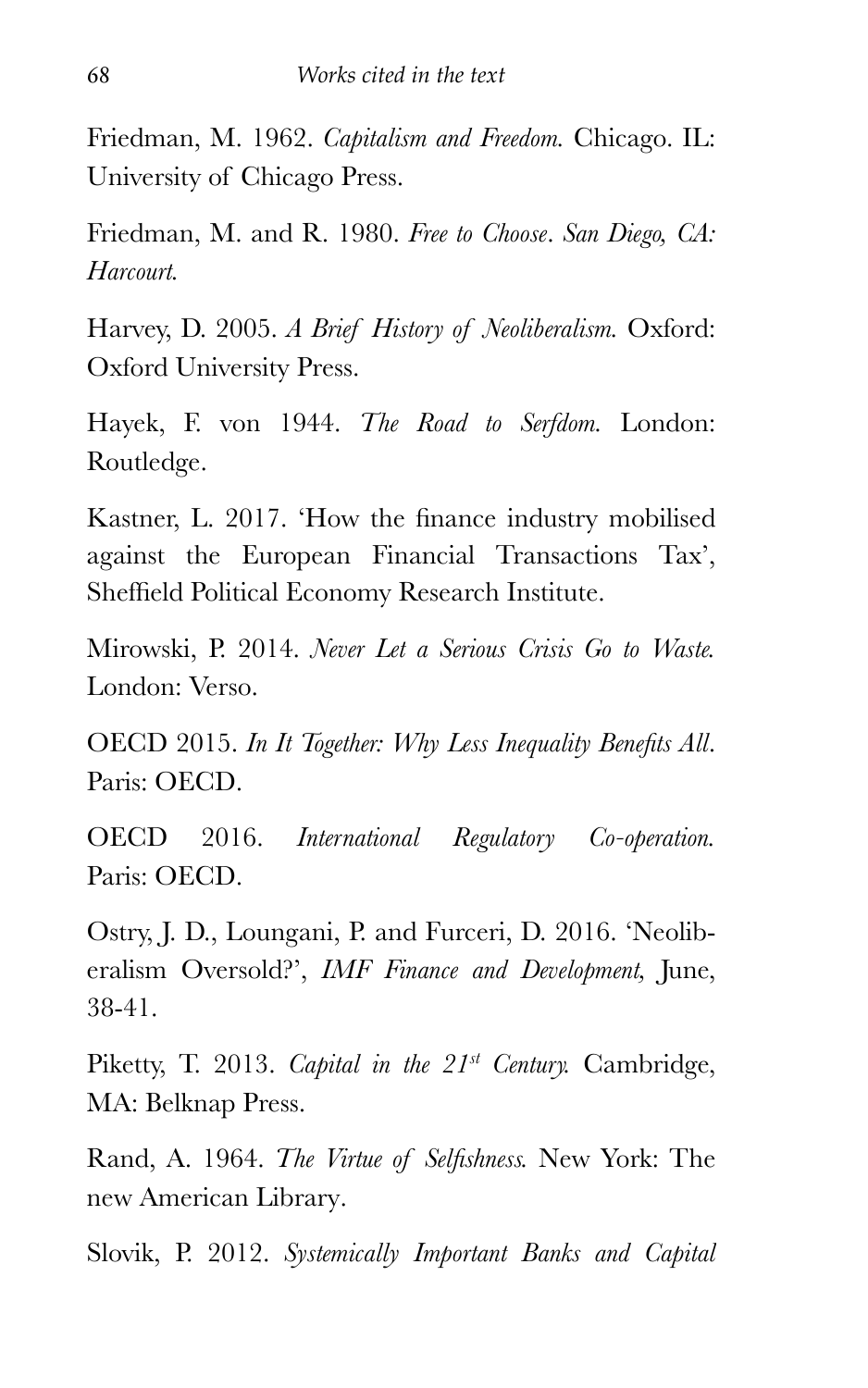*Regulation Challenges,* OECD Economics Department Working Paper 916. Paris: OECD.

Streeck, W. 2014. *Buying Time.* London: Verso.

Streeck, W. 2016. *How Will Capitalism End?* London: Verso.